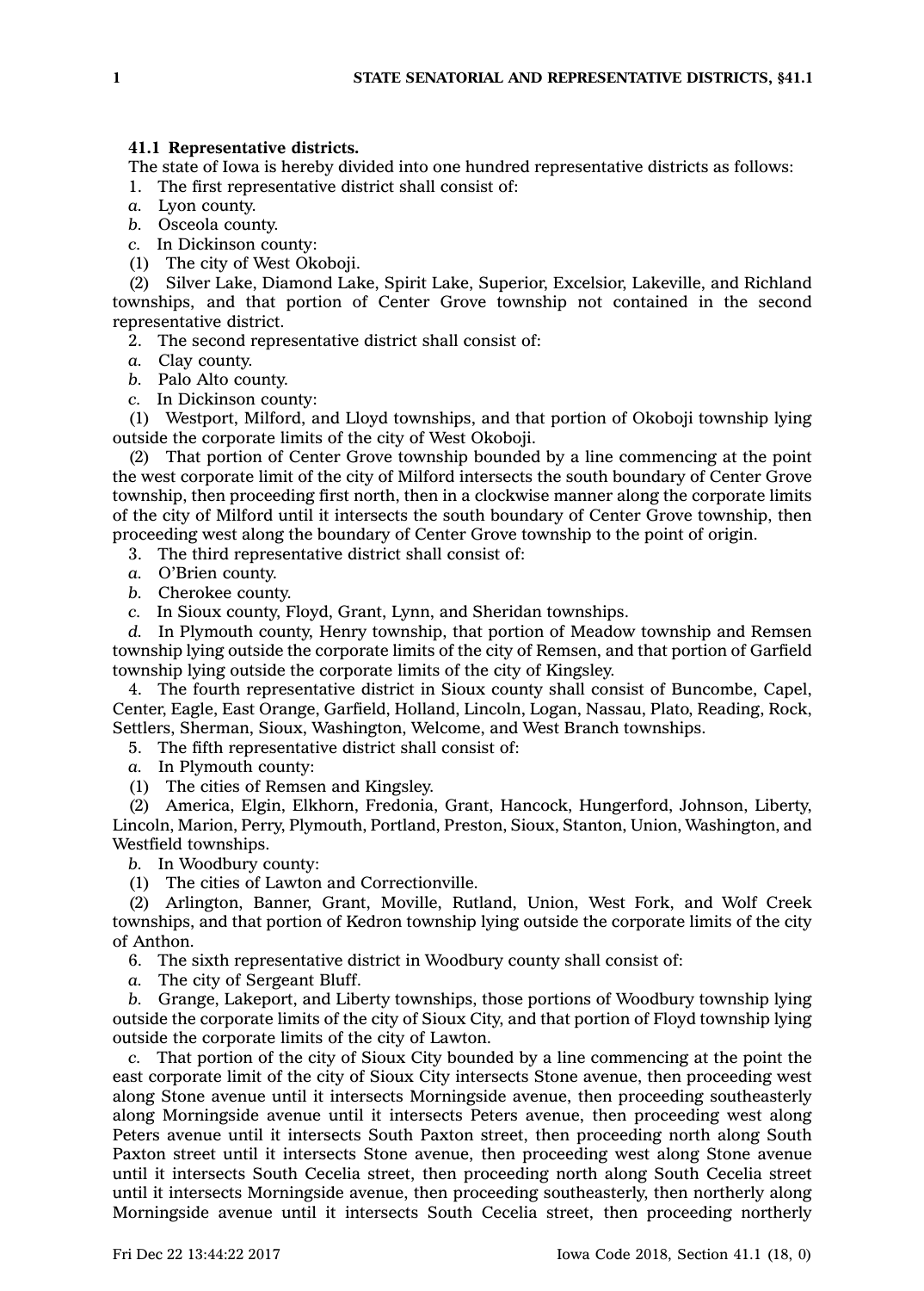along South Cecelia street, then Cecelia street south until it intersects Leech avenue, then proceeding west along Leech avenue until it intersects Alice street South, then proceeding north along Alice street South until it intersects Correctionville road, then proceeding west along Correctionville road until it intersects South Westcott street, then proceeding south along South Westcott street until it intersects Gordon drive, then proceeding west along Gordon drive until it intersects South Court street, then proceeding southerly along South Court street and its extension until it intersects the boundary of the state of Iowa and the corporate limit of the city of Sioux City, then proceeding first southerly, then in <sup>a</sup> counterclockwise manner along the corporate limits of the city of Sioux City to the point of origin.

7. The seventh representative district shall consist of:

- *a.* Emmet county.
- *b.* Winnebago county.
- *c.* In Kossuth county:

(1) That portion of the city of Algona bounded by <sup>a</sup> line commencing at the point the east corporate limit of the city of Algona intersects the south boundary of Plum Creek township, then proceeding first south, then in <sup>a</sup> clockwise manner along the corporate limits of the city of Algona to the point of origin.

(2) Burt, Eagle, Fenton, Grant, Harrison, Hebron, Ledyard, Lincoln, Seneca, Springfield, Swea, and Union townships, and that portion of Greenwood township lying outside the corporate limits of the city of Bancroft.

8. The eighth representative district shall consist of:

- *a.* Hancock county.
- *b.* Wright county.
- *c.* In Kossuth county:

(1) The city of Bancroft and that portion of the city of Algona not contained in the seventh representative district.

(2) Buffalo, Cresco, Garfield, German, Irvington, Lotts Creek, Lu Verne, Plum Creek, Portland, Prairie, Ramsey, Riverdale, Sherman, Wesley, and Whittemore townships.

9. The ninth representative district in Webster county shall consist of:

*a.* The cities of Duncombe and Fort Dodge.

*b.* Badger, Colfax, Cooper, Deer Creek, Douglas, Elkhorn, Jackson, and Newark townships.

10. The tenth representative district shall consist of:

- *a.* Calhoun county.
- *b.* Humboldt county.
- *c.* Pocahontas county.
- *d.* In Webster county, Clay, Fulton, Gowrie, Johnson, Lost Grove, and Roland townships.
- 11. The eleventh representative district shall consist of:
- *a.* Buena Vista county.
- *b.* Sac county.

12. The twelfth representative district shall consist of:

- *a.* Audubon county.
- *b.* Carroll county.

*c.* In Crawford county, Hayes, Iowa, Jackson, Milford, Nishnabotny, Stockholm, and West Side townships, and that portion of East Boyer township lying outside the corporate limits of the city of Denison.

13. The thirteenth representative district in Woodbury county shall consist of:

*a.* Concord township.

*b.* That portion of the city of Sioux City bounded by <sup>a</sup> line commencing at the point the north boundary of Woodbury county intersects Hamilton boulevard, then proceeding east along the boundary of Woodbury county until it intersects the east corporate limit of the city of Sioux City, then proceeding southerly along the corporate limits of the city of Sioux City until it intersects Stone avenue, then proceeding west along Stone avenue until it intersects Morningside avenue, then proceeding southeasterly along Morningside avenue until it intersects Peters avenue, then proceeding west along Peters avenue until it intersects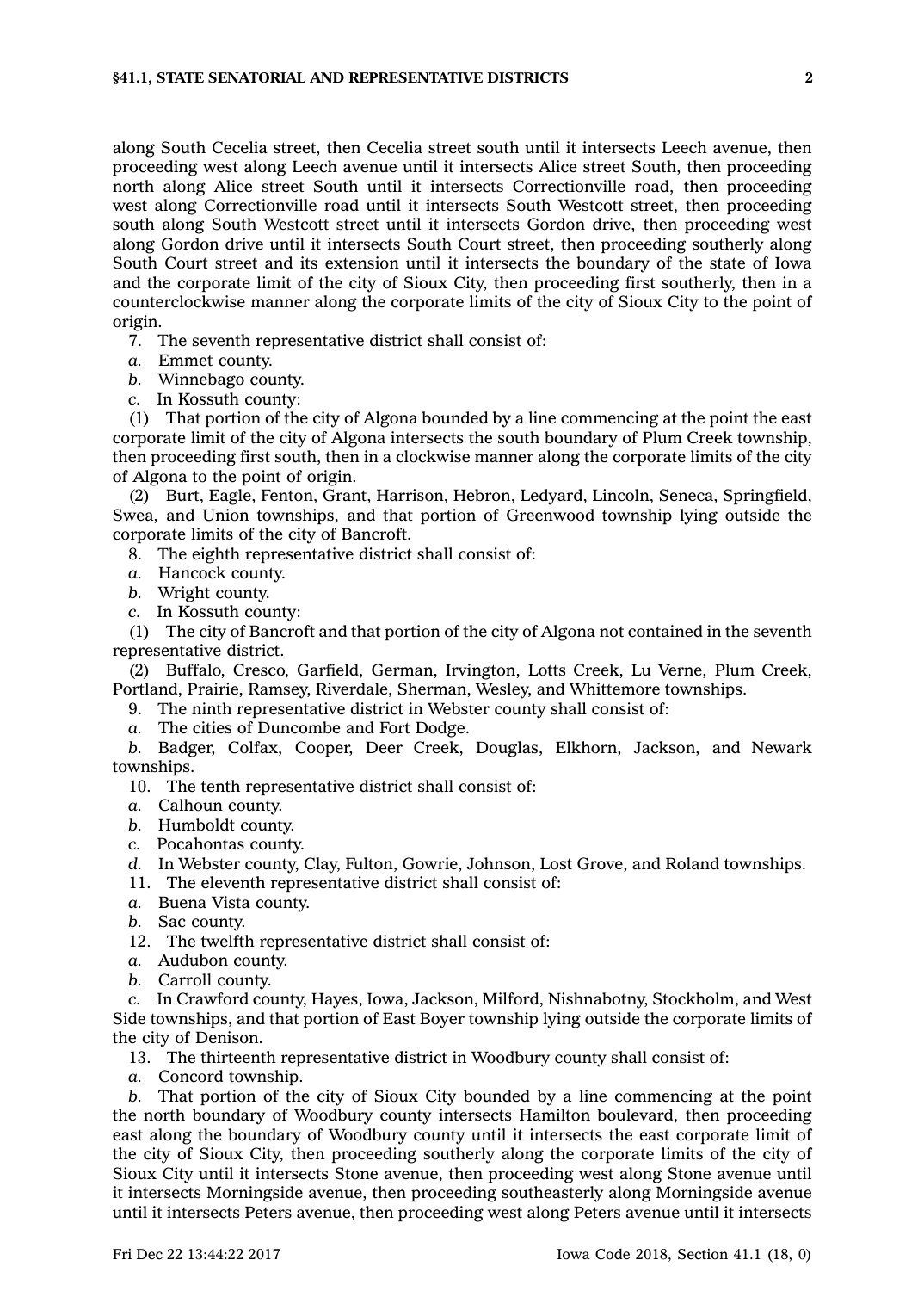South Paxton street, then proceeding north along South Paxton street until it intersects Stone avenue, then proceeding west along Stone avenue until it intersects South Cecelia street, then proceeding north along South Cecelia street until it intersects Morningside avenue, then proceeding southeasterly, then northerly along Morningside avenue until it intersects South Cecelia street, then proceeding northerly along South Cecelia street, then Cecelia street south until it intersects Leech avenue, then proceeding west along Leech avenue until it intersects Alice street South, then proceeding north along Alice street South until it intersects Correctionville road, then proceeding west along Correctionville road until it intersects South Westcott street, then proceeding south along South Westcott street until it intersects Gordon drive, then proceeding west along Gordon drive until it intersects South Court street, then proceeding southerly along South Court street and its extension until it intersects the boundary of the state of Iowa, then proceeding westerly along the boundary of the state of Iowa until it intersects Wesley parkway, then proceeding northerly along Wesley parkway until it intersects Perry street, then proceeding northeasterly along Perry street until it intersects West Eighth street, then proceeding northwesterly along West Eighth street until it intersects Bluff street, then proceeding northerly along Bluff street until it intersects Summit street, then proceeding northerly along Summit street until it intersects Twelfth street, then proceeding east along Twelfth street until it intersects Nebraska street, then proceeding north along Nebraska street until it intersects Thirteenth street, then proceeding east along Thirteenth street until it intersects Jackson street, then proceeding south along Jackson street until it intersects Twelfth street, then proceeding east along Twelfth street until it intersects Court street, then proceeding north along Court street until it intersects Fourteenth street, then proceeding easterly along Fourteenth street until it intersects Floyd boulevard, then proceeding south along Floyd boulevard until it intersects Thirteenth street, then proceeding easterly along Thirteenth street until it intersects the Union Pacific Railroad tracks, then proceeding northerly along the Union Pacific Railroad tracks until it intersects Nineteenth street, then proceeding westerly along Nineteenth street until it intersects Iowa street, then proceeding south along Iowa street until it intersects Eighteenth street, then proceeding west along Eighteenth street until it intersects Court street, then proceeding south along Court street until it intersects Sixteenth street, then proceeding west along Sixteenth street until it intersects Virginia street, then proceeding north along Virginia street until it intersects Seventeenth street, then proceeding west along Seventeenth street until it intersects Ingleside avenue, then proceeding southerly along Ingleside avenue until it intersects Seventeenth street, then proceeding west along Seventeenth street until it intersects Pierce street, then proceeding north along Pierce street until it intersects Twenty-second street, then proceeding east along Twenty-second street until it intersects Nebraska street, then proceeding north along Nebraska street until it intersects Twenty-third street, then proceeding west along Twenty-third street until it intersects Pierce street, then proceeding north along Pierce street until it intersects Stone Park boulevard, then proceeding northwesterly along Stone Park boulevard until it intersects West Clifton avenue, then proceeding easterly along West Clifton avenue and its extension until it intersects Hamilton boulevard, then proceeding northerly along Hamilton boulevard until it intersects Perry creek, then proceeding southerly along Perry creek until it intersects Thirty-fourth street and its extension, then proceeding east along Thirty-fourth street and its extension until it intersects Jones street, then proceeding north along Jones street until it intersects Thirty-eighth street, then proceeding easterly along Thirty-eighth street until it intersects Thirty-seventh street, then proceeding south and then east along Thirty-seventh street until it intersects Cheyenne boulevard, then proceeding northerly along Cheyenne boulevard until it intersects Outer drive North, then proceeding easterly along Outer drive North until it intersects Buckwalter drive, then proceeding northwesterly along Buckwalter drive until it intersects Hamilton boulevard, then proceeding northerly along Hamilton boulevard to the point of origin.

14. The fourteenth representative district in Woodbury county shall consist of that portion of the city of Sioux City bounded by <sup>a</sup> line commencing at the point the boundary of the state of Iowa intersects the north boundary of Woodbury county, then proceeding east along the boundary of Woodbury county until it intersects Hamilton boulevard, then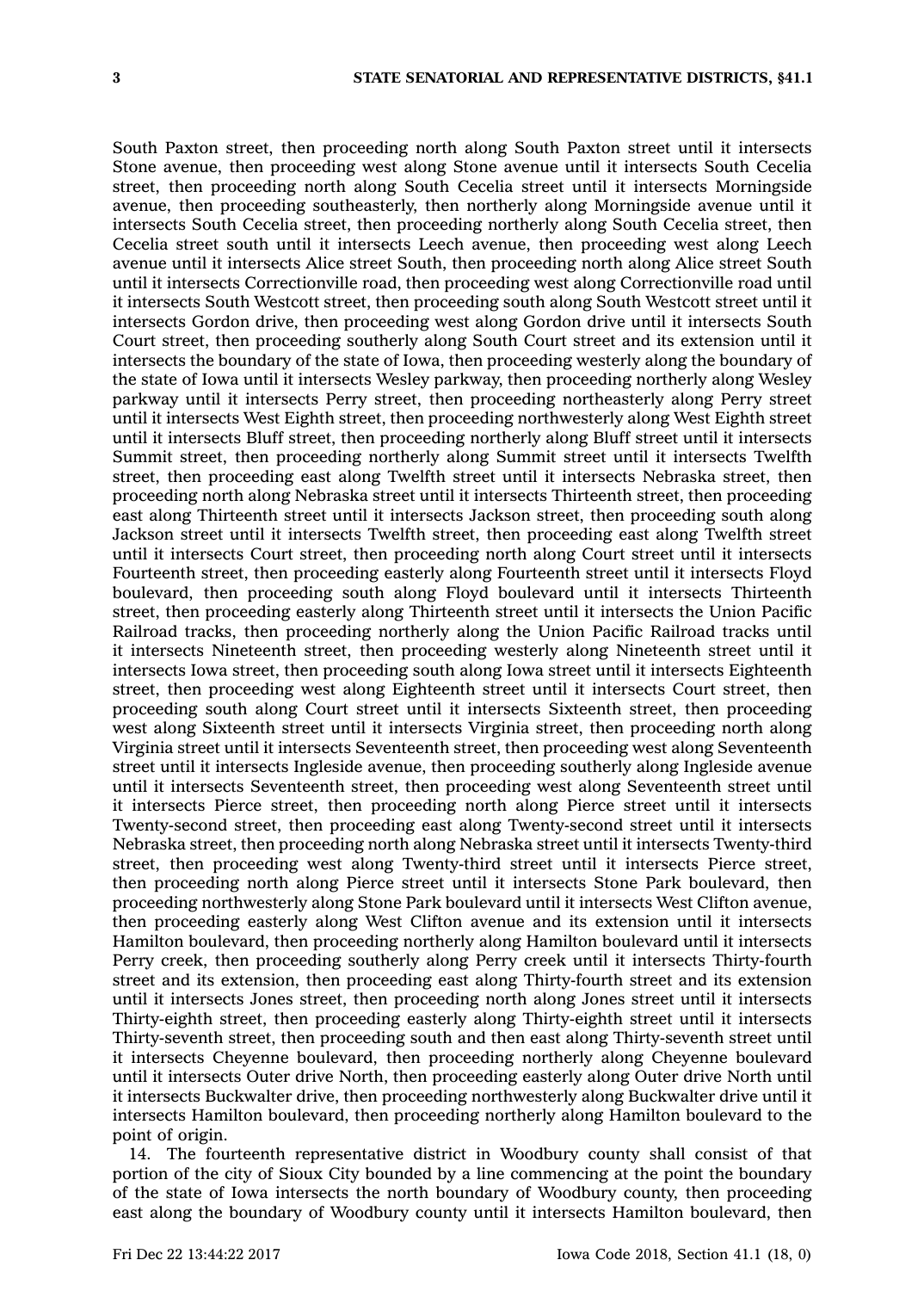proceeding southerly along Hamilton boulevard until it intersects Buckwalter drive, then proceeding southeasterly along Buckwalter drive until it intersects Outer drive North, then proceeding westerly along Outer drive North until it intersects Cheyenne boulevard, then proceeding southerly along Cheyenne boulevard until it intersects Thirty-seventh street, then proceeding west and then north along Thirty-seventh street until it intersects Thirty-eighth street, then proceeding westerly along Thirty-eighth street until it intersects Jones street, then proceeding southerly along Jones street until it intersects Thirty-fourth street, then proceeding westerly along Thirty-fourth street and its extension until it intersects Perry creek, then proceeding northerly along Perry creek until it intersects Hamilton boulevard, then proceeding southerly along Hamilton boulevard until it intersects West Clifton avenue and its extension, then proceeding westerly along West Clifton avenue and its extension until it intersects Stone Park boulevard, then proceeding southeasterly along Stone Park boulevard until it intersects Pierce street, then proceeding south along Pierce street until it intersects Twenty-third street, then proceeding east along Twenty-third street until it intersects Nebraska street, then proceeding south along Nebraska street until it intersects Twenty-second street, then proceeding west along Twenty-second street until it intersects Pierce street, then proceeding south along Pierce street until it intersects Seventeenth street, then proceeding east along Seventeenth street until it intersects Ingleside avenue, then proceeding northerly along Ingleside avenue until it intersects Seventeenth street, then proceeding east along Seventeenth street until it intersects Virginia street, then proceeding south along Virginia street until it intersects Sixteenth street, then proceeding east along Sixteenth street until it intersects Court street, then proceeding north along Court street until it intersects Eighteenth street, then proceeding east along Eighteenth street until it intersects Iowa street, then proceeding north along Iowa street until it intersects Nineteenth street, then proceeding easterly along Nineteenth street until it intersects the Union Pacific Railroad tracks, then proceeding southerly along the Union Pacific Railroad tracks until it intersects Thirteenth street, then proceeding westerly along Thirteenth street until it intersects Floyd boulevard, then proceeding north along Floyd boulevard until it intersects Fourteenth street, then proceeding westerly along Fourteenth street until it intersects Court street, then proceeding south along Court street until it intersects Twelfth street, then proceeding west along Twelfth street until it intersects Jackson street, then proceeding north along Jackson street until it intersects Thirteenth street, then proceeding west along Thirteenth street until it intersects Nebraska street, then proceeding south along Nebraska street until it intersects Twelfth street, then proceeding west along Twelfth street until it intersects Summit street, then proceeding southerly along Summit street until it intersects Bluff street, then proceeding southerly along Bluff street until it intersects West Eighth street, then proceeding southeasterly along West Eighth street until it intersects Perry street, then proceeding southwesterly along Perry street until it intersects Wesley parkway, then proceeding southerly along Wesley parkway until it intersects the boundary of the state of Iowa, then proceeding first west, then in <sup>a</sup> clockwise manner along the boundary of the state of Iowa to the point of origin.

15. The fifteenth representative district in Pottawattamie county shall consist of:

*a.* The city of Carter Lake.

*b.* That portion of the city of Council Bluffs bounded by <sup>a</sup> line commencing at the point the corporate limits of the city of Council Bluffs and the boundary of the state of Iowa intersect the Union Pacific Railroad tracks, then proceeding easterly along the Union Pacific Railroad tracks until it intersects Ninth avenue, then proceeding east along Ninth avenue until it intersects South Twelfth street, then proceeding northerly along South Twelfth street until it intersects Seventh avenue, then proceeding east along Seventh avenue until it intersects South Ninth street, then proceeding north along South Ninth street until it intersects West Broadway, then proceeding east along West Broadway until it intersects North Eighth street, then proceeding north along North Eighth street until it intersects West Washington avenue, then proceeding easterly along West Washington avenue until it intersects North Main street, then proceeding southerly along North Main street until it intersects Kanesville boulevard, then proceeding northeasterly along Kanesville boulevard until it intersects North First street and its extension, then proceeding southerly along North First street and its extension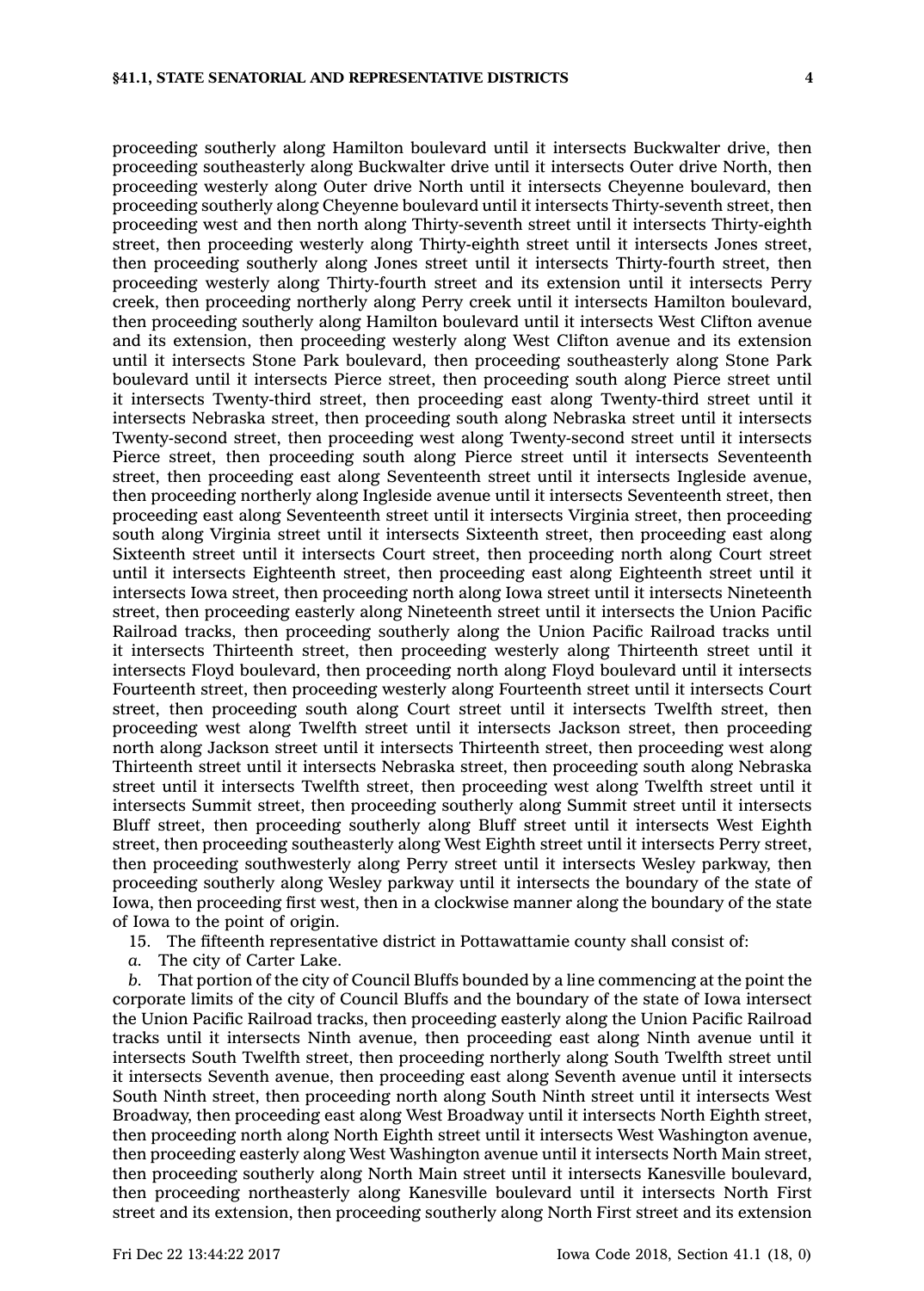until it intersects East Broadway, then proceeding northeasterly along East Broadway until it intersects Union street, then proceeding southeasterly along Union street until it intersects East Pierce street, then proceeding northeasterly along East Pierce street until it intersects Frank street, then proceeding northwesterly along Frank street until it intersects East Broadway, then proceeding northeasterly along East Broadway until it intersects East Kanesville boulevard, then proceeding southwesterly along East Kanesville boulevard until it intersects Harrison street, then proceeding northerly along Harrison street until it intersects Mount Vernon street, then proceeding easterly along Mount Vernon street until it intersects Trail Ridge drive, then proceeding northerly along Trail Ridge drive until it intersects Grand avenue, then proceeding northerly along Grand avenue until it intersects South Sierra drive, then proceeding easterly, then northerly, along South Sierra drive until it intersects North Sierra drive, then proceeding westerly along North Sierra drive until it intersects Grand avenue, then proceeding northerly along Grand avenue until it intersects the north corporate limit of the city of Council Bluffs, then proceeding first west, then in <sup>a</sup> counterclockwise manner along the corporate limits of the city of Council Bluffs to the point of origin.

16. The sixteenth representative district in Pottawattamie county shall consist of that portion of the city of Council Bluffs bounded by <sup>a</sup> line commencing at the point the corporate limits of the city of Council Bluffs and the boundary of the state of Iowa intersect the Union Pacific Railroad tracks, then proceeding easterly along the Union Pacific Railroad tracks until it intersects Ninth avenue, then proceeding east along Ninth avenue until it intersects South Twelfth street, then proceeding northerly along South Twelfth street until it intersects Seventh avenue, then proceeding east along Seventh avenue until it intersects South Ninth street, then proceeding north along South Ninth street until it intersects West Broadway, then proceeding east along West Broadway until it intersects North Eighth street, then proceeding north along North Eighth street until it intersects West Washington avenue, then proceeding easterly along West Washington avenue until it intersects North Main street, then proceeding southerly along North Main street until it intersects Kanesville boulevard, then proceeding easterly along Kanesville boulevard until it intersects North First street and its extension, then proceeding southerly along North First street and its extension until it intersects East Broadway, then proceeding northeasterly along East Broadway until it intersects Union street, then proceeding southeasterly along Union street until it intersects East Pierce street, then proceeding northeasterly along East Pierce street until it intersects Frank street, then proceeding northwesterly along Frank street until it intersects East Broadway, then proceeding northeasterly along East Broadway until it intersects East Kanesville boulevard, then proceeding southwesterly along East Kanesville boulevard until it intersects Harrison street, then proceeding northerly along Harrison street until it intersects Mount Vernon street, then proceeding easterly along Mount Vernon street until it intersects Trail Ridge drive, then proceeding northerly along Trail Ridge drive until it intersects Grand avenue, then proceeding northerly along Grand avenue until it intersects South Sierra drive, then proceeding easterly, then northerly, along South Sierra drive until it intersects North Sierra drive, then proceeding westerly along North Sierra drive until it intersects Grand avenue, then proceeding northerly along Grand avenue until it intersects the north corporate limit of the city of Council Bluffs, then proceeding first east, then in <sup>a</sup> clockwise manner along the corporate limits of the city of Council Bluffs until it intersects McPherson avenue, then proceeding westerly along McPherson avenue until it intersects Gleason avenue, then proceeding westerly along Gleason avenue until it intersects Morningside avenue, then proceeding north along Morningside avenue until it intersects Park lane, then proceeding westerly along Park lane until it intersects Lincoln avenue, then proceeding southerly along Lincoln avenue until it intersects Franklin avenue, then proceeding southeasterly along Franklin avenue until it intersects Bennett avenue, then proceeding southwesterly along Bennett avenue until it intersects Madison avenue, then proceeding southeasterly along Madison avenue until it intersects Valley View drive, then proceeding southerly along Valley View drive until it intersects the east corporate limit of the city of Council Bluffs, then proceeding first southerly, then in <sup>a</sup> clockwise manner along the corporate limits of the city of Council Bluffs to the point of origin.

17. The seventeenth representative district shall consist of: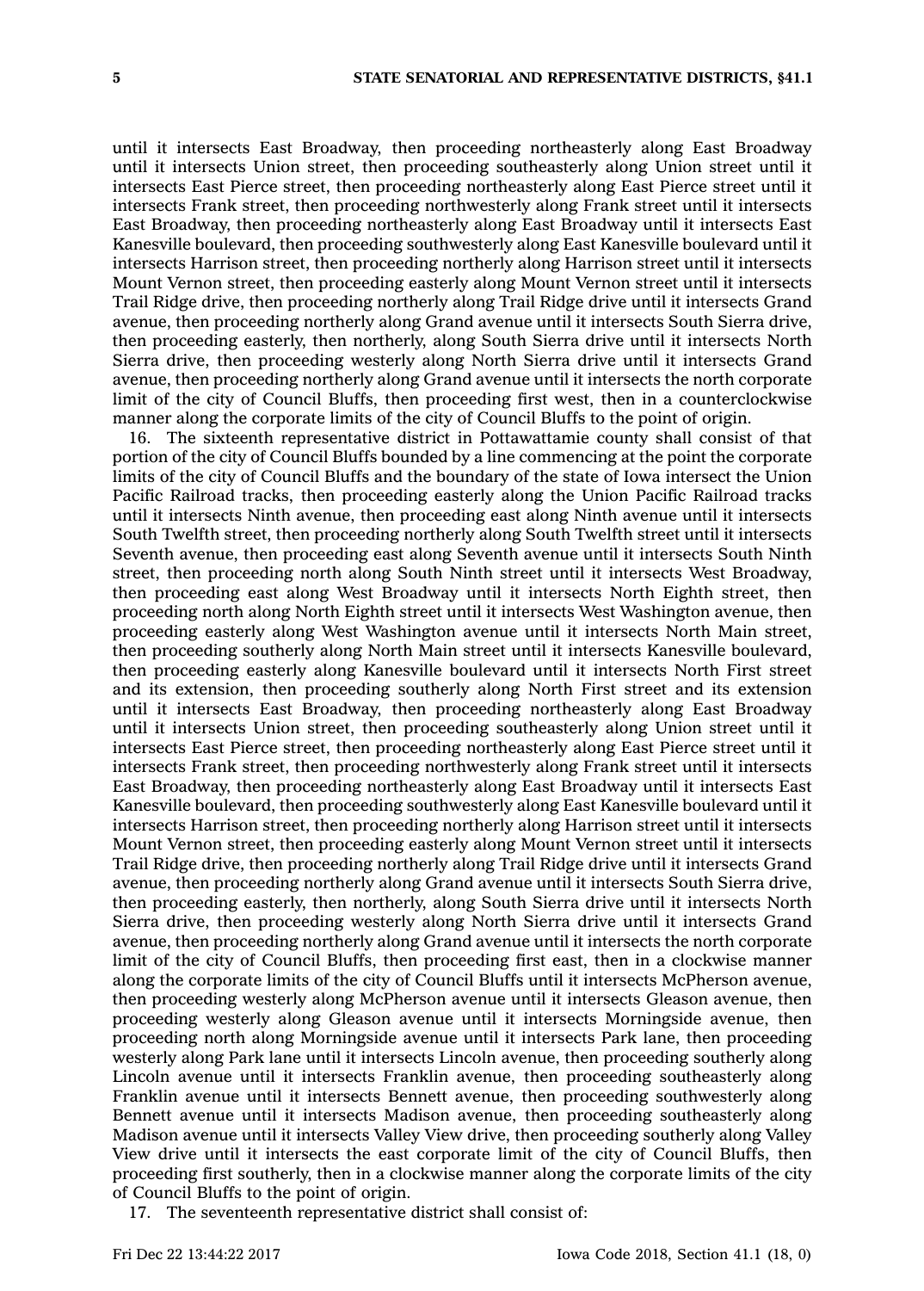*a.* Ida county.

*b.* Monona county.

*c.* In Harrison county, Allen, Boyer, Calhoun, Cincinnati, Clay, Jackson, Lincoln, Little Sioux, Magnolia, Morgan, Raglan, St. John, and Taylor townships.

*d.* In Woodbury county:

(1) The city of Anthon.

(2) Liston, Little Sioux, Miller, Morgan, Oto, Sloan, and Willow townships, and that portion of Rock township lying outside the corporate limits of the city of Correctionville.

18. The eighteenth representative district shall consist of:

*a.* Shelby county.

*b.* In Crawford county:

(1) The city of Denison.

(2) Boyer, Charter Oak, Denison, Goodrich, Hanover, Morgan, Otter Creek, Paradise, Soldier, Union, Washington, and Willow townships.

*c.* In Harrison county, Cass, Douglas, Harrison, Jefferson, La Grange, Union, and Washington townships.

19. The nineteenth representative district shall consist of:

*a.* The city of Granger.

*b.* In Polk county:

(1) That portion of the city of Sheldahl in Polk county.

(2) That portion of Polk county bounded by <sup>a</sup> line commencing at the point the west boundary of Polk county intersects the middle channel of the Des Moines river, then proceeding first north, then east, along the boundary of Polk county until it intersects the west boundary of Lincoln township, then proceeding south along the boundary of Lincoln township until it intersects the north corporate limit of the city of Polk City, then proceeding first east, then in <sup>a</sup> clockwise manner along the corporate limits of the city of Polk City until it intersects the east boundary of census block 191530115002185, then proceeding south along the east boundary of census block 191530115002185 and census block 191530115002184 until it intersects the middle channel of the Des Moines river, then proceeding northwesterly along the middle channel of the Des Moines river to the point of origin.

*c.* In Dallas county, Adams, Adel, Beaver, Colfax, Des Moines, Grant, Sugar Grove, and Union townships, and those portions of Boone, Van Meter, and Walnut townships not contained in the forty-fourth representative district.

20. The twentieth representative district shall consist of:

- *a.* Adair county.
- *b.* Guthrie county.
- *c.* In Cass county, Benton, Franklin, Grant, and Lincoln townships.
- *d.* In Dallas county, Dallas, Lincoln, Linn, Spring Valley, and Washington townships.
- 21. The twenty-first representative district shall consist of:
- *a.* Adams county.
- *b.* Union county.

*c.* In Cass county, Bear Grove, Brighton, Cass, Edna, Grove, Massena, Noble, Pleasant, Pymosa, Union, Victoria, and Washington townships.

*d.* In Pottawattamie county, Grove, Layton, Lincoln, Waveland, and Wright townships, and that portion of Center township lying outside the corporate limits of the city of Oakland.

22. The twenty-second representative district in Pottawattamie county shall consist of:

*a.* The city of Oakland.

*b.* Belknap, Boomer, Carson, Crescent, Hardin, Hazel Dell, James, Keg Creek, Knox, Macedonia, Minden, Neola, Norwalk, Pleasant, Rockford, Silver Creek, Valley, Washington, and York townships, and those portions of Garner, Lake, and Lewis townships lying outside the corporate limits of the city of Council Bluffs.

*c.* That portion of the city of Council Bluffs bounded by <sup>a</sup> line commencing at the point the east corporate limit of the city of Council Bluffs intersects McPherson avenue, then proceeding westerly along McPherson avenue until it intersects Gleason avenue, then proceeding westerly along Gleason avenue until it intersects Morningside avenue, then proceeding north along Morningside avenue until it intersects Park lane, then proceeding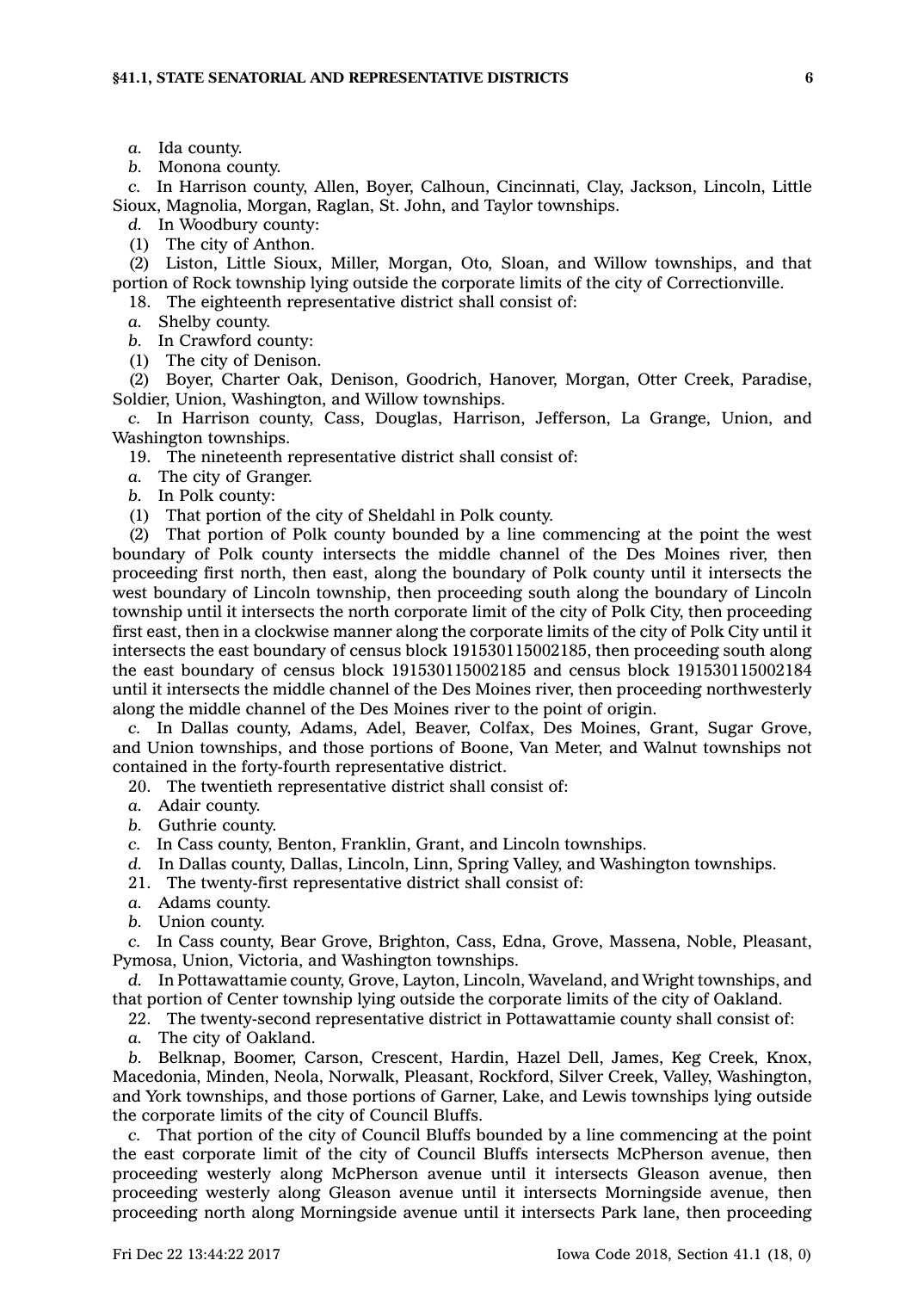westerly along Park lane until it intersects Lincoln avenue, then proceeding southerly along Lincoln avenue until it intersects Franklin avenue, then proceeding southeasterly along Franklin avenue until it intersects Bennett avenue, then proceeding southwesterly along Bennett avenue until it intersects Madison avenue, then proceeding southeasterly along Madison avenue until it intersects Valley View drive, then proceeding southerly along Valley View drive until it intersects the corporate limits of the city of Council Bluffs, then proceeding first easterly, then in <sup>a</sup> counterclockwise manner along the corporate limits of the city of Council Bluffs to the point of origin.

23. The twenty-third representative district shall consist of:

- *a.* Fremont county.
- *b.* Mills county.

*c.* In Montgomery county, Douglas, Garfield, Lincoln, Pilot Grove, Red Oak, Sherman, and Washington townships, and that portion of Frankfort township lying outside the corporate limits of the city of Stanton.

- 24. The twenty-fourth representative district shall consist of:
- *a.* Page county.
- *b.* Ringgold county.
- *c.* Taylor county.
- *d.* In Montgomery county:
- (1) The city of Stanton.
- (2) East, Grant, Scott, and West townships.
- 25. The twenty-fifth representative district shall consist of:
- *a.* The city of Bevington.
- *b.* Madison county.
- *c.* In Warren county:
- (1) The cities of Milo and Norwalk.

(2) Jackson, Otter, Squaw, Virginia, and White Oak townships, and that portion of Linn township not contained in the forty-second representative district.

- 26. The twenty-sixth representative district in Warren county shall consist of:
- *a.* The city of Indianola.

*b.* Allen, Liberty, Lincoln, Palmyra, Richland, Union, and White Breast townships, that portion of Belmont township lying outside the corporate limits of the city of Milo, that portion of Greenfield township lying outside the corporate limits of the city of Norwalk, and that portion of Jefferson township lying outside the corporate limits of the city of Bevington.

27. The twenty-seventh representative district shall consist of:

- *a.* Clarke county.
- *b.* Decatur county.
- *c.* Wayne county.
- *d.* In Lucas County:

(1) That portion of the city of Chariton and Lincoln township bounded by <sup>a</sup> line commencing at the point the north corporate limit of the city of Chariton intersects the east boundary of Whitebreast township, then proceeding first east, then in <sup>a</sup> clockwise manner along the corporate limits of the city of Chariton to the point of origin.

(2) Jackson, Otter Creek, Union, Warren, and Whitebreast townships.

28. The twenty-eighth representative district shall consist of:

*a.* In Jasper county, Elk Creek, Fairview, and Lynn Grove townships, and that portion of Palo Alto township lying outside the corporate limits of the city of Newton.

*b.* In Lucas county, Benton, Cedar, English, Liberty, Pleasant, and Washington townships, and that portion of Lincoln township not contained in the twenty-seventh representative district.

*c.* In Marion county, Clay, Dallas, Franklin, Indiana, Knoxville, Liberty, Pleasant Grove, Red Rock, Summit, Union, and Washington townships.

29. The twenty-ninth representative district in Jasper county shall consist of:

- *a.* The city of Newton.
- *b.* Buena Vista, Clear Creek, Des Moines, Hickory Grove, Independence, Kellogg,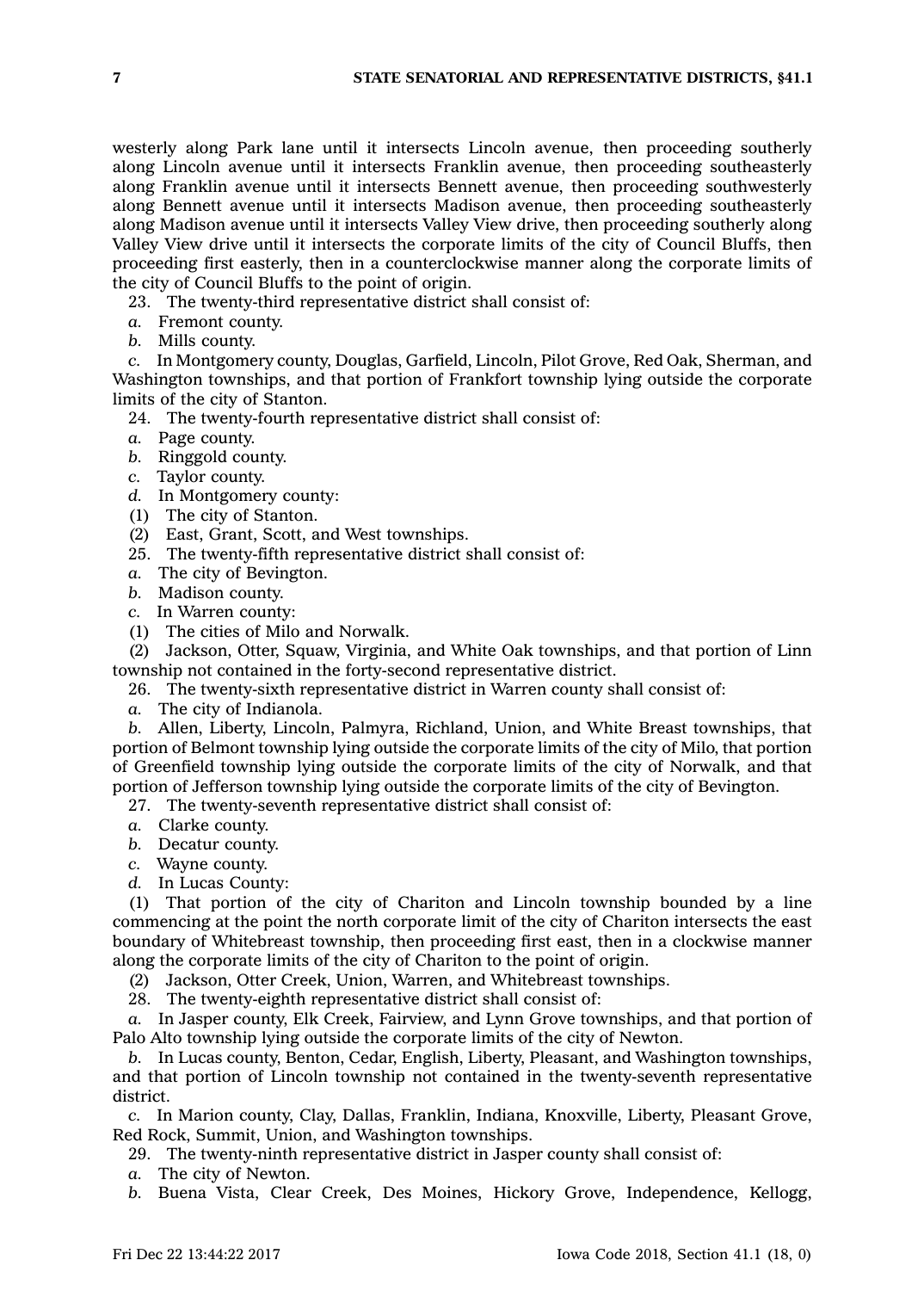Malaka, Mariposa, Mound Prairie, Newton, Poweshiek, Richland, Rock Creek, Sherman, and Washington townships.

30. The thirtieth representative district in Polk county shall consist of:

*a.* The city of Altoona.

*b.* Beaver, Camp, Elkhart, Franklin, and Washington townships.

*c.* That portion of Douglas township not contained in the thirty-seventh representative district, that portion of Allen township not contained in the thirty-third representative district, and those portions of Clay and Four Mile townships not contained in the thirty-first representative district.

31. The thirty-first representative district shall consist of that portion of Polk county bounded by <sup>a</sup> line commencing at the point East Fifteenth street intersects the eastbound lanes of Interstate 235, then proceeding easterly along the eastbound lanes of Interstate 235 until it intersects East University avenue, then proceeding east along East University avenue until it intersects East Twenty-seventh street, then proceeding northerly along East Twenty-seventh street until it intersects Guthrie avenue, then proceeding west along Guthrie avenue until it intersects Hubbell avenue, then proceeding northeasterly along Hubbell avenue until it intersects Arthur avenue, then proceeding east along Arthur avenue until it intersects East Twenty-ninth street, then proceeding north along East Twenty-ninth street until it intersects East Euclid avenue, then proceeding easterly along East Euclid avenue until it intersects Hubbell avenue, then proceeding northeasterly along Hubbell avenue until it intersects East Douglas avenue, then proceeding easterly along East Douglas avenue until it intersects the corporate limits of the city of Des Moines, then proceeding first east, then in <sup>a</sup> clockwise manner along the corporate limits of the city of Des Moines until it intersects East Four Mile creek, then proceeding south, then west, along the corporate limits of the city of Des Moines until it intersects the east boundary of Delaware township, then proceeding south along the boundary of Delaware township until it intersects Iowa Interstate Railroad tracks, then proceeding south along the boundary of Delaware township until it intersects the corporate limits of the city of Pleasant Hill, then proceeding first south, then in <sup>a</sup> clockwise manner along the corporate limits of the city of Pleasant Hill until it intersects the south boundary of Clay township, then proceeding easterly along the boundary of Clay township until it intersects the east corporate limit of the city of Pleasant Hill, then proceeding first south, then in <sup>a</sup> clockwise manner along the corporate limits of the city of Pleasant Hill until it intersects Dean avenue, then proceeding westerly along Dean avenue until it intersects East Thirtieth street, then proceeding south along East Thirtieth street until it intersects Southeast Thirtieth street, then proceeding south along Southeast Thirtieth street until it intersects Iowa Interstate Railroad tracks, then proceeding westerly along Iowa Interstate Railroad tracks until it intersects Southeast Eighteenth street, then proceeding north along Southeast Eighteenth street until it intersects East Eighteenth street, then proceeding north along East Eighteenth street until it intersects Dean avenue, then proceeding west along Dean avenue until it intersects East Seventeenth street, then proceeding northerly along East Seventeenth street until it intersects Lyon street, then proceeding westerly along Lyon street and its extension until it intersects East Fifteenth street, then proceeding northerly along East Fifteenth street to the point of origin.

32. The thirty-second representative district in Polk county shall consist of that portion of the city of Des Moines bounded by <sup>a</sup> line commencing at the point East Fifteenth street intersects the eastbound lanes of Interstate 235, then proceeding easterly along the eastbound lanes of Interstate 235 until it intersects East University avenue, then proceeding east along East University avenue until it intersects East Twenty-seventh street, then proceeding northerly along East Twenty-seventh street until it intersects Guthrie avenue, then proceeding west along Guthrie avenue until it intersects Hubbell avenue, then proceeding northeasterly along Hubbell avenue until it intersects Arthur avenue, then proceeding east along Arthur avenue until it intersects East Twenty-ninth street, then proceeding north along East Twenty-ninth street until it intersects East Euclid avenue, then proceeding easterly along East Euclid avenue until it intersects Hubbell avenue, then proceeding northeasterly along Hubbell avenue until it intersects East Douglas avenue, then proceeding easterly along East Douglas avenue, until it intersects the corporate limits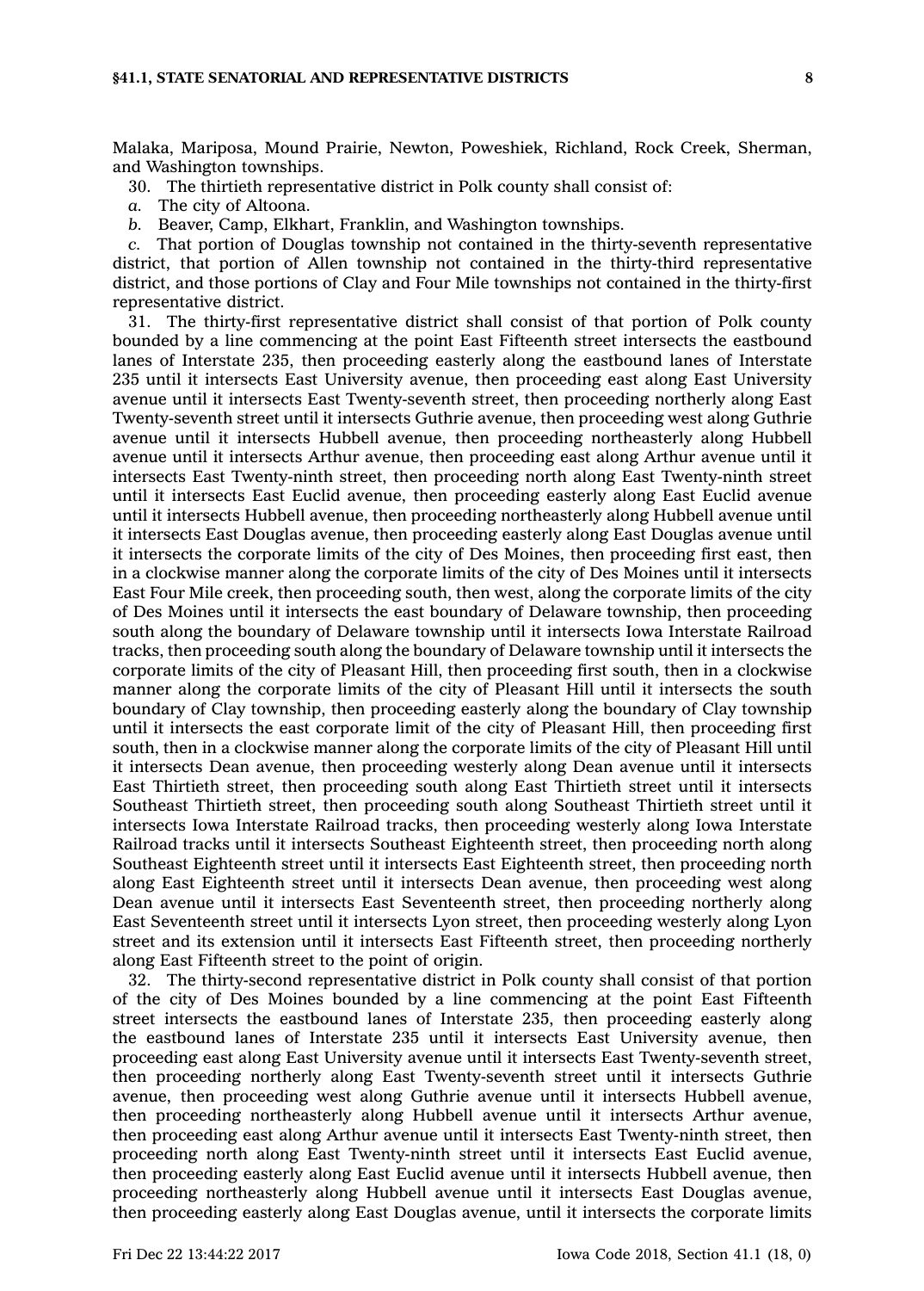of the city of Des Moines, then proceeding first north, then in <sup>a</sup> counterclockwise manner along the corporate limits of the city of Des Moines until it intersects East Fourteenth street, then proceeding south along East Fourteenth street until it intersects East Euclid avenue, then proceeding west along East Euclid avenue until it intersects North Union street, then proceeding northerly along North Union street until it intersects East Madison avenue, then proceeding west along East Madison avenue until it intersects Cambridge street, then proceeding south along Cambridge street until it intersects East Euclid avenue, then proceeding west along East Euclid avenue until it intersects Euclid avenue, then proceeding west along Euclid avenue until it intersects Second avenue, then proceeding south along Second avenue until it intersects the middle channel of the Des Moines river, then proceeding southerly along the middle channel of the Des Moines river until it intersects Court avenue, then proceeding easterly along Court avenue until it intersects East Court avenue, then proceeding easterly along East Court avenue until it intersects East Seventh street, then proceeding southerly along East Seventh street until it intersects Iowa Interstate Railroad tracks, then proceeding easterly along Iowa Interstate Railroad tracks until it intersects Southeast Fourteenth street, then proceeding south along Southeast Fourteenth street until it intersects Union Pacific Railroad tracks, then proceeding easterly along Union Pacific Railroad tracks until it intersects Iowa Interstate Railroad tracks, then proceeding easterly along Iowa Interstate Railroad tracks until it intersects Southeast Eighteenth street, then proceeding north along Southeast Eighteenth street until it intersects East Eighteenth street, then proceeding north along East Eighteenth street until it intersects Dean avenue, then proceeding west along Dean avenue until it intersects East Seventeenth street, then proceeding northerly along East Seventeenth street until it intersects Lyon street, then proceeding westerly along Lyon street and its extension until it intersects East Fifteenth street, then proceeding northerly along East Fifteenth street to the point of origin.

33. The thirty-third representative district in Polk county shall consist of that portion of the city of Des Moines bounded by <sup>a</sup> line commencing at the point the south boundary of Polk county intersects U.S. highway 69, then proceeding northwesterly along U.S. highway 69 until it intersects Southeast Fourteenth street, then proceeding northerly along Southeast Fourteenth street until it intersects East Army Post road, then proceeding west along East Army Post road until it intersects Southeast Fifth street, then proceeding north along Southeast Fifth street until it intersects East Watrous avenue, then proceeding west along East Watrous avenue until it intersects South Union street, then proceeding north along South Union street until it intersects Olinda avenue, then proceeding west along Olinda avenue until it intersects Southwest Ninth street, then proceeding northerly along Southwest Ninth street until it intersects the middle channel of the Raccoon river, then proceeding easterly along the middle channel of the Raccoon river until it intersects the middle channel of the Des Moines river, then proceeding northerly along the middle channel of the Des Moines river until it intersects Court avenue, then proceeding easterly along Court avenue until it intersects East Court avenue, then proceeding easterly along East Court avenue until it intersects East Seventh street, then proceeding southerly along East Seventh street until it intersects Iowa Interstate Railroad tracks, then proceeding easterly along Iowa Interstate Railroad tracks until it intersects Southeast Fourteenth street, then proceeding south along Southeast Fourteenth street until it intersects Union Pacific Railroad tracks, then proceeding easterly along Union Pacific Railroad tracks until it intersects Iowa Interstate Railroad tracks, then proceeding easterly along Iowa Interstate Railroad tracks until it intersects Southeast Thirtieth street, then proceeding north along Southeast Thirtieth street until it intersects East Thirtieth street, then proceeding north along East Thirtieth street until it intersects Dean avenue, then proceeding easterly along Dean avenue until it intersects the east corporate limit of the city of Des Moines, then proceeding first south, then in <sup>a</sup> clockwise manner along the corporate limits of the city of Des Moines until it intersects Southeast Sixty-fourth avenue, then proceeding first west, then southerly, along the corporate limits of the city of Des Moines until it intersects the south boundary of Polk county, then proceeding easterly along the south boundary of Polk county to the point of origin.

34. The thirty-fourth representative district in Polk county shall consist of that portion of Bloomfield township and the city of Des Moines bounded by <sup>a</sup> line commencing at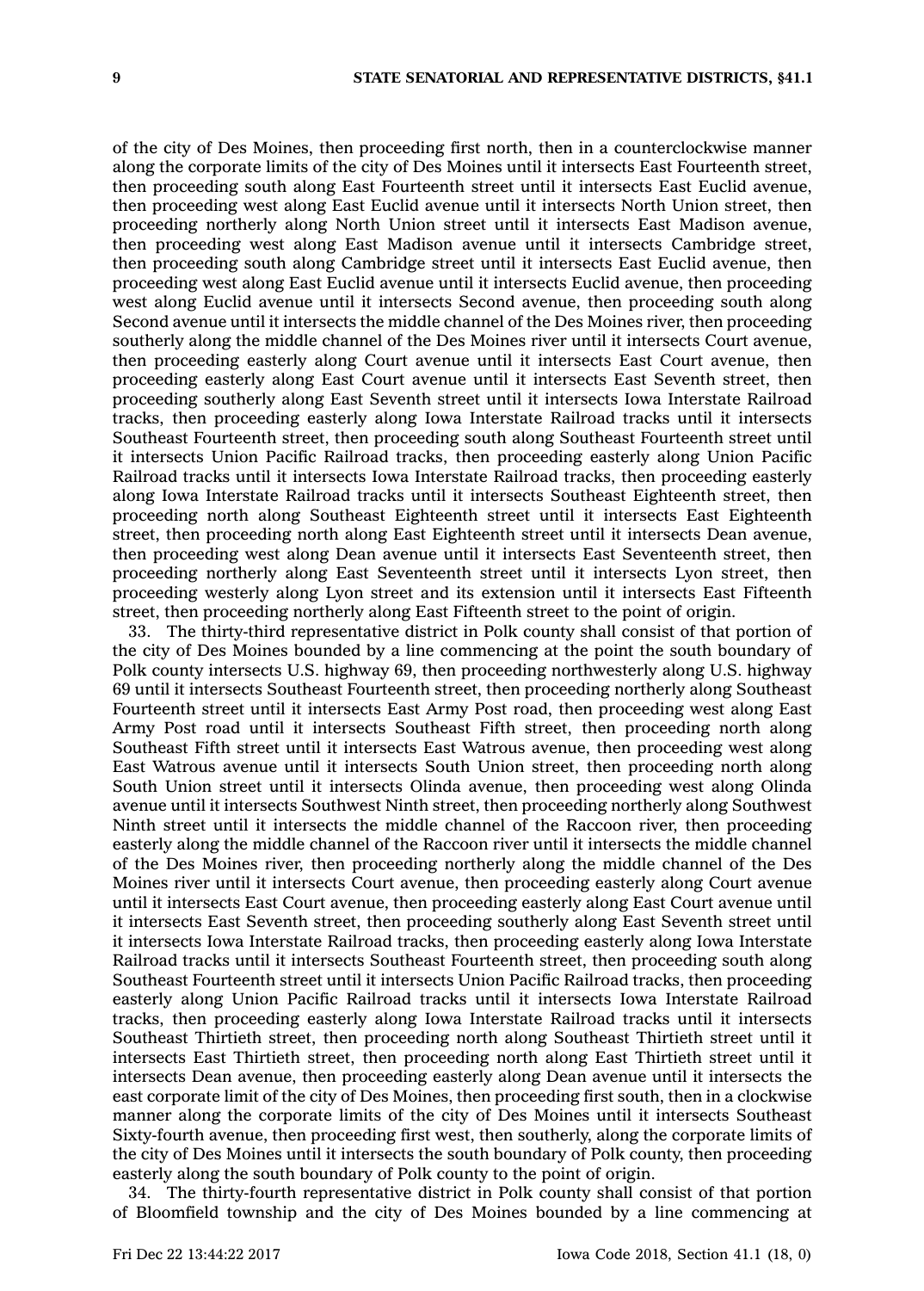the point the south boundary of Polk county intersects U.S. highway 69, then proceeding northwesterly along U.S. highway 69 until it intersects Southeast Fourteenth street, then proceeding northerly along Southeast Fourteenth street until it intersects East Army Post road, then proceeding west along East Army Post road until it intersects Southeast Fifth street, then proceeding north along Southeast Fifth street until it intersects East Watrous avenue, then proceeding west along East Watrous avenue until it intersects South Union street, then proceeding north along South Union street until it intersects Olinda avenue, then proceeding west along Olinda avenue until it intersects Southwest Ninth street, then proceeding northerly along Southwest Ninth street until it intersects the middle channel of the Raccoon river, then proceeding easterly along the middle channel of the Raccoon river until it intersects the middle channel of the Des Moines river, then proceeding northerly along the middle channel of the Des Moines river until it intersects the eastbound lanes of Interstate 235, then proceeding westerly along the eastbound lanes of Interstate 235 until it intersects Martin Luther King Jr. parkway, then proceeding south along Martin Luther King Jr. parkway until it intersects School street, then proceeding easterly along School street until it intersects the entrance ramp to the eastbound lanes of Interstate 235, then proceeding easterly along the entrance ramp to the eastbound lanes of Interstate 235 until it intersects Eighteenth street and its extension, then proceeding south along Eighteenth street and its extension until it intersects Center street, then proceeding east along Center street until it intersects Seventeenth street, then proceeding southerly along Seventeenth street until it intersects Grand avenue, then proceeding westerly along Grand avenue until it intersects Eighteenth street, then proceeding southerly along Eighteenth street until it intersects Fleur drive, then proceeding southerly along Fleur drive until it intersects the south boundary of Polk county, then proceeding easterly along the boundary of Polk county to the point of origin.

35. The thirty-fifth representative district in Polk county shall consist of that portion of the city of Des Moines bounded by <sup>a</sup> line commencing at the point Lower Beaver road intersects the south boundary of Webster township, then proceeding easterly along the south boundary of Webster township until it intersects the corporate limits of the city of Des Moines, then proceeding first east, then in <sup>a</sup> clockwise manner along the corporate limits of the city of Des Moines until it intersects East Fourteenth street, then proceeding south along East Fourteenth street until it intersects East Euclid avenue, then proceeding west along East Euclid avenue until it intersects North Union street, then proceeding northerly along North Union street until it intersects East Madison avenue, then proceeding west along East Madison avenue until it intersects Cambridge street, then proceeding south along Cambridge street until it intersects East Euclid avenue, then proceeding west along East Euclid avenue until it intersects Euclid avenue, then proceeding west along Euclid avenue until it intersects Second avenue, then proceeding south along Second avenue until it intersects the middle channel of the Des Moines river, then proceeding southerly along the middle channel of the Des Moines river until it intersects the eastbound lanes of Interstate 235, then proceeding westerly along the eastbound lanes of Interstate 235 until it intersects Twenty-eighth street, then proceeding north along Twenty-eighth street until it intersects School street, then proceeding east along School street until it intersects Twenty-fifth street, then proceeding north along Twenty-fifth street until it intersects University avenue, then proceeding west along University avenue until it intersects Thirtieth street and its extension, then proceeding north along Thirtieth street and its extension until it intersects Euclid avenue, then proceeding northwesterly along Euclid avenue until it intersects Douglas avenue, then proceeding easterly along Douglas avenue until it intersects Thirtieth street, then proceeding north along Thirtieth street until it intersects Fleming avenue, then proceeding west along Fleming avenue until it intersects Lawnwoods drive, then proceeding north along Lawnwoods drive until it intersects Madison avenue, then proceeding west along Madison avenue until it intersects Lower Beaver road, then proceeding northerly along Lower Beaver road to the point of origin.

36. The thirty-sixth representative district shall consist of that portion of Polk county bounded by <sup>a</sup> line commencing at the point the west corporate limit of the city of Des Moines intersects University avenue, then proceeding east along University avenue until it intersects Forty-first street, then proceeding north along Forty-first street until it intersects Forest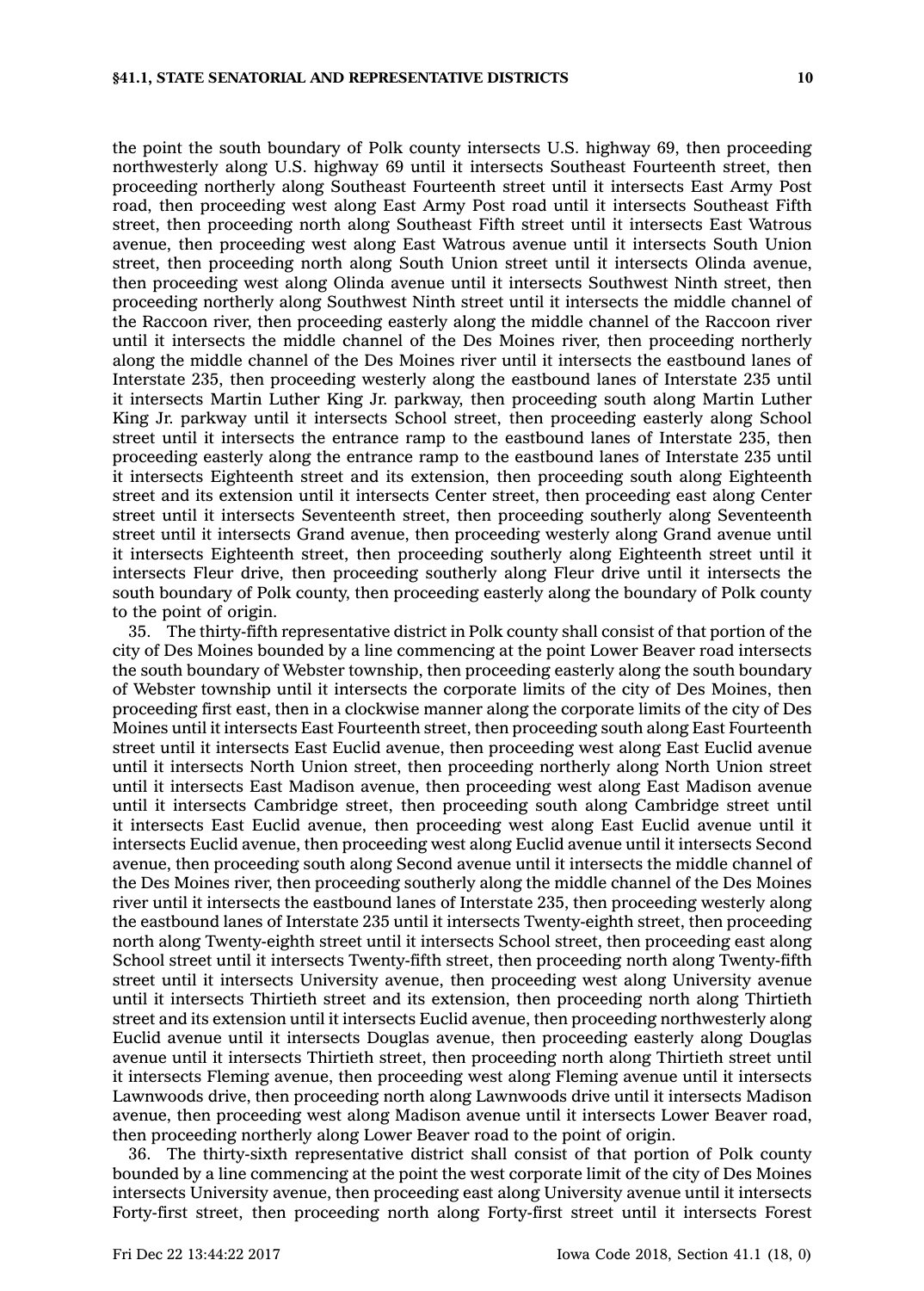avenue, then proceeding east along Forest avenue until it intersects Thirtieth street, then proceeding northerly along Thirtieth street until it intersects Euclid avenue, then proceeding northwesterly along Euclid avenue until it intersects Douglas avenue, then proceeding easterly along Douglas avenue until it intersects Thirtieth street, then proceeding north along Thirtieth street until it intersects Fleming avenue, then proceeding west along Fleming avenue until it intersects Lawnwoods drive, then proceeding north along Lawnwoods drive until it intersects Madison avenue, then proceeding west along Madison avenue until it intersects Lower Beaver road, then proceeding northerly along Lower Beaver road until it intersects the south boundary of Webster township, then proceeding easterly along the south boundary of Webster township until it intersects the middle channel of the Des Moines river, then proceeding northerly along the middle channel of the Des Moines river until it intersects the south corporate limit of the city of Johnston, then proceeding first west, then in <sup>a</sup> clockwise manner along the corporate limits of the city of Johnston until it intersects the north corporate limit of the city of Urbandale, then proceeding south along the corporate limits of the city of Urbandale until it intersects the north corporate limit of the city of Des Moines, then proceeding first south, then in <sup>a</sup> counterclockwise manner along the corporate limits of the city of Des Moines to the point of origin.

37. The thirty-seventh representative district in Polk county shall consist of:

*a.* That portion of Lincoln township lying outside the corporate limits of the cities of Polk City and Sheldahl.

*b.* That portion of Polk county bounded by <sup>a</sup> line commencing at the point the west corporate limit of the city of Ankeny intersects the south boundary of Lincoln township, then proceeding first south, then in <sup>a</sup> counterclockwise manner along the corporate limits of the city of Ankeny until it intersects Southwest Magazine drive, then proceeding east along Southwest Magazine drive until it intersects Northwest Sixteenth street, then proceeding northerly along Northwest Sixteenth street until it intersects West First street, then proceeding east along West First street until it intersects Union Pacific Railroad tracks, then proceeding southeasterly along Union Pacific Railroad tracks until it intersects Southwest Maple street, then proceeding southerly along Southwest Maple street until it intersects Southwest Third street, then proceeding east along Southwest Third street until it intersects Southwest Cherry street, then proceeding south along Southwest Cherry street until it intersects Union Pacific Railroad tracks, then proceeding southeasterly along Union Pacific Railroad tracks until it intersects South Ankeny boulevard, then proceeding south along South Ankeny boulevard until it intersects Southeast Magazine road, then proceeding east along Southeast Magazine road until it intersects Southeast Trilein drive, then proceeding north along Southeast Trilein drive until it intersects Southeast Peterson drive, then proceeding east along Southeast Peterson drive until it intersects Northeast Twenty-second street, then proceeding north along Northeast Twenty-second street until it intersects East First street, then proceeding east along East First street until it intersects the corporate limits of the city of Ankeny, then proceeding first south, then in <sup>a</sup> clockwise manner along the corporate limits of the city of Ankeny until it intersects the south boundary of Douglas township, then proceeding east along the boundary of Douglas township until it intersects the west corporate limit of the city of Bondurant, then proceeding first north, then in <sup>a</sup> clockwise manner along the corporate limits of the city of Bondurant until it intersects the east boundary of Douglas township, then proceeding first north, then west, along the boundary of Douglas township until it intersects the south boundary of Lincoln township, then proceeding west along the boundary of Lincoln township to the point of origin.

38. The thirty-eighth representative district shall consist of that portion of Polk county bounded by <sup>a</sup> line commencing at the point the north corporate limit of the city of Des Moines intersects the middle channel of the Des Moines river, then proceeding northerly along the middle channel of the Des Moines river until it intersects the south boundary of census block 191530114042143 and the corporate limits of the city of Johnston, then proceeding northerly along the corporate limits of the city of Johnston until it intersects Saylorville reservoir lake and the middle channel of the Des Moines river, then proceeding northerly along the middle channel of the Des Moines river until it intersects the east boundary of census block 191530115002184, then proceeding north along the east boundary of census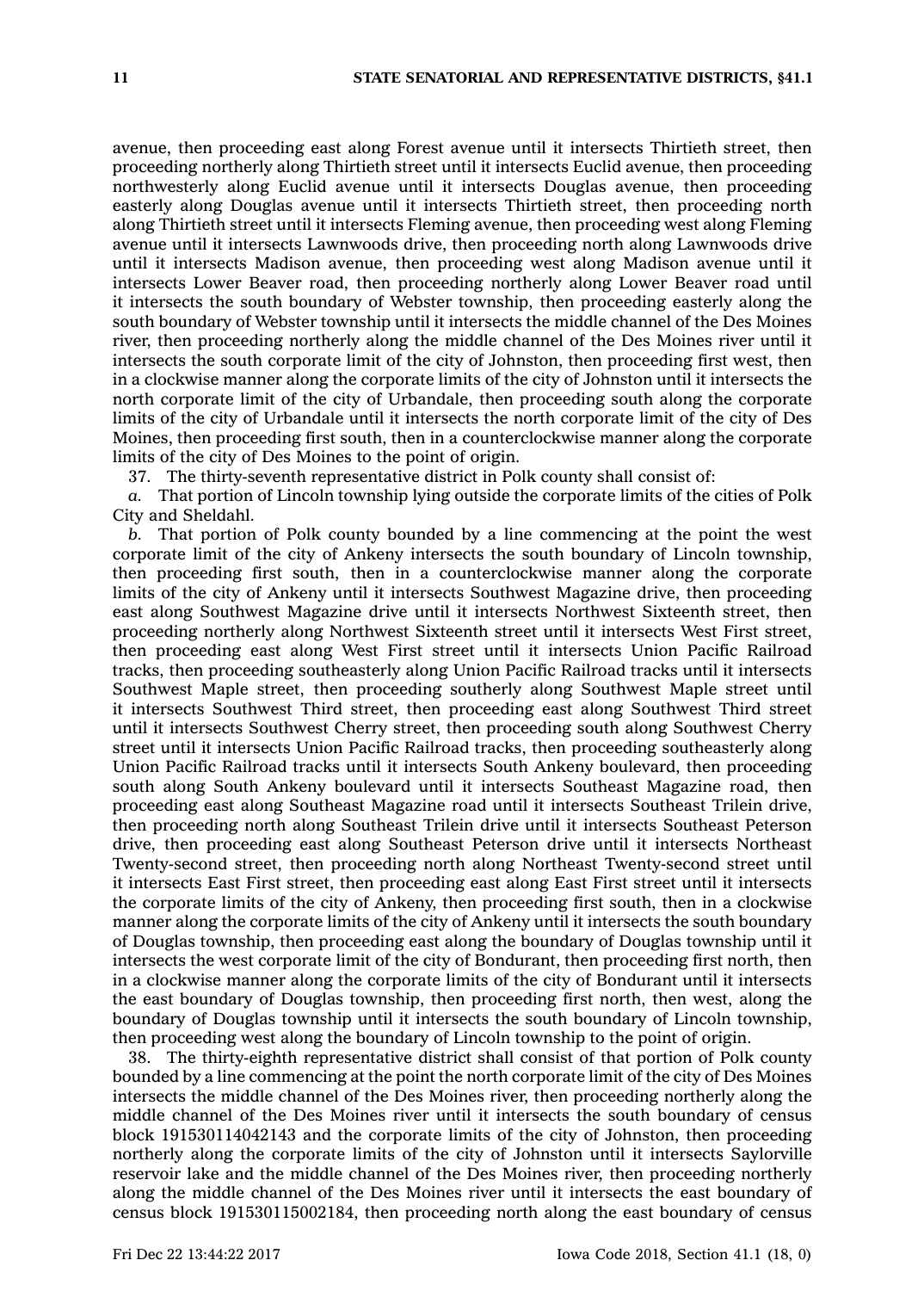block 191530115002184 and census block 191530115002185 until it intersects the corporate limits of the city of Polk City, then proceeding first east, then in <sup>a</sup> counterclockwise manner along the corporate limits of the city of Polk City until it intersects the south boundary of Lincoln township, then proceeding east along the boundary of Lincoln township until it intersects the west corporate limit of the city of Ankeny, then proceeding first south, then in <sup>a</sup> counterclockwise manner along the corporate limits of the city of Ankeny until it intersects Southwest Magazine drive, then proceeding east along Southwest Magazine drive until it intersects Northwest Sixteenth street, then proceeding northerly along Northwest Sixteenth street until it intersects West First street, then proceeding east along West First street until it intersects Union Pacific Railroad tracks, then proceeding southeasterly along Union Pacific Railroad tracks until it intersects Southwest Maple street, then proceeding southerly along Southwest Maple street until it intersects Southwest Third street, then proceeding east along Southwest Third street until it intersects Southwest Cherry street, then proceeding south along Southwest Cherry street until it intersects Union Pacific Railroad tracks, then proceeding southeasterly along Union Pacific Railroad tracks until it intersects South Ankeny boulevard, then proceeding south along South Ankeny boulevard until it intersects Southeast Magazine road, then proceeding east along Southeast Magazine road until it intersects Southeast Trilein drive, then proceeding north along Southeast Trilein drive until it intersects Southeast Peterson drive, then proceeding east along Southeast Peterson drive until it intersects Northeast Twenty-second street, then proceeding north along Northeast Twenty-second street until it intersects East First street, then proceeding east along East First street until it intersects the corporate limits of the city of Ankeny, then proceeding first south, then in <sup>a</sup> clockwise manner along the corporate limits of the city of Ankeny until it intersects the north boundary of Delaware township, then proceeding first east, then south along the boundary of Delaware township until it intersects the north corporate limit of the city of Altoona, then proceeding first west, then in <sup>a</sup> counterclockwise manner along the corporate limits of the city of Altoona until it bisects the east boundary of Delaware township, then proceeding south along the boundary of Delaware township until it intersects the north corporate limit of the city of Des Moines, then proceeding first northwest, then in <sup>a</sup> counterclockwise manner along the corporate limits of the city of Des Moines to the point of origin.

39. The thirty-ninth representative district shall consist of that portion of Polk county bounded by <sup>a</sup> line commencing at the point the west boundary of Polk county intersects the middle channel of the Des Moines river, then proceeding southeasterly along the middle channel of the Des Moines river until it intersects the corporate limit of the city of Johnston, then proceeding southerly along the corporate limits of the city of Johnston until it intersects the south boundary of census block 191530114042143 and the middle channel of the Des Moines river, then proceeding southerly along the middle channel of the Des Moines river until it intersects the south corporate limit of the city of Johnston, then proceeding westerly along the corporate limits of the city of Johnston until it intersects the north corporate limit of the city of Urbandale, then proceeding first westerly, then in <sup>a</sup> counterclockwise manner along the corporate limits of the city of Urbandale until it intersects Northwest Seventy-second street, then proceeding southerly along Northwest Seventy-second street until it intersects Seventy-second street, then proceeding southerly along Seventy-second street and its extension until it intersects Aurora avenue, then proceeding west along Aurora avenue until it intersects Seventy-fifth street, then proceeding northerly along Seventy-fifth street until it intersects Meredith drive, then proceeding west along Meredith drive until it intersects Eighty-sixth street, then proceeding north along Eighty-sixth street until it intersects the corporate limits of the city of Urbandale, then proceeding first north, then in <sup>a</sup> counterclockwise manner along the corporate limits of the city of Urbandale until it intersects the west boundary of Polk county, then proceeding north along the boundary of Polk county until it intersects the corporate limits of the city of Granger, then proceeding first southeasterly, then in <sup>a</sup> counterclockwise manner along the corporate limits of the city of Granger until it intersects the west boundary of Polk county, then proceeding north along the boundary of Polk county to the point of origin.

40. The fortieth representative district in Polk county shall consist of that portion of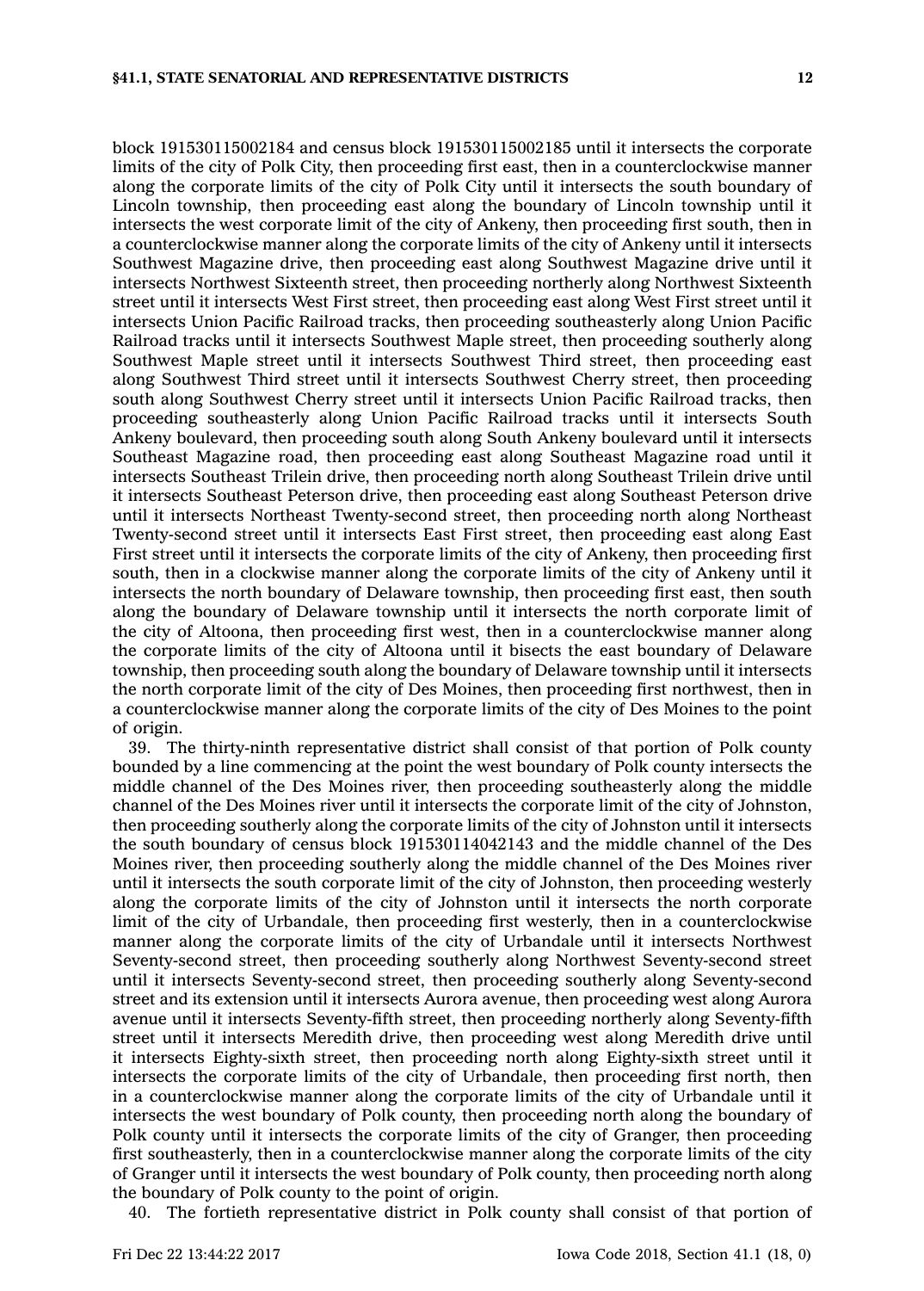the city of Urbandale bounded by <sup>a</sup> line commencing at the point the south corporate limit of the city of Urbandale intersects the west boundary of Polk county, then proceeding north along the boundary of Polk county until it intersects the corporate limit of the city of Urbandale, then proceeding first east, then in <sup>a</sup> clockwise manner along the corporate limits of the city of Urbandale until it intersects Eighty-sixth street, then proceeding south along Eighty-sixth street until it intersects Meredith drive, then proceeding east along Meredith drive until it intersects Seventy-fifth street, then proceeding southerly along Seventy-fifth street until it intersects Aurora avenue, then proceeding east along Aurora avenue until it intersects Seventy-second street, then proceeding northerly along Seventy-second street and its extension until it intersects Northwest Seventy-second street, then proceeding northerly along Northwest Seventy-second street until it intersects the north corporate limit of the city of Urbandale, then proceeding first east, then in <sup>a</sup> clockwise manner along the corporate limits of the city of Urbandale to the point of origin.

41. The forty-first representative district in Polk county shall consist of that portion of Polk county bounded by <sup>a</sup> line commencing at the point the south boundary of Polk county intersects the east corporate limit of the city of West Des Moines, then proceeding north along the corporate limits of the city of West Des Moines until it intersects the south corporate limit of the city of Des Moines, then proceeding first north, then in <sup>a</sup> clockwise manner along the corporate limits of the city of Des Moines until it intersects University avenue, then proceeding east along University avenue until it intersects Forty-first street, then proceeding north along Forty-first street until it intersects Forest avenue, then proceeding east along Forest avenue until it intersects Thirtieth street, then proceeding south along Thirtieth street until it intersects Thirtieth street and its extension, then proceeding south along Thirtieth street and its extension until it intersects University avenue, then proceeding east along University avenue until it intersects Twenty-fifth street, then proceeding south along Twenty-fifth street until it intersects School street, then proceeding west along School street until it intersects Twenty-eighth street, then proceeding south along Twenty-eighth street until it intersects the eastbound lanes of Interstate 235, then proceeding easterly along the eastbound lanes of Interstate 235 until it intersects Martin Luther King Jr. parkway, then proceeding south along Martin Luther King Jr. parkway until it intersects School street, then proceeding easterly along School street until it intersects the entrance ramp to the eastbound lanes of Interstate 235, then proceeding easterly along the entrance ramp to the eastbound lanes of Interstate 235 until it intersects Eighteenth street and its extension, then proceeding south along Eighteenth street and its extension until it intersects Center street, then proceeding east along Center street until it intersects Seventeenth street, then proceeding southerly along Seventeenth street until it intersects Grand avenue, then proceeding westerly along Grand avenue until it intersects Eighteenth street, then proceeding southerly along Eighteenth street until it intersects Fleur drive, then proceeding southerly along Fleur drive until it intersects the south boundary of Polk county, then proceeding westerly along the boundary of Polk county to the point of origin.

42. The forty-second representative district shall consist of:

*a.* In Polk county, that portion of Bloomfield township and the city of West Des Moines bounded by <sup>a</sup> line commencing at the point the west boundary of Polk county intersects Ashworth road, then proceeding east along Ashworth road until it intersects Interstate 35, then proceeding south along Interstate 35 until it intersects E.P. True parkway, then proceeding easterly along E.P. True parkway until it intersects Thirty-ninth street, then proceeding north along Thirty-ninth street until it intersects Ashworth road, then proceeding east along Ashworth road until it intersects Vine street, then proceeding southeasterly along Vine street until it intersects Grand avenue, then proceeding northeasterly along Grand avenue until it intersects Sixteenth street, then proceeding northerly along Sixteenth street until it intersects Ashworth road, then proceeding west along Ashworth road until it intersects Sixteenth street, then proceeding northerly along Sixteenth street until it intersects Pleasant street, then proceeding westerly along Pleasant street until it intersects Seventeenth street, then proceeding northerly along Seventeenth street until it intersects the eastbound lanes of Interstate 235, then proceeding easterly along the eastbound lanes of Interstate 235 until it intersects the east corporate limit of the city of West Des Moines, then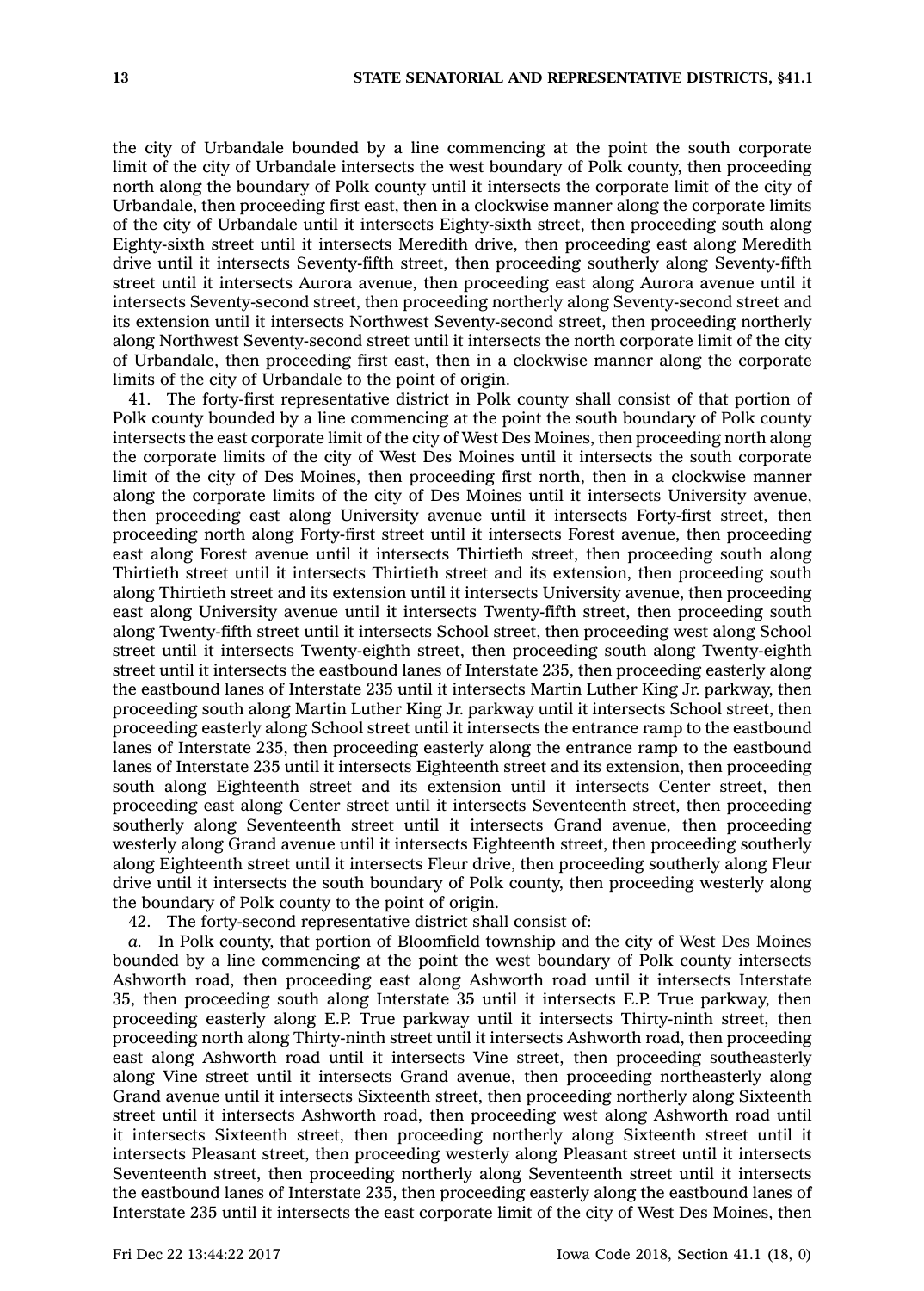proceeding first south, then in <sup>a</sup> clockwise manner along the corporate limits of the city of West Des Moines until it intersects the south boundary of Polk county, then proceeding first west, then in <sup>a</sup> clockwise manner along the boundary of Polk county to the point of origin.

*b.* In Warren county, that portion of Linn township bounded by <sup>a</sup> line commencing at the point the north boundary of Warren county intersects the west corporate limit of the city of Norwalk, then proceeding south along the corporate limits of the city of Norwalk until it intersects the north corporate limit of the city of Cumming, then proceeding first south, then in <sup>a</sup> clockwise manner along the corporate limits of the city of Cumming until it intersects the west boundary of Warren county, then proceeding first north, then in <sup>a</sup> clockwise manner along the boundary of Warren county to the point of origin.

43. The forty-third representative district shall consist of that portion of Polk county bounded by <sup>a</sup> line commencing at the point the west boundary of Polk county intersects Ashworth road, then proceeding east along Ashworth road until it intersects Interstate 35, then proceeding south along Interstate 35 until it intersects E.P. True parkway, then proceeding easterly along E.P. True parkway until it intersects Thirty-ninth street, then proceeding north along Thirty-ninth street until it intersects Ashworth road, then proceeding east along Ashworth road until it intersects Vine street, then proceeding southeasterly along Vine street until it intersects Grand avenue, then proceeding northeasterly along Grand avenue until it intersects Sixteenth street, then proceeding northerly along Sixteenth street until it intersects Ashworth road, then proceeding west along Ashworth road until it intersects Sixteenth street, then proceeding northerly along Sixteenth street until it intersects Pleasant street, then proceeding westerly along Pleasant street until it intersects Seventeenth street, then proceeding northerly along Seventeenth street until it intersects the eastbound lanes of Interstate 235, then proceeding easterly along the eastbound lanes of Interstate 235 until it intersects the west corporate limit of the city of Windsor Heights, then proceeding first south, then in <sup>a</sup> counterclockwise manner along the corporate limits of the city of Windsor Heights until it intersects Sixty-third street, then proceeding north along Sixty-third street until it intersects Hickman road, then proceeding west along Hickman road until it intersects the west corporate limit of the city of Des Moines, then proceeding north along the corporate limits of the city of Des Moines until it intersects the south corporate limit of the city of Urbandale, then proceeding west along the corporate limits of the city of Urbandale until it intersects the west boundary of Polk county, then proceeding southerly along the boundary of Polk county to the point of origin.

44. The forty-fourth representative district in Dallas county shall consist of:

*a.* The city of Waukee, that portion of the city of Clive in Dallas county, and that portion of the city of West Des Moines in Dallas county.

*b.* That portion of Boone township bounded by <sup>a</sup> line commencing at the point the west boundary of Boone township intersects the south boundary of Walnut township, then proceeding east along the south boundary of Walnut township until it intersects the corporate limits of the city of Waukee, then proceeding first east, then in <sup>a</sup> counterclockwise manner along the corporate limits of the city of Waukee until it intersects the west boundary of Boone township, then proceeding north along the boundary of Boone township to the point of origin.

45. The forty-fifth representative district in Story County shall consist of:

*a.* The city of Kelley.

*b.* That portion of Milford township lying outside the corporate limits of the city of Ames, those portions of Washington township lying outside the corporate limits of the city of Kelley and the city of Ames, and those portions of Grant township lying outside the corporate limits of the city of Ames and not contained in the forty-ninth representative district.

*c.* That portion of the city of Ames bounded by <sup>a</sup> line commencing at the point the north corporate limit of the city of Ames intersects Grand avenue, then proceeding south along Grand avenue until it intersects Twenty-eighth street, then proceeding east along Twenty-eighth street until it intersects Luther drive, then proceeding southerly along Luther drive until it intersects Jensen avenue, then proceeding south along Jensen avenue until it intersects Twenty-fourth street, then proceeding west along Twenty-fourth street until it intersects Grand avenue, then proceeding south along Grand avenue until it intersects Lincoln way, then proceeding west along Lincoln way until it intersects Beach avenue, then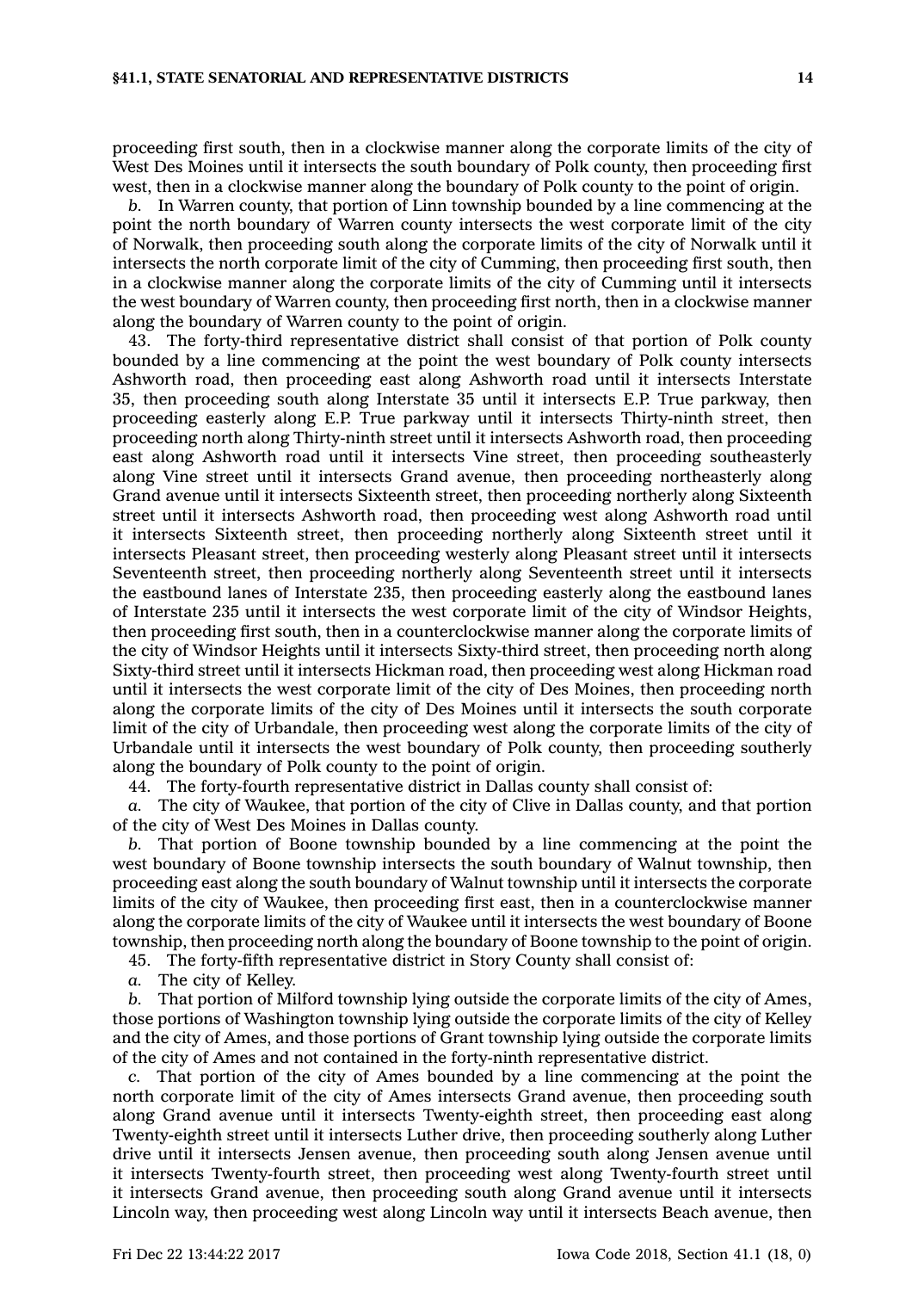proceeding south along Beach avenue until it intersects Greeley street, then proceeding westerly along Greeley street until it intersects Pearson avenue, then proceeding westerly along Pearson avenue until it intersects Sunset drive, then proceeding westerly along Sunset drive until it intersects Ash avenue, then proceeding south along Ash avenue until it intersects Knapp street, then proceeding west along Knapp street until it intersects Hayward avenue, then proceeding north along Hayward avenue until it intersects Lincoln way, then proceeding west along Lincoln way until it intersects Colorado avenue, then proceeding north along Colorado avenue until it intersects West street, then proceeding west along West street until it intersects North Franklin avenue, then proceeding north along North Franklin avenue until it intersects Oakland street, then proceeding easterly along Oakland street until it intersects Hyland avenue, then proceeding north along Hyland avenue until it intersects Clear creek, then proceeding westerly along Clear creek until it intersects North Dakota avenue, then proceeding north along North Dakota avenue until it intersects Ontario street, then proceeding west along Ontario street until it intersects Idaho avenue, then proceeding northerly along Idaho avenue until it intersects the north corporate limit of the city of Ames, then proceeding first west, then in <sup>a</sup> counterclockwise manner along the corporate limits of the city of Ames to the point of origin.

46. The forty-sixth representative district in Story county shall consist of that portion of the city of Ames bounded by <sup>a</sup> line commencing at the point the north corporate limit of the city of Ames intersects Grand avenue, then proceeding south along Grand avenue until it intersects Twenty-eighth street, then proceeding east along Twenty-eighth street until it intersects Luther drive, then proceeding southerly along Luther drive until it intersects Jensen avenue, then proceeding south along Jensen avenue until it intersects Twenty-fourth street, then proceeding west along Twenty-fourth street until it intersects Grand avenue, then proceeding south along Grand avenue until it intersects Lincoln way, then proceeding west along Lincoln way until it intersects Beach avenue, then proceeding south along Beach avenue until it intersects Greeley street, then proceeding westerly along Greeley street until it intersects Pearson avenue, then proceeding westerly along Pearson avenue until it intersects Sunset drive, then proceeding westerly along Sunset drive until it intersects Ash avenue, then proceeding south along Ash avenue until it intersects Knapp street, then proceeding west along Knapp street until it intersects Hayward avenue, then proceeding north along Hayward avenue until it intersects Lincoln way, then proceeding west along Lincoln way until it intersects Colorado avenue, then proceeding north along Colorado avenue until it intersects West street, then proceeding west along West street until it intersects North Franklin avenue, then proceeding north along North Franklin avenue until it intersects Oakland street, then proceeding easterly along Oakland street until it intersects Hyland avenue, then proceeding north along Hyland avenue until it intersects Clear creek, then proceeding westerly along Clear creek until it intersects North Dakota avenue, then proceeding north along North Dakota avenue until it intersects Ontario street, then proceeding west along Ontario street until it intersects Idaho avenue, then proceeding northerly along Idaho avenue until it intersects the north corporate limit of the city of Ames, then proceeding first east, then in <sup>a</sup> clockwise manner along the corporate limits of the city of Ames to the point of origin.

47. The forty-seventh representative district shall consist of:

- *a.* Greene county.
- *b.* In Boone county:
- (1) The cities of Fraser and Luther.

(2) Amaqua, Beaver, Cass, Des Moines, Grant, Marcy, Peoples, Pilot Mound, Union, Worth, and Yell townships, and that portion of Douglas township lying outside the corporate limits of the city of Madrid.

48. The forty-eighth representative district shall consist of:

- *a.* Hamilton county.
- *b.* In Boone county:
- (1) The city of Madrid.

(2) Garden, Harrison, and Jackson townships, that portion of Colfax township lying outside the corporate limits of the city of Luther, and that portion of Dodge township lying outside the corporate limits of the city of Fraser.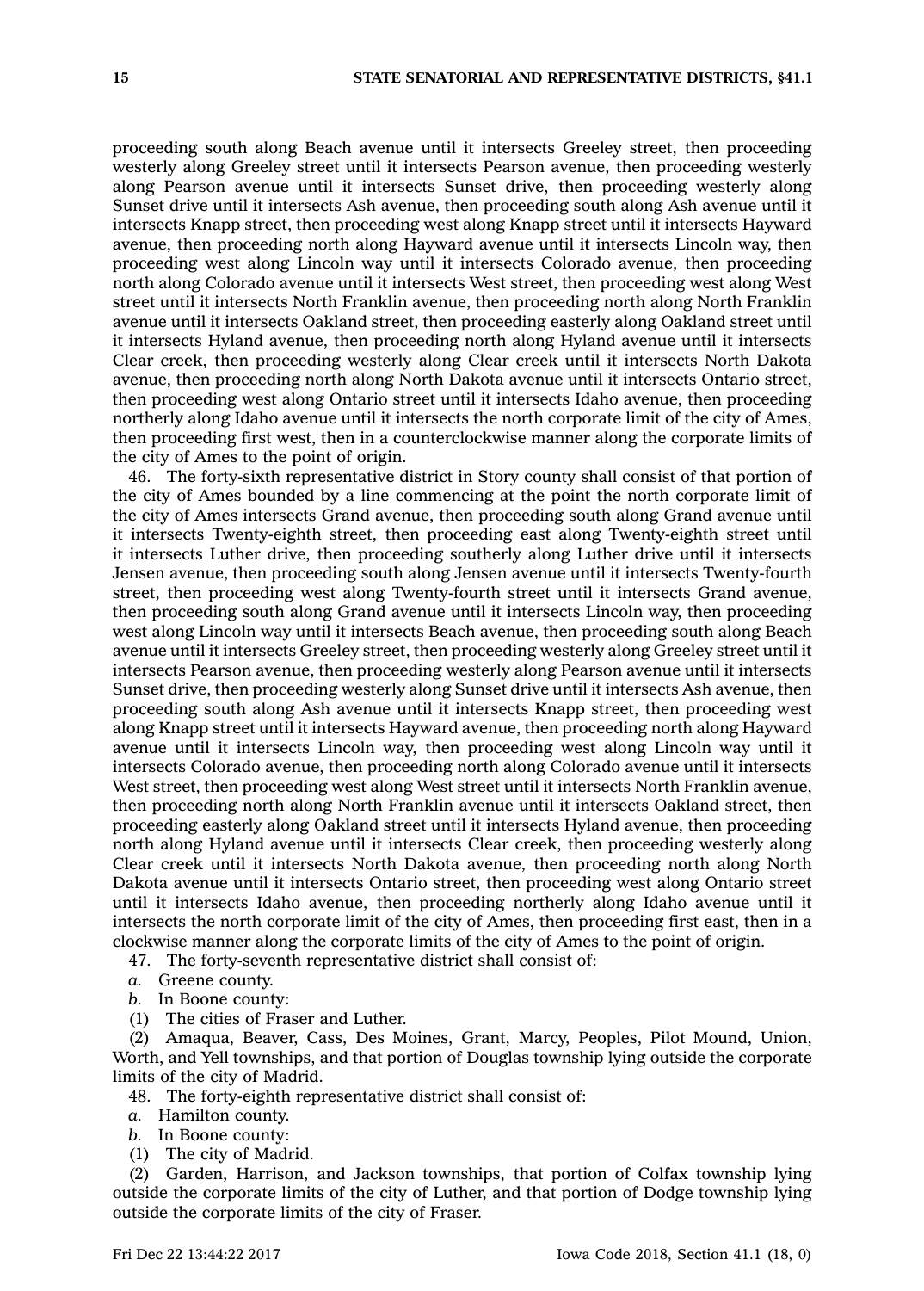*c.* In Story county:

(1) That portion of Franklin township lying outside the corporate limits of the city of Ames and that portion of Lafayette township lying outside the corporate limits of the city of Story City.

(2) That portion of Palestine township bounded by <sup>a</sup> line commencing at the point the east corporate limit of the city of Sheldahl intersects the south boundary of Story county, then proceeding north along the corporate limits of the city of Sheldahl until it intersects the south corporate limit of the city of Slater, then proceeding first east, then in <sup>a</sup> counterclockwise manner along the corporate limits of the city of Slater until it intersects the west boundary of Story county, then proceeding first south, then east, along the boundary of Story county to the point of origin.

*d.* In Webster county, Burnside, Dayton, Hardin, Otho, Pleasant Valley, Sumner, Webster, and Yell townships, and that portion of Washington township lying outside the corporate limits of the city of Duncombe.

49. The forty-ninth representative district shall consist of:

*a.* In Hardin county:

(1) The city of Eldora.

(2) Concord, Eldora, Grant, Pleasant, Providence, Sherman, Tipton, and Union townships.

*b.* In Story county:

(1) The city of Story City.

(2) Collins, Howard, Indian Creek, Lincoln, Nevada, New Albany, Richland, Sherman, Union, and Warren townships, and that portion of Palestine township lying outside the corporate limits of the city of Kelley and not contained in the forty-eighth representative district.

(3) That portion of the city of Nevada and Grant township bounded by <sup>a</sup> line commencing at the point the south corporate limit of the city of Nevada intersects the east boundary of Grant township, then proceeding first west, then in <sup>a</sup> clockwise manner along the corporate limits of the city of Nevada until it intersects the north boundary of Grant township, then proceeding east along the boundary of Grant township until it intersects the west boundary of Nevada township and the north corporate limit of the city of Nevada, then proceeding first east, then in <sup>a</sup> clockwise manner along the corporate limits of the city of Nevada to the point of origin.

50. The fiftieth representative district shall consist of:

- *a.* Grundy county.
- *b.* In Butler county, Albion, Beaver, Jefferson, Monroe, Ripley, and Shell Rock townships.
- *c.* In Hardin county, Alden, Buckeye, Clay, Ellis, Etna, Hardin, and Jackson townships.
- 51. The fifty-first representative district shall consist of:
- *a.* Howard county.
- *b.* Mitchell county.
- *c.* Worth county.

*d.* In Winneshiek county, Bluffton, Burr Oak, Fremont, Lincoln, Madison, and Orleans townships.

- 52. The fifty-second representative district shall consist of:
- *a.* Chickasaw county.
- *b.* Floyd county.
- *c.* In Cerro Gordo county, Dougherty, Falls, Owen, and Portland townships.
- 53. The fifty-third representative district in Cerro Gordo county shall consist of:
- *a.* The city of Mason City.
- *b.* Bath, Geneseo, Lime Creek, and Mason townships.
- 54. The fifty-fourth representative district shall consist of:
- *a.* Franklin county.

*b.* In Butler county, Bennezette, Butler, Coldwater, Dayton, Fremont, Jackson, Madison, Pittsford, Washington, and West Point townships.

- *c.* In Cerro Gordo county:
- (1) The city of Clear Lake.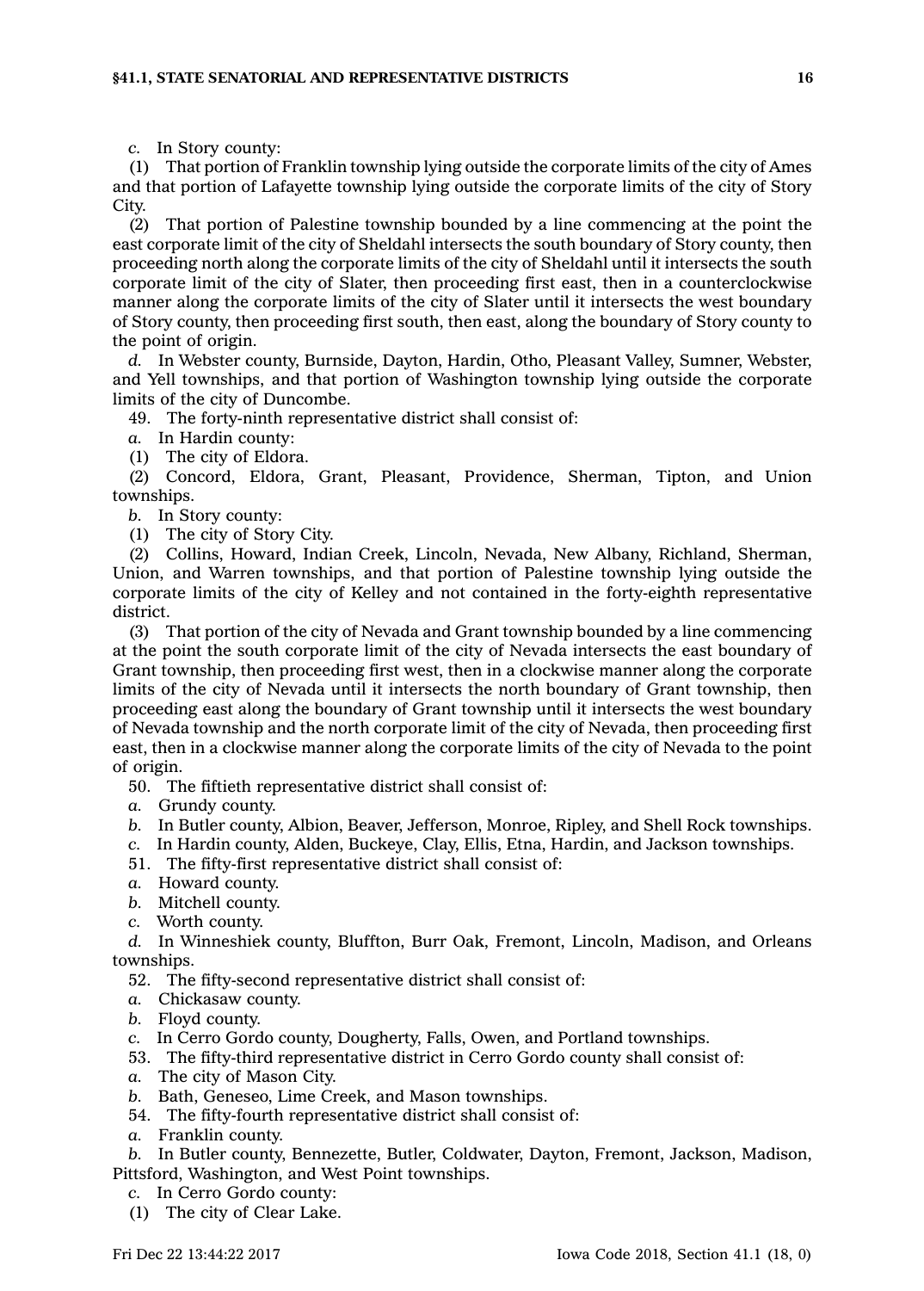(2) Clear Lake, Grant, Grimes, Lake, Lincoln, Mount Vernon, Pleasant Valley, and Union townships.

55. The fifty-fifth representative district shall consist of:

*a.* In Clayton county, Boardman, Highland, and Marion townships.

*b.* In Fayette county:

(1) The cities of Fayette and West Union.

(2) Auburn, Bethel, Clermont, Dover, Eden, Illyria, Pleasant Valley, Union, Westfield, and Windsor townships.

*c.* In Winneshiek county, Bloomfield, Calmar, Canoe, Decorah, Frankville, Glenwood, Hesper, Highland, Jackson, Military, Pleasant, Springfield, Sumner, and Washington townships.

56. The fifty-sixth representative district shall consist of:

*a.* Allamakee county.

*b.* In Clayton county, Buena Vista, Cass, Clayton, Cox Creek, Elk, Farmersburg, Garnavillo, Giard, Grand Meadow, Jefferson, Lodomillo, Mallory, Mendon, Millville, Monona, Read, Sperry, Volga, and Wagner townships.

57. The fifty-seventh representative district in Dubuque county consists of:

*a.* The city of Asbury.

*b.* That portion of Center township bounded by <sup>a</sup> line commencing at the point the east boundary of Center township intersects the north corporate limits of the city of Asbury, then proceeding first south, then in <sup>a</sup> counterclockwise manner along the corporate limits of the city of Asbury until it intersects the corporate limits of the city of Dubuque, then proceeding first west, then in <sup>a</sup> counterclockwise manner along the corporate limits of the city of Dubuque until it intersects the east boundary of Center township, then proceeding south along the east boundary of Center township until it intersects the corporate limits of the city of Dubuque, then proceeding first south, then in <sup>a</sup> counterclockwise manner along the corporate limits of the city of Dubuque until it intersects the south boundary of Center township, then proceeding first west, then in <sup>a</sup> clockwise manner along the boundary of Center township to the point of origin.

*c.* Liberty, Concord, Jefferson, Peru, New Wine, Iowa, Dodge, Taylor, Mosalem, Prairie Creek, and Vernon townships, and that portion of Washington township lying outside the corporate limits of the city of Zwingle.

*d.* That portion of Table Mound township not contained in the ninety-ninth representative district.

58. The fifty-eighth representative district shall consist of:

*a.* The city of Zwingle.

*b.* Jackson county.

*c.* In Dubuque county, Cascade and Whitewater townships.

*d.* In Jones county, Clay, Greenfield, Hale, Madison, Oxford, Richland, Rome, Scotch Grove, Washington, and Wyoming townships, and that portion of Fairview township not contained in the ninety-sixth representative district.

59. The fifty-ninth representative district in Black Hawk county consists of that portion of the city of Cedar Falls bounded by <sup>a</sup> line commencing at the point the east corporate limits of the city of Cedar Falls intersects East Greenhill road, then proceeding westerly along East Greenhill road until it intersects Cedar Heights drive, then proceeding north along Cedar Heights drive until it intersects Greenhill drive and its extension, then proceeding west along Greenhill drive and its extension until it intersects Hillside drive, then proceeding north along Hillside drive until it intersects Valley High drive, then proceeding west along Valley High drive until it intersects Clearview drive, then proceeding north along Clearview drive until it intersects Primrose drive, then proceeding west along Primrose drive until it intersects Rownd street, then proceeding north along Rownd street until it intersects Primrose drive, then proceeding westerly along Primrose drive until it intersects Maryhill drive, then proceeding southerly along Maryhill drive until it intersects Carlton drive, then proceeding northerly along Carlton drive until it intersects Orchard drive, then proceeding west along Orchard drive until it intersects South Main street, then proceeding north along South Main street until it intersects Oregon road, then proceeding easterly along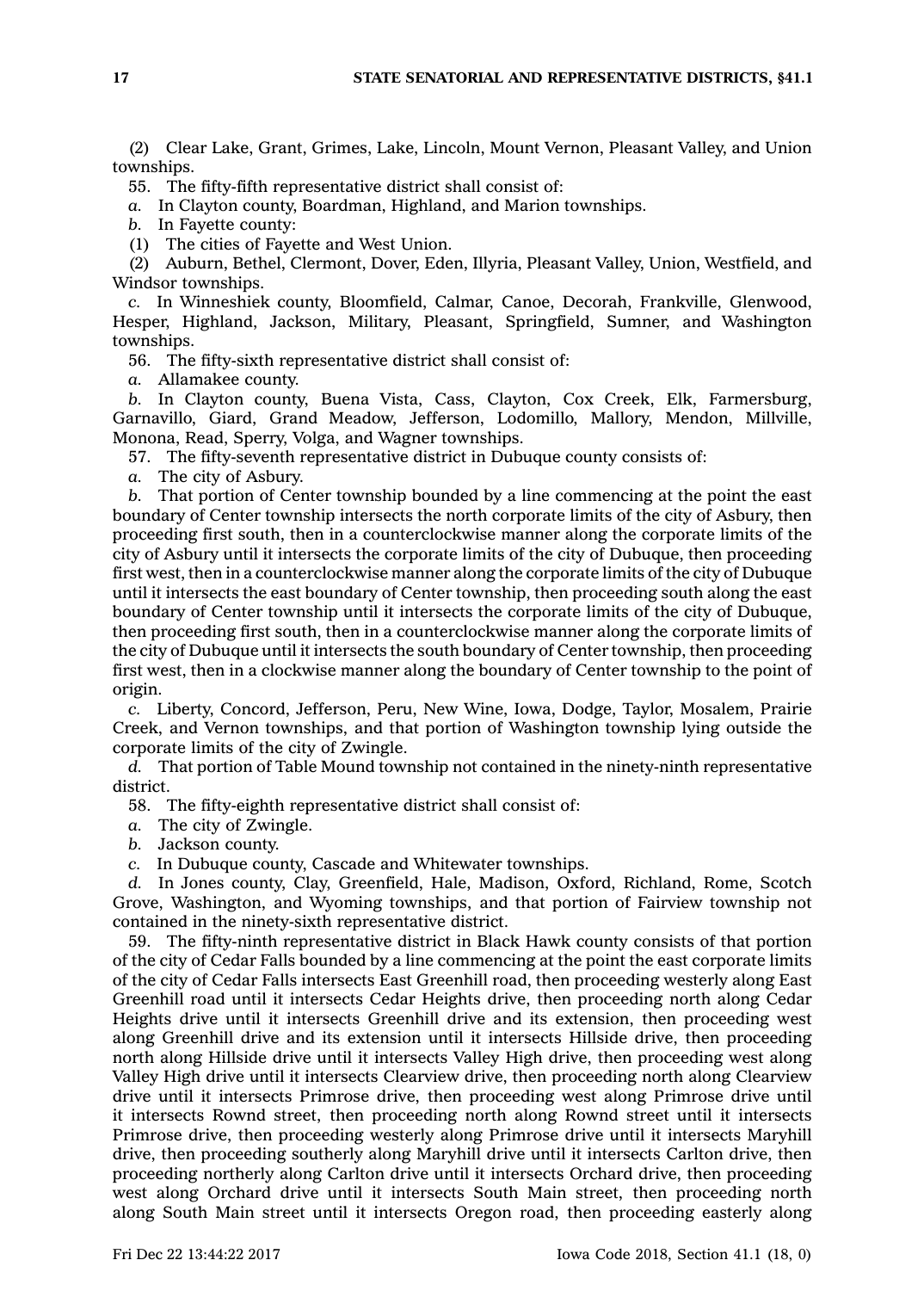Oregon road until it intersects Dallas drive, then proceeding north along Dallas drive until it intersects Utah road, then proceeding east along Utah road until it intersects Tucson drive, then proceeding north along Tucson drive until it intersects Idaho road, then proceeding east along Idaho road until it intersects Boulder drive, then proceeding north along Boulder drive until it intersects University avenue, then proceeding west along University avenue until it intersects Grove street, then proceeding north along Grove street until it intersects East Seerley boulevard, then proceeding westerly along East Seerley boulevard until it intersects West Seerley boulevard, then proceeding westerly along West Seerley boulevard until it intersects College street, then proceeding south along College street until it intersects University avenue, then proceeding southwesterly along University avenue until it intersects the corporate limits of the city of Cedar Falls, then proceeding first west, then in <sup>a</sup> clockwise manner along the corporate limits of the city of Cedar Falls to the point of origin.

60. The sixtieth representative district in Black Hawk county consists of:

*a.* Black Hawk, Cedar Falls, and Lincoln townships.

*b.* That portion of the city of Cedar Falls bounded by <sup>a</sup> line commencing at the point the east corporate limits of the city of Cedar Falls intersects East Greenhill road, then proceeding westerly along East Greenhill road until it intersects Cedar Heights drive, then proceeding north along Cedar Heights drive until it intersects Greenhill drive and its extension, then proceeding west along Greenhill drive and its extension until it intersects Hillside drive, then proceeding north along Hillside drive until it intersects Valley High drive, then proceeding west along Valley High drive until it intersects Clearview drive, then proceeding north along Clearview drive until it intersects Primrose drive, then proceeding west along Primrose drive until it intersects Rownd street, then proceeding north along Rownd street until it intersects Primrose drive, then proceeding westerly along Primrose drive until it intersects Maryhill drive, then proceeding southerly along Maryhill drive until it intersects Carlton drive, then proceeding northerly along Carlton drive until it intersects Orchard drive, then proceeding west along Orchard drive until it intersects South Main street, then proceeding north along South Main street until it intersects Oregon road, then proceeding easterly along Oregon road until it intersects Dallas drive, then proceeding north along Dallas drive until it intersects Utah road, then proceeding east along Utah road until it intersects Tucson drive, then proceeding north along Tucson drive until it intersects Idaho road, then proceeding east along Idaho road until it intersects Boulder drive, then proceeding north along Boulder drive until it intersects University avenue, then proceeding west along University avenue until it intersects Grove street, then proceeding north along Grove street until it intersects East Seerley boulevard, then proceeding westerly along East Seerley boulevard until it intersects West Seerley boulevard, then proceeding westerly along West Seerley boulevard until it intersects College street, then proceeding south along College street until it intersects University avenue, then proceeding southwesterly along University avenue until it intersects the corporate limits of the city of Cedar Falls, then proceeding first east, then in <sup>a</sup> counterclockwise manner along the corporate limits of the city of Cedar Falls to the point of origin.

*c.* That portion of the city of Waterloo bounded by <sup>a</sup> line commencing at the point Rainbow drive intersects the west corporate limit of the city of Waterloo, then proceeding southeasterly along Rainbow drive until it intersects Hanna boulevard, then proceeding southerly along Hanna boulevard until it intersects Maxine avenue, then proceeding west along Maxine avenue until it intersects Auburn street, then proceeding south along Auburn street until it intersects Maynard avenue, then proceeding west along Maynard avenue until it intersects Beverly Hill street, then proceeding southerly along Beverly Hill street until it intersects Carriage Hill drive, then proceeding southeasterly along Carriage Hill drive until it intersects Stephan avenue, then proceeding southerly along Stephan avenue until it intersects Falls avenue, then proceeding southwesterly along Falls avenue until it intersects University avenue, then proceeding southeasterly along University avenue until it intersects Ansborough avenue, then proceeding south along Ansborough avenue until it intersects Black Hawk creek, then proceeding easterly along Black Hawk creek until it intersects Fletcher avenue, then proceeding south along Fletcher avenue until it intersects Campbell avenue, then proceeding east along Campbell avenue until it intersects West Fourth street,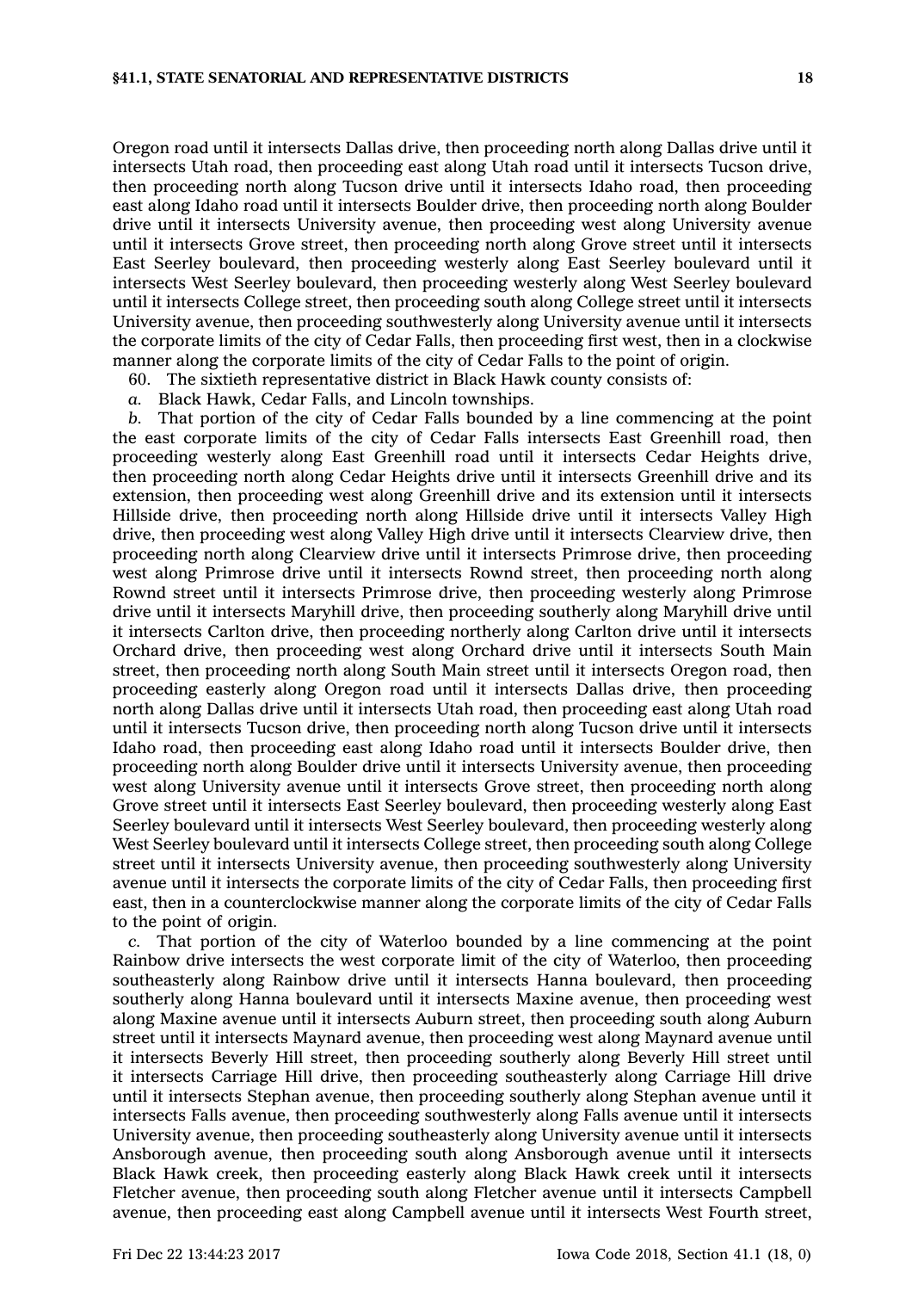then proceeding northeasterly along West Fourth street until it intersects Bayard street, then proceeding southerly along Bayard street until it intersects Byron avenue, then proceeding west along Byron avenue until it intersects Hale street, then proceeding south along Hale street until it intersects Carolina avenue, then proceeding west along Carolina avenue until it intersects Kimball avenue, then proceeding south along Kimball avenue until it intersects East San Marnan drive, then proceeding east along East San Marnan drive until it intersects Hawkeye road, then proceeding south along Hawkeye road until it intersects the south corporate limit of the city of Waterloo, then proceeding first west, then in <sup>a</sup> clockwise manner along the corporate limits of the city of Waterloo to the point of origin.

61. The sixty-first representative district in Black Hawk county shall consist of:

*a.* Orange, Cedar, Fox, and Spring Creek townships.

*b.* That portion of Poyner township bounded by <sup>a</sup> line commencing at the point Indian Creek road intersects the east boundary of Poyner township, then proceeding first south, and then in <sup>a</sup> clockwise manner along the boundary of Poyner township until it intersects Gilbertville road, then proceeding southeasterly along Gilbertville road until it intersects Indian Creek road, then proceeding southeasterly, then east, along Indian Creek road to the point of origin.

*c.* That portion of the city of Waterloo bounded by <sup>a</sup> line commencing at the point the east corporate limit of the city of Waterloo intersects the main channel of the Cedar river, then proceeding northwesterly along the main channel of the Cedar river until it intersects Conger street, then proceeding southwesterly along Conger street until it intersects West Conger street, then proceeding southwesterly along West Conger street until it intersects Westfield avenue, then proceeding southeasterly along Westfield avenue until it intersects Black Hawk creek, then proceeding southwesterly along Black Hawk creek until it intersects Fletcher avenue, then proceeding south along Fletcher avenue until it intersects Campbell avenue, then proceeding east along Campbell avenue until it intersects West Fourth street, then proceeding northeasterly along West Fourth street until it intersects Bayard street, then proceeding southerly along Bayard street until it intersects Byron avenue, then proceeding west along Byron avenue until it intersects Hale street, then proceeding south along Hale street until it intersects Carolina avenue, then proceeding west along Carolina avenue until it intersects Kimball avenue, then proceeding south along Kimball avenue until it intersects East San Marnan drive, then proceeding east along East San Marnan drive until it intersects Hawkeye road, then proceeding south along Hawkeye road until it intersects the south corporate limit of the city of Waterloo, then proceeding first east, then in <sup>a</sup> counterclockwise manner along the corporate limits of the city of Waterloo to the point of origin.

62. The sixty-second representative district in Black Hawk county shall consist of:

*a.* The cities of Elk Run Heights, Evansdale, and Raymond.

*b.* That portion of the city of Waterloo bounded by <sup>a</sup> line commencing at the point Rainbow drive intersects the west corporate limit of the city of Waterloo, then proceeding first north, then in <sup>a</sup> clockwise manner along the corporate limits of the city of Waterloo until it intersects the main channel of the Cedar river, then proceeding northwesterly along the main channel of the Cedar river until it intersects Conger street, then proceeding southwesterly along Conger street until it intersects West Conger street, then proceeding southwesterly along West Conger street until it intersects Westfield avenue, then proceeding southeasterly along Westfield avenue until it intersects Black Hawk creek, then proceeding southwesterly along Black Hawk creek until it intersects Ansborough avenue, then proceeding north along Ansborough avenue until it intersects University avenue, then proceeding northwesterly along University avenue until it intersects Falls avenue, then proceeding northerly along Falls avenue until it intersects Stephan avenue, then proceeding northerly along Stephan avenue until it intersects Carriage Hill drive, then proceeding westerly along Carriage Hill drive until it intersects Beverly Hill street, then proceeding northerly along Beverly Hill street until it intersects Maynard avenue, then proceeding east along Maynard avenue until it intersects Auburn street, then proceeding north along Auburn street until it intersects Maxine avenue, then proceeding east along Maxine avenue until it intersects Hanna boulevard, then proceeding northerly along Hanna boulevard until it intersects Rainbow drive, then proceeding northwesterly along Rainbow drive to the point of origin.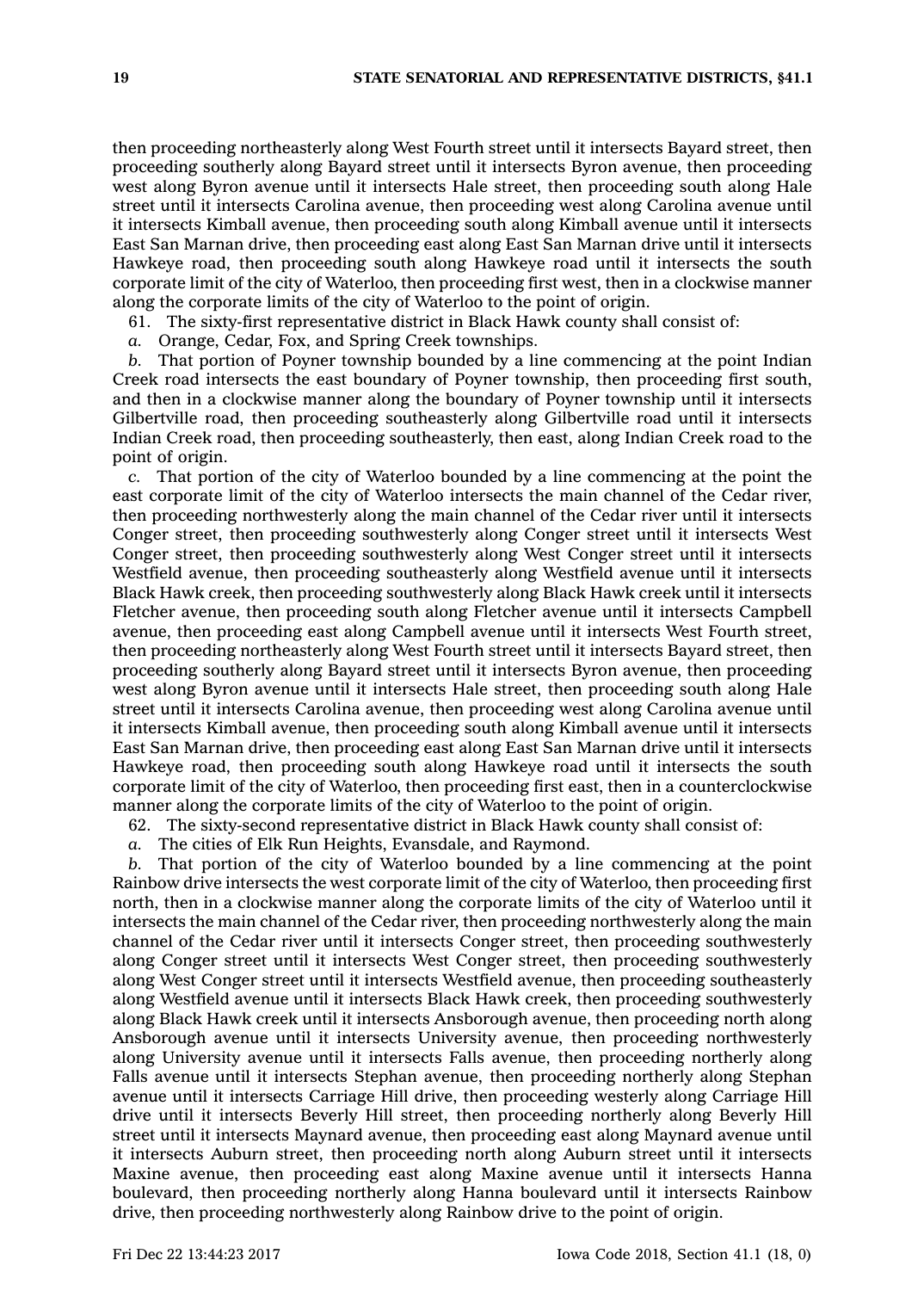63. The sixty-third representative district shall consist of:

*a.* Bremer county.

*b.* In Black Hawk county, Barclay, Bennington, East Waterloo, Lester, Mount Vernon, Union, and Washington townships, and that portion of Poyner township not contained in the sixty-first and sixty-second representative districts.

64. The sixty-fourth representative district shall consist of:

*a.* In Buchanan county, Buffalo, Byron, Fairbank, Fremont, Hazleton, Jefferson, Liberty, Madison, Perry, Sumner, Washington, and Westburg townships.

*b.* In Fayette county:

(1) That portion of the city of Sumner in Fayette county.

(2) Banks, Center, Fairfield, Fremont, Harlan, Jefferson, Oran, Putnam, Scott, and Smithfield townships.

65. The sixty-fifth representative district in Linn county consists of that portion of the city of Cedar Rapids and Bertram township bounded by <sup>a</sup> line commencing at the point the east corporate limit of the city of Cedar Rapids intersects Thirty-fifth street drive Southeast, then proceeding westerly along Thirty-fifth street drive Southeast until it intersects First avenue East, then proceeding southerly along First avenue East until it intersects Nineteenth street Northeast, then proceeding northwesterly along Nineteenth street Northeast until it intersects E avenue Northeast, then proceeding northeasterly along E avenue Northeast until it intersects Twentieth street Northeast, then proceeding northerly along Twentieth street Northeast until it intersects Prairie drive Northeast, then proceeding northwesterly along Prairie drive Northeast until it intersects Robinwood lane Northeast, then proceeding westerly along Robinwood lane Northeast until it intersects Elmhurst drive Northeast, then proceeding westerly along Elmhurst drive Northeast until it intersects Oakland road Northeast, then proceeding southerly along Oakland road Northeast until it intersects F avenue Northeast, then proceeding southwesterly along F avenue Northeast until it intersects Interstate 380, then proceeding southerly along Interstate 380 until it intersects Union Pacific Railroad tracks, then proceeding southerly along Union Pacific Railroad tracks until it intersects Cedar Rapids and Iowa City Railway tracks, then proceeding first southerly, then westerly along Cedar Rapids and Iowa City Railway tracks until it intersects First street Southwest, then proceeding southerly along First street Southwest until it intersects C street Southwest, then proceeding southeasterly along C street Southwest until it intersects Sixteenth avenue Southwest, then proceeding southwesterly along Sixteenth avenue Southwest until it intersects Second street Southwest, then proceeding southerly along Second street Southwest until it intersects Seventeenth avenue Southwest, then proceeding easterly along Seventeenth avenue Southwest until it intersects Second street Southwest, then proceeding south along Second street Southwest until it intersects Wilson avenue Southwest, then proceeding west along Wilson avenue Southwest until it intersects Second street Southwest, then proceeding south along Second street Southwest until it intersects Twenty-sixth avenue Southwest, then proceeding west along Twenty-sixth avenue Southwest until it intersects J street Southwest, then proceeding southerly along J street Southwest until it intersects Union Pacific Railroad tracks, then proceeding easterly along Union Pacific Railroad tracks until it intersects the middle channel of the Cedar river, then proceeding easterly along the middle channel of the Cedar river until it intersects the corporate limits of the city of Cedar Rapids, then proceeding first north, then in <sup>a</sup> counterclockwise manner along the corporate limits of the city of Cedar Rapids to the point of origin.

66. The sixty-sixth representative district in Linn county consists of that portion of the city of Cedar Rapids and Monroe township bounded by <sup>a</sup> line commencing at the point the corporate limit of the city of Cedar Rapids and the south corporate limit of the city of Robins intersects Council street Northeast, then proceeding south along Council street Northeast until it intersects Collins road Northeast, then proceeding easterly along Collins road Northeast until it intersects Twixt Town road Northeast, then proceeding northerly along Twixt Town road Northeast until it intersects the corporate limits of the city of Cedar Rapids, then proceeding first east, then in <sup>a</sup> clockwise manner along the corporate limits of the city of Cedar Rapids until it intersects Thirty-fifth street drive Southeast, then proceeding westerly along Thirty-fifth street drive Southeast until it intersects First avenue East, then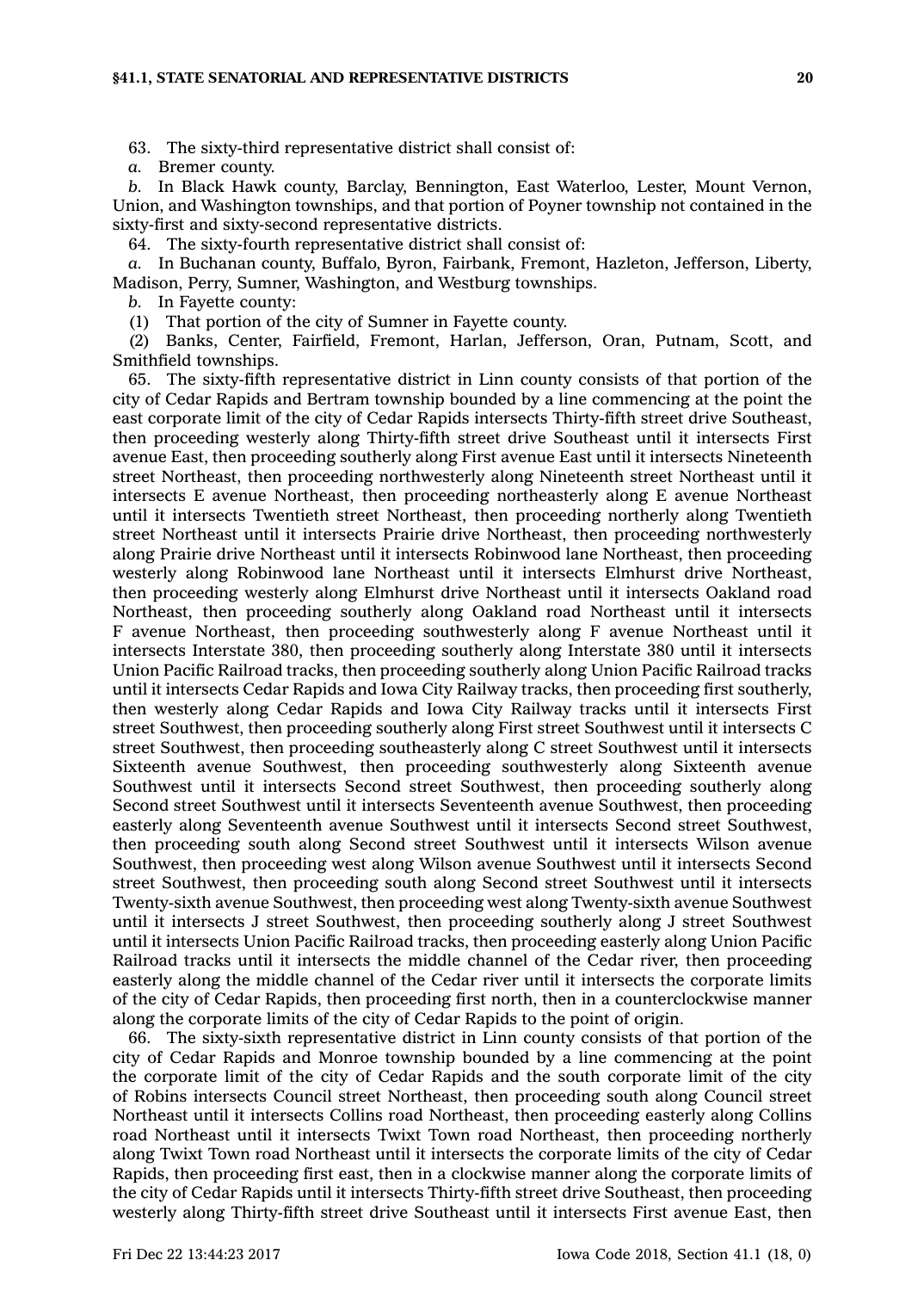proceeding southerly along First avenue East until it intersects Nineteenth street Northeast, then proceeding northwesterly along Nineteenth street Northeast until it intersects E avenue Northeast, then proceeding northeasterly along E avenue Northeast until it intersects Twentieth street Northeast, then proceeding northerly along Twentieth street Northeast until it intersects Prairie drive Northeast, then proceeding northwesterly along Prairie drive Northeast until it intersects Robinwood lane Northeast, then proceeding westerly along Robinwood lane Northeast until it intersects Elmhurst drive Northeast, then proceeding westerly along Elmhurst drive Northeast until it intersects Oakland road Northeast, then proceeding southerly along Oakland road Northeast until it intersects F avenue Northeast, then proceeding southwesterly along F avenue Northeast until it intersects Interstate 380, then proceeding southerly along Interstate 380 until it intersects Union Pacific Railroad tracks, then proceeding northwesterly along Union Pacific Railroad tracks until it intersects the middle channel of the Cedar river, then proceeding westerly along the middle channel of the Cedar river until it intersects the east boundary of Clinton township and the corporate limits of the city of Cedar Rapids, then proceeding first southwesterly, then in <sup>a</sup> clockwise manner along the corporate limits of the city of Cedar Rapids to the point of origin.

67. The sixty-seventh representative district in Linn county consists of:

*a.* That portion of the city of Robins, the city of Hiawatha, and Monroe township, bounded by <sup>a</sup> line commencing at the point the south corporate limit of the city of Robins intersects the corporate limits of the city of Cedar Rapids, then proceeding southwesterly along the corporate limits of the city of Cedar Rapids until it intersects the corporate limits of the city of Hiawatha, then proceeding first east, then in <sup>a</sup> clockwise manner along the corporate limits of the city of Hiawatha until it intersects the west corporate limit of the city of Robins, then proceeding first north, then in <sup>a</sup> clockwise manner along the corporate limits of the city of Robins to the point of origin.

*b.* That portion of the city of Marion and Marion township bounded by <sup>a</sup> line commencing at the point the corporate limits of the city of Marion and the south boundary of that portion of Marion township lying outside the corporate limits of the city of Marion intersect Winslow road, then proceeding southerly along Winslow road until it intersects Indian Creek road, then proceeding southwesterly along Indian Creek road until it intersects Twenty-ninth avenue, then proceeding east along Twenty-ninth avenue until it intersects Twenty-fourth street, then proceeding southerly along Twenty-fourth street until it intersects Seventeenth avenue, then proceeding west along Seventeenth avenue until it intersects Northview drive, then proceeding south along Northview drive until it intersects Fifteenth avenue, then proceeding westerly along Fifteenth avenue until it intersects Douglas court, then proceeding north along Douglas court until it intersects Henderson drive, then proceeding westerly along Henderson drive until it intersects English boulevard, then proceeding southerly along English boulevard until it intersects Park avenue, then proceeding west along Park avenue until it intersects Lincoln drive, then proceeding southerly along Lincoln drive until it intersects Thirteenth avenue, then proceeding west along Thirteenth avenue until it intersects Seventh street, then proceeding south along Seventh street until it intersects Central avenue, then proceeding northwesterly along Central avenue until it intersects Alburnett road, then proceeding northwesterly along Alburnett road until it intersects Indian creek, then proceeding southwesterly along Indian creek until it intersects West Eighth avenue, then proceeding westerly along West Eighth avenue until it intersects Lindale drive, then proceeding southwesterly along Lindale drive until it intersects Chicago Central and Pacific Railroad tracks, then proceeding westerly along Chicago Central and Pacific Railroad tracks until it intersects the corporate limits of the city of Marion, then proceeding first north, then in <sup>a</sup> clockwise manner along the corporate limits of the city of Marion to the point of origin.

*c.* That portion of the city of Cedar Rapids bounded by <sup>a</sup> line commencing at the point the corporate limit of the city of Cedar Rapids and the south corporate limit of the city of Robins intersects Council street Northeast, then proceeding south along Council street Northeast until it intersects Collins road Northeast, then proceeding easterly along Collins road Northeast until it intersects Twixt Town road Northeast, then proceeding northerly along Twixt Town road Northeast until it intersects the corporate limits of the city of Cedar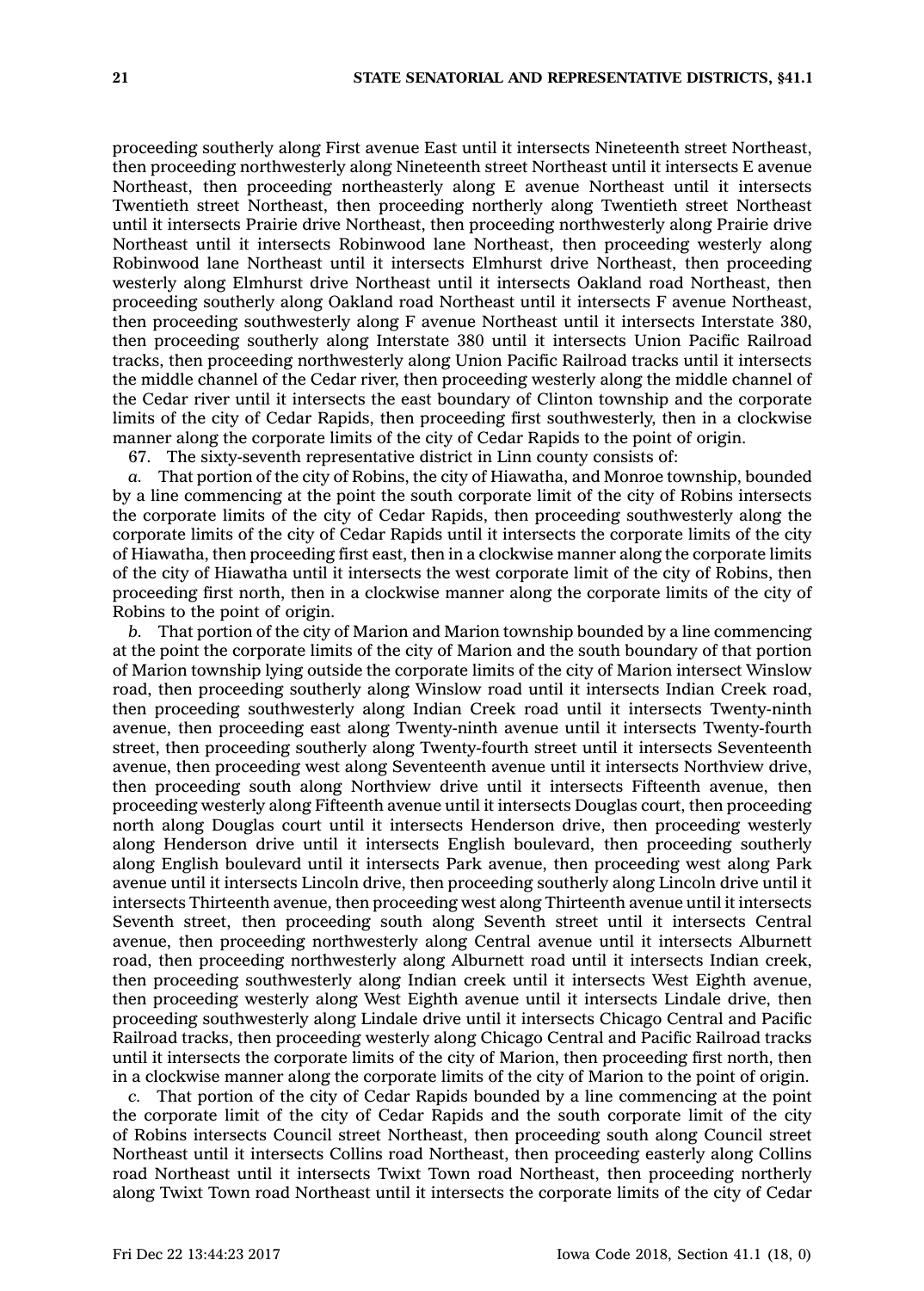Rapids, then proceeding first west, then in <sup>a</sup> counterclockwise manner along the corporate limits of the city of Cedar Rapids to the point of origin.

68. The sixty-eighth representative district in Linn county consists of:

*a.* The city of Ely.

*b.* Putnam township, and that portion of Bertram township not contained in the sixty-fifth representative district.

*c.* That portion of the city of Marion and Marion township bounded by <sup>a</sup> line commencing at the point the corporate limit of the city of Marion and the south boundary of that portion of Marion township lying outside the corporate limits of the city of Marion intersect Winslow road, then proceeding southerly along Winslow road until it intersects Indian Creek road, then proceeding southwesterly along Indian Creek road until it intersects Twenty-ninth avenue, then proceeding east along Twenty-ninth avenue until it intersects Twenty-fourth street, then proceeding southerly along Twenty-fourth street until it intersects Seventeenth avenue, then proceeding west along Seventeenth avenue until it intersects Northview drive, then proceeding south along Northview drive until it intersects Fifteenth avenue, then proceeding westerly along Fifteenth avenue until it intersects Douglas court, then proceeding north along Douglas court until it intersects Henderson drive, then proceeding westerly along Henderson drive until it intersects English boulevard, then proceeding southerly along English boulevard until it intersects Park avenue, then proceeding west along Park avenue until it intersects Lincoln drive, then proceeding southerly along Lincoln drive until it intersects Thirteenth avenue, then proceeding west along Thirteenth avenue until it intersects Seventh street, then proceeding south along Seventh street until it intersects Central avenue, then proceeding northwesterly along Central avenue until it intersects Alburnett road, then proceeding northwesterly along Alburnett road until it intersects Indian creek, then proceeding southwesterly along Indian creek until it intersects West Eighth avenue, then proceeding westerly along West Eighth avenue until it intersects Lindale drive, then proceeding southwesterly along Lindale drive until it intersects Chicago Central and Pacific Railroad tracks, then proceeding westerly along Chicago Central and Pacific Railroad tracks until it intersects the east corporate limit of the city of Cedar Rapids, then proceeding first south, then in <sup>a</sup> clockwise manner along the corporate limits of the city of Cedar Rapids until it intersects the north boundary of Bertram township, then proceeding east along the boundary of Bertram township until it intersects U.S. highway 151, then proceeding north along U.S. highway 151 until it intersects the south corporate limit of the city of Marion, then proceeding first east, then in <sup>a</sup> counterclockwise manner along the corporate limits of the city of Marion to the point of origin.

69. The sixty-ninth representative district in Linn county consists of:

*a.* Fairfax township and that portion of College township lying outside the corporate limits of the city of Ely.

*b.* That portion of the city of Cedar Rapids bounded by <sup>a</sup> line commencing at the point the west corporate limit of the city of Cedar Rapids intersects Sixteenth avenue Southwest, then proceeding easterly along Sixteenth avenue Southwest until it intersects Eighteenth street Southwest, then proceeding northerly along Eighteenth street Southwest until it intersects First avenue Northwest, then proceeding easterly along First avenue Northwest until it intersects Twelfth street Southwest, then proceeding southeasterly along Twelfth street Southwest until it intersects Third avenue Southwest, then proceeding east along Third avenue Southwest until it intersects Union Pacific Railroad tracks, then proceeding first northeasterly, then southeasterly along Union Pacific Railroad tracks until it intersects Cedar Rapids and Iowa City Railway tracks, then proceeding first southerly, then westerly along Cedar Rapids and Iowa City Railway tracks until it intersects First street Southwest, then proceeding southerly along First street Southwest until it intersects C street Southwest, then proceeding southeasterly along C street Southwest until it intersects Sixteenth avenue Southwest, then proceeding southwesterly along Sixteenth avenue Southwest until it intersects Second street Southwest, then proceeding southerly along Second street Southwest until it intersects Seventeenth avenue Southwest, then proceeding easterly along Seventeenth avenue Southwest until it intersects Second street Southwest, then proceeding south along Second street Southwest until it intersects Wilson avenue Southwest, then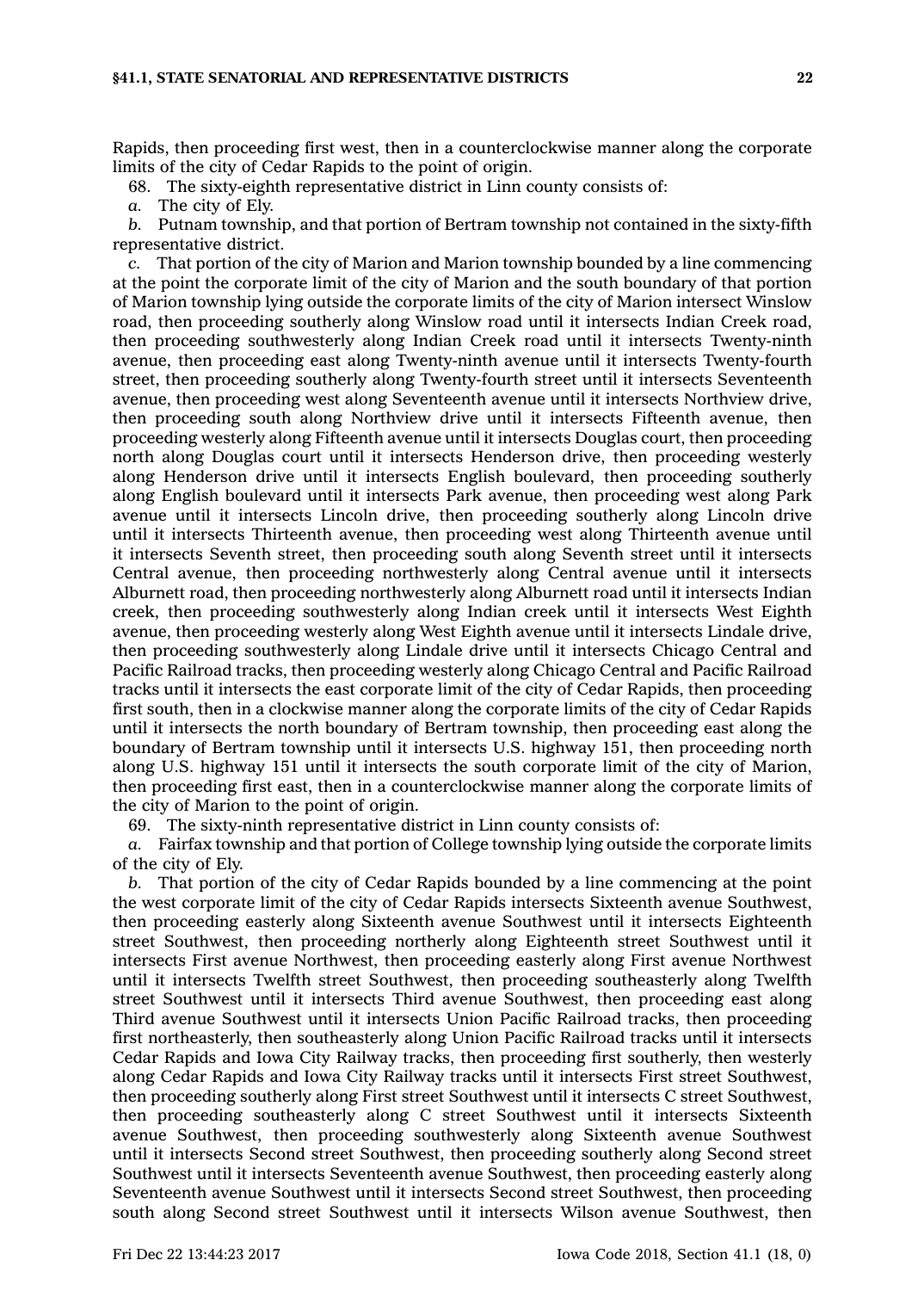proceeding west along Wilson avenue Southwest until it intersects Second street Southwest, then proceeding south along Second street Southwest until it intersects Twenty-sixth avenue Southwest, then proceeding west along Twenty-sixth avenue Southwest until it intersects J street Southwest, then proceeding southerly along J street Southwest until it intersects Union Pacific Railroad tracks, then proceeding easterly along Union Pacific Railroad tracks until it intersects the middle channel of the Cedar river, then proceeding easterly along the middle channel of the Cedar river until it intersects the corporate limit of the city of Cedar Rapids, then proceeding first north, then easterly along the corporate limits of the city of Cedar Rapids until it intersects the west boundary of Putnam township, then proceeding southerly along the boundary of Putnam township until it intersects the corporate limit of the city of Cedar Rapids, then proceeding first south, then in <sup>a</sup> clockwise manner along the corporate limits of the city of Cedar Rapids to the point of origin.

70. The seventieth representative district in Linn county consists of:

*a.* Clinton township.

*b.* That portion of the city of Cedar Rapids bounded by <sup>a</sup> line commencing at the point the west corporate limit of the city of Cedar Rapids intersects Sixteenth avenue Southwest, then proceeding easterly along Sixteenth avenue Southwest until it intersects Eighteenth street Southwest, then proceeding northerly along Eighteenth street Southwest until it intersects First avenue Northwest, then proceeding easterly along First avenue Northwest until it intersects Twelfth street Southwest, then proceeding southeasterly along Twelfth street Southwest until it intersects Third avenue Southwest, then proceeding east along Third avenue Southwest until it intersects Union Pacific Railroad tracks, then proceeding northeasterly along Union Pacific Railroad tracks until it intersects the middle channel of the Cedar river, then proceeding westerly along the middle channel of the Cedar river until it intersects the east boundary of Clinton township and the corporate limits of the city of Cedar Rapids, then proceeding first south, then in <sup>a</sup> counterclockwise manner along the corporate limits of the city of Cedar Rapids to the point of origin.

71. The seventy-first representative district in Marshall county shall consist of:

*a.* The city of Marshalltown.

*b.* Bangor, Liscomb, Marion, Taylor, and Vienna townships.

- 72. The seventy-second representative district shall consist of:
- *a.* Tama county.
- *b.* In Black Hawk county, Big Creek and Eagle townships.

*c.* In Marshall county, Eden, Greencastle, Jefferson, Liberty, Logan, Marietta, Minerva, State Center, and Washington townships, and those portions of Le Grand and Timber Creek townships lying outside the corporate limits of the city of Marshalltown.

- 73. The seventy-third representative district shall consist of:
- *a.* The city of Wilton.
- *b.* Cedar county.

*c.* In Johnson county, Big Grove, Cedar, Graham, Newport, and Scott townships.

74. The seventy-fourth representative district in Johnson county shall consist of:

*a.* The city of Coralville.

*b.* That portion of the city of Iowa City and West Lucas township bounded by <sup>a</sup> line commencing at the point the west corporate limit of the city of Iowa City intersects state highway 1, then proceeding northeasterly along state highway 1 until it intersects Sunset street, then proceeding northwesterly along Sunset street until it intersects Aber avenue, then proceeding westerly along Aber avenue until it intersects Teg drive, then proceeding first westerly, then northerly, along Teg drive until it intersects West Benton street, then proceeding west along West Benton street until it intersects Keswick drive, then proceeding first northerly, then easterly, along Keswick drive until it intersects Westgate street, then proceeding northerly along Westgate street until it intersects Melrose avenue, then proceeding westerly along Melrose avenue until it intersects Mormon Trek boulevard, then proceeding northerly along Mormon Trek boulevard until it intersects the south corporate limit of the city of Coralville, then proceeding westerly along the corporate limits of the city of Coralville until it intersects the west boundary of West Lucas township, then proceeding south along the boundary of West Lucas township until it intersects the corporate limits of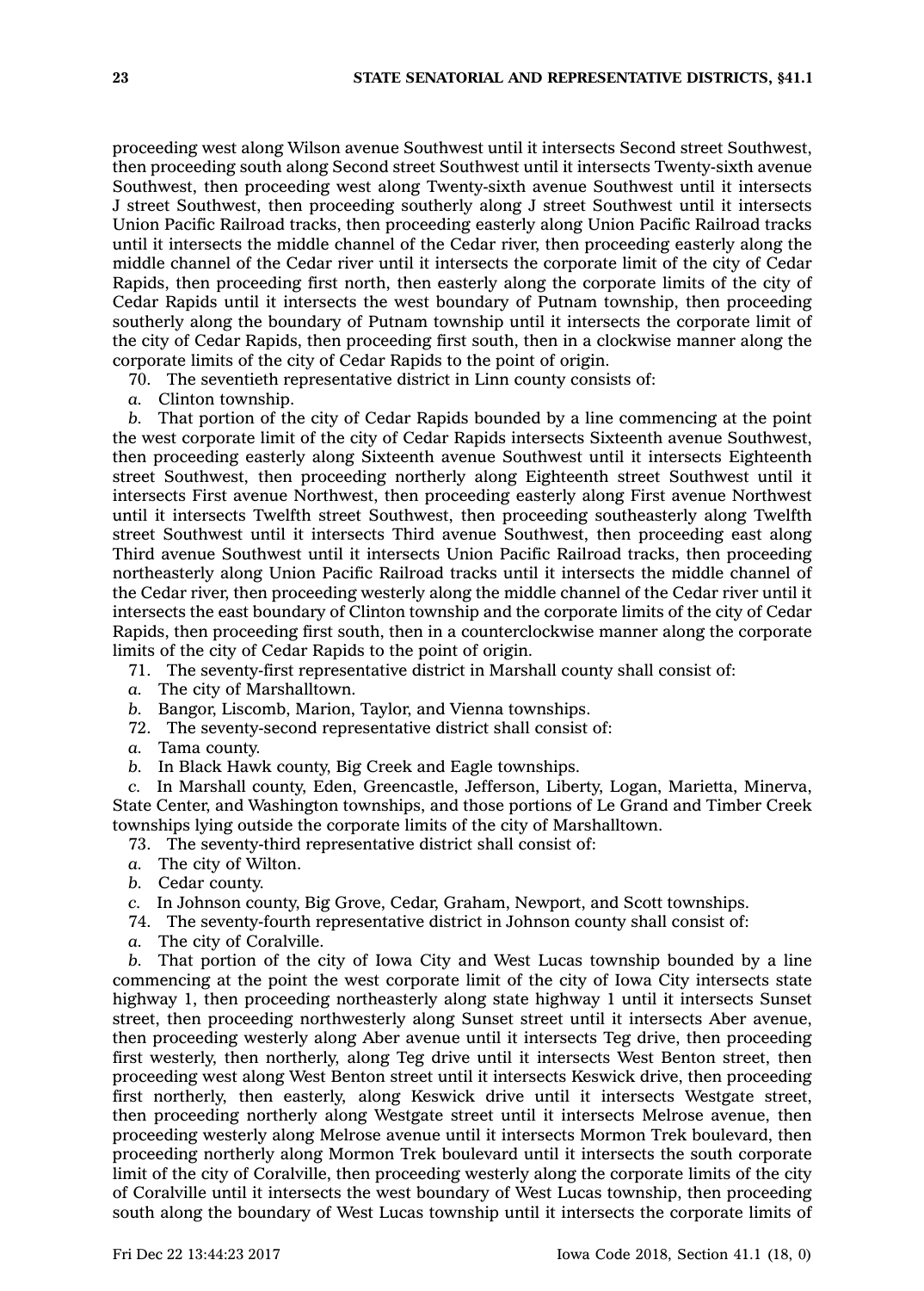the city of Iowa City, then proceeding first west, then in <sup>a</sup> counterclockwise manner along the corporate limits of the city of Iowa City to the point of origin.

*c.* That portion of Penn township and East Lucas township bounded by <sup>a</sup> line commencing at the point the west boundary of Penn township intersects the north corporate limit of the city of North Liberty, then proceeding first north, then in <sup>a</sup> clockwise manner along the boundary of Penn township until it intersects the north boundary of East Lucas township, then proceeding first east, then in <sup>a</sup> clockwise manner along the boundary of East Lucas township until it intersects the boundary of Penn township, then proceeding westerly along the boundary of Penn township until it intersects the corporate limits of the city of Coralville, then proceeding first west, then in <sup>a</sup> counterclockwise manner along the corporate limits of the city of Coralville until it intersects the south corporate limit of the city of North Liberty, then proceeding first northerly, then in <sup>a</sup> counterclockwise manner along the corporate limits of the city of North Liberty to the point of origin.

75. The seventy-fifth representative district shall consist of:

*a.* Benton county.

*b.* In Iowa county, Honey Creek, Marengo, and Washington townships, and that portion of Hilton township lying outside the corporate limits of the city of Williamsburg.

76. The seventy-sixth representative district shall consist of:

*a.* Poweshiek county.

*b.* In Iowa county:

(1) The city of Williamsburg.

(2) Dayton, English, Fillmore, Greene, Hartford, Iowa, Lenox, Lincoln, Pilot, Sumner, Troy, and York townships.

77. The seventy-seventh representative district in Johnson county shall consist of:

*a.* The city of North Liberty.

*b.* Fremont, Hardin, Jefferson, Lincoln, Madison, Monroe, Oxford, Pleasant Valley, Sharon, and Washington townships.

*c.* Those portions of Clear Creek and Union townships lying outside the corporate limits of the city of Coralville, that portion of Penn township not contained in the seventy-fourth representative district, that portion of Liberty township not contained in the eighty-sixth representative district, and that portion of West Lucas township not contained in the seventy-fourth or eighty-sixth representative district.

78. The seventy-eighth representative district shall consist of:

*a.* Keokuk county.

*b.* In Washington county, Cedar, Clay, Dutch Creek, English River, Franklin, Highland, Iowa, Jackson, Lime Creek, Oregon, Seventy-Six, and Washington townships.

79. The seventy-ninth representative district shall consist of:

*a.* In Mahaska county:

(1) The cities of Oskaloosa and University Park.

(2) Black Oak, Garfield, Jefferson, Lincoln, Madison, Prairie, Richland, Scott, and West Des Moines townships.

(3) That portion of East Des Moines township lying outside the corporate limits of the city of Eddyville, and that portion of Spring Creek township not contained in the eightieth representative district.

*b.* In Marion county, Lake Prairie township.

80. The eightieth representative district shall consist of:

*a.* The city of Eddyville.

- *b.* Appanoose county.
- *c.* Monroe county.
- *d.* In Mahaska county:

(1) Adams, Cedar, Harrison, Monroe, Pleasant Grove, Union, and White Oak townships.

(2) That portion of Spring Creek township bounded by <sup>a</sup> line commencing at the point the north corporate limit of the city of University Park and the east corporate limit of the city of Oskaloosa intersects the west boundary of Spring Creek township, then proceeding first north, then in <sup>a</sup> clockwise manner along the boundary of Spring Creek township until it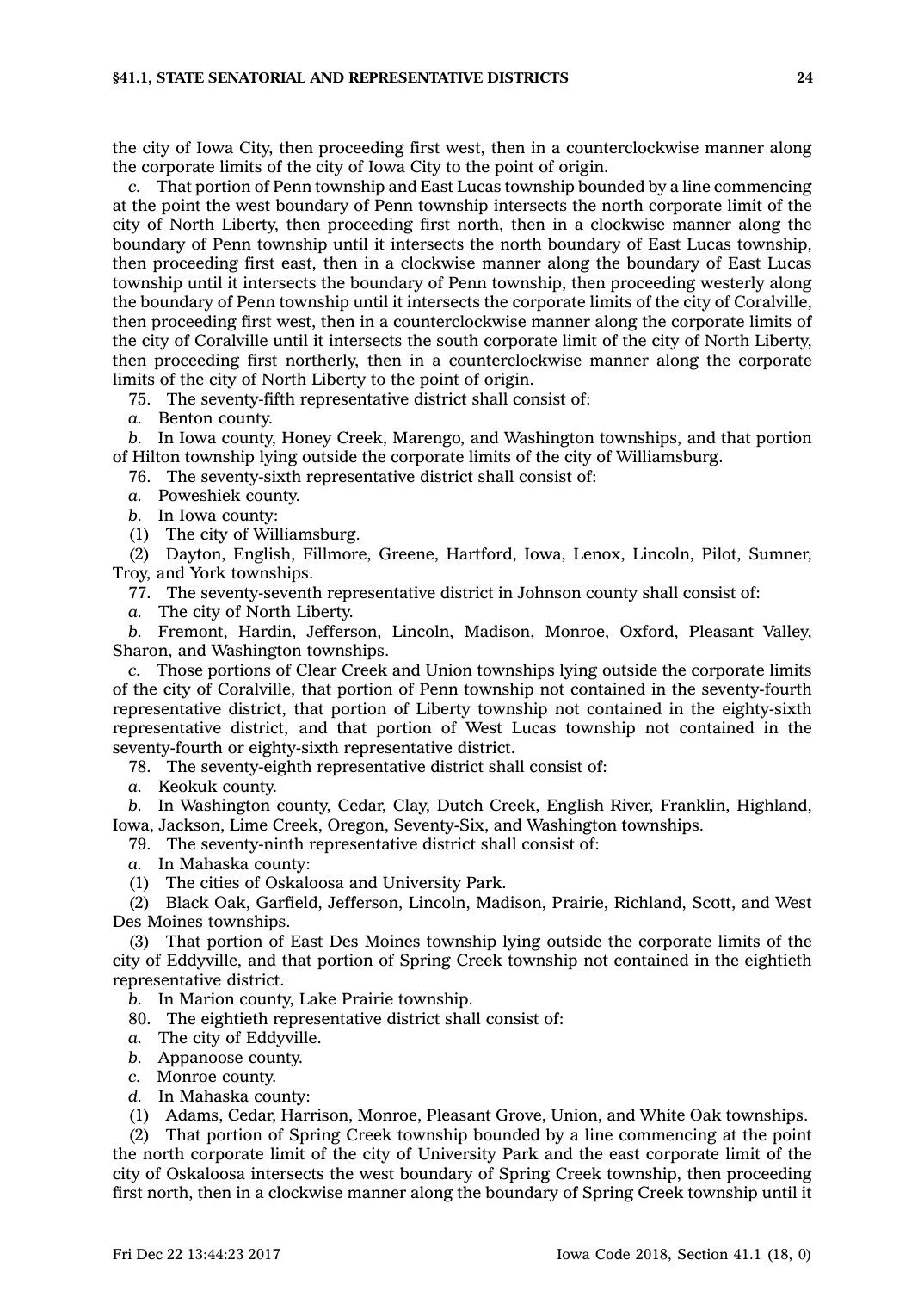intersects the corporate limits of the city of University Park, then proceeding first north, then west, along the corporate limits of the city of University Park to the point of origin.

*e.* In Wapello county:

(1) Adams, Cass, Columbia, Highland, and Polk townships, and that portion of Richland township lying outside the corporate limits of the city of Ottumwa.

(2) That portion of Center township bounded by <sup>a</sup> line commencing at the point the north boundary of Center township intersects the west corporate limit of the city of Ottumwa, then proceeding first west, then in <sup>a</sup> counterclockwise manner along the boundary of Center township until it intersects the south corporate limit of the city of Ottumwa, then proceeding first west, then in <sup>a</sup> clockwise manner along the corporate limits of the city of Ottumwa to the point of origin.

81. The eighty-first representative district in Wapello county shall consist of:

*a.* The city of Ottumwa.

*b.* Agency, Competine, Dahlonega, Green, Keokuk, Pleasant, and Washington townships, and that portion of Center township not contained in the eightieth representative district.

82. The eighty-second representative district shall consist of:

*a.* Davis county.

*b.* Van Buren county.

*c.* In Jefferson county:

(1) The city of Fairfield.

(2) Black Hawk, Cedar, Center, Des Moines, Liberty, Locust Grove, Penn, and Polk townships.

83. The eighty-third representative district in Lee county shall consist of:

*a.* The city of Keokuk.

*b.* Des Moines, Green Bay, Jackson, Jefferson, Madison, Montrose, Van Buren, and Washington townships, and that portion of Charleston township lying outside the corporate limits of the city of Donnellson.

84. The eighty-fourth representative district shall consist of:

*a.* Henry county.

*b.* In Jefferson county, Buchanan, Lockridge, Round Prairie, and Walnut townships.

*c.* In Lee county:

(1) The city of Donnellson.

(2) Cedar, Denmark, Franklin, Harrison, Marion, Pleasant Ridge, and West Point townships.

*d.* In Washington county, Brighton, Crawford, and Marion townships.

85. The eighty-fifth representative district in Johnson county shall consist of that portion of the city of Iowa City bounded by <sup>a</sup> line commencing at the point the west corporate limit of the city of Iowa City intersects Second street, then proceeding southeasterly along Second street until it intersects South Riverside drive, then proceeding southerly along South Riverside drive until it intersects Newton road, then proceeding east along Newton road until it intersects the Iowa river, then proceeding southerly along the Iowa river until it intersects West Burlington street, then proceeding east along West Burlington street until it intersects East Burlington street, then proceeding east along East Burlington street until it intersects South Gilbert street, then proceeding southerly along South Gilbert street until it intersects the Iowa Interstate Railroad tracks, then proceeding southeasterly along the Iowa Interstate Railroad tracks until it intersects South Lucas street and its extension, then proceeding northerly along South Lucas street and its extension until it intersects Bowery street, then proceeding east along Bowery street until it intersects South Governor street, then proceeding north along South Governor street until it intersects East Burlington street, then proceeding east along East Burlington street until it intersects Muscatine avenue, then proceeding first southeasterly, then east, along Muscatine avenue until it intersects American Legion road Southeast, then proceeding east along American Legion road Southeast until it intersects the east corporate limit of the city of Iowa City, then proceeding first north, then in <sup>a</sup> counterclockwise manner along the corporate limits of the city of Iowa City to the point of origin.

86. The eighty-sixth representative district in Johnson county consists of: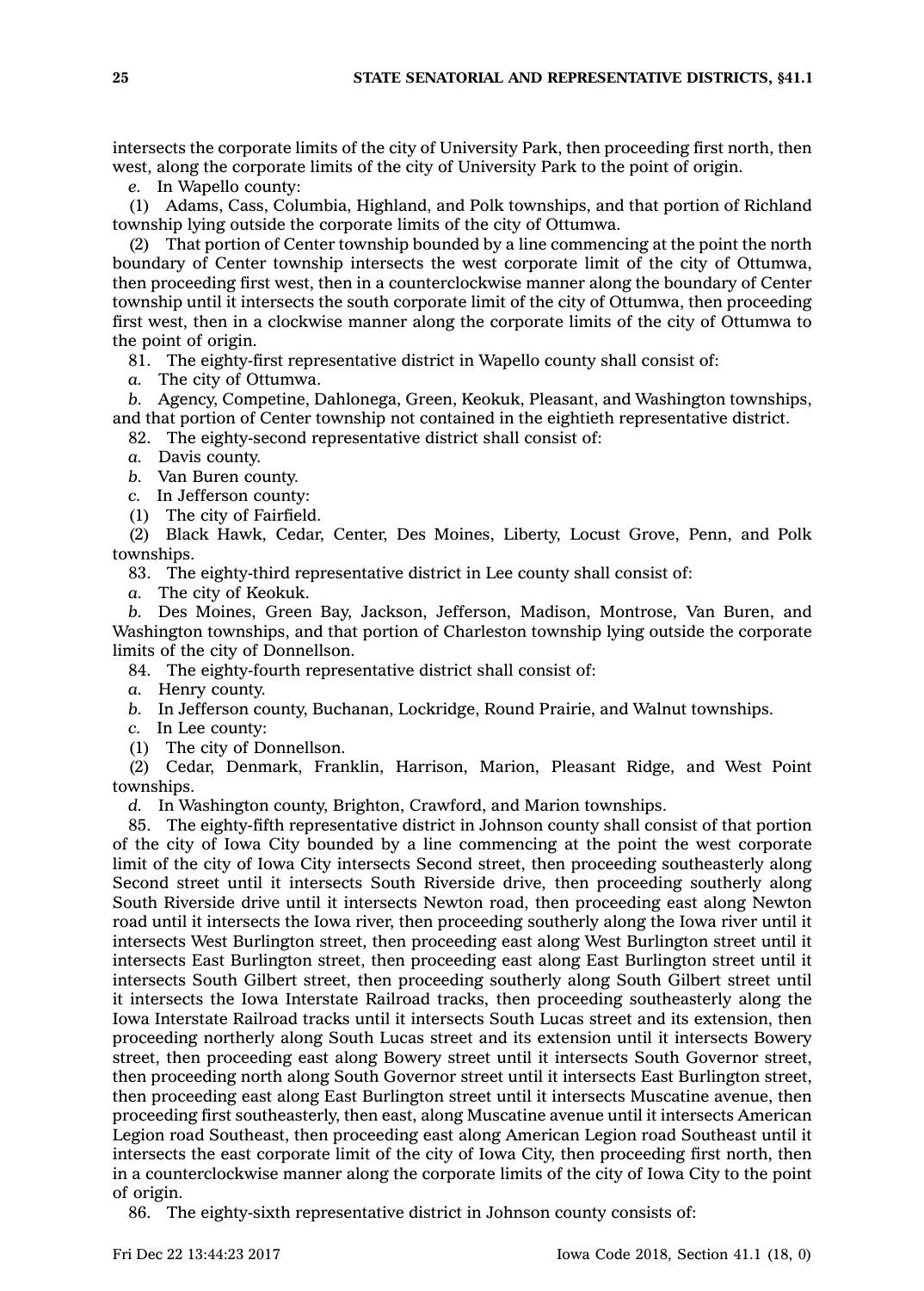## **§41.1, STATE SENATORIAL AND REPRESENTATIVE DISTRICTS 26**

*a.* The cities of Hills and University Heights.

*b.* That portion of Liberty, East Lucas, and West Lucas townships, and the city of Iowa City, bounded by <sup>a</sup> line commencing at the point First avenue intersects Second street on the corporate limit of the city of Iowa City, then proceeding southeasterly along Second street until it intersects South Riverside drive, then proceeding southerly along South Riverside drive until it intersects Newton road, then proceeding east along Newton road until it intersects the Iowa river, then proceeding southerly along the Iowa river until it intersects West Burlington street, then proceeding east along West Burlington street until it intersects East Burlington street, then proceeding east along East Burlington street until it intersects South Gilbert street, then proceeding southerly along South Gilbert street until it intersects the Iowa Interstate Railroad tracks, then proceeding southeasterly along the Iowa Interstate Railroad tracks until it intersects South Lucas street and its extension, then proceeding northerly along South Lucas street and its extension until it intersects Bowery street, then proceeding east along Bowery street until it intersects South Governor street, then proceeding north along South Governor street until it intersects East Burlington street, then proceeding east along East Burlington street until it intersects Muscatine avenue, then proceeding first southeasterly, then east, along Muscatine avenue until it intersects American Legion road Southeast, then proceeding east along American Legion road Southeast until it intersects the east corporate limit of the city of Iowa City, then proceeding first east, then in <sup>a</sup> clockwise manner along the corporate limits of the city of Iowa City until it intersects the east boundary of East Lucas township, then proceeding south along the boundary of East Lucas township until it intersects the north boundary of Pleasant Valley township, then proceeding first west, then in <sup>a</sup> counterclockwise manner along the boundary of Pleasant Valley township until it intersects the corporate limit of the city of Hills, then proceeding first west, then in <sup>a</sup> counterclockwise manner along the corporate limits of the city of Hills until it intersects the south corporate limit of the city of Iowa City, then proceeding first west, then in <sup>a</sup> clockwise manner along the corporate limits of the city of Iowa City until it intersects state highway 1, then proceeding northeasterly along state highway 1 until it intersects Sunset street, then proceeding northwesterly along Sunset street until it intersects Aber avenue, then proceeding westerly along Aber avenue until it intersects Teg drive, then proceeding first westerly, then northerly, along Teg drive until it intersects West Benton street, then proceeding west along West Benton street until it intersects Keswick drive, then proceeding first northerly, then easterly, along Keswick drive until it intersects Westgate street, then proceeding northerly along Westgate street until it intersects Melrose avenue, then proceeding westerly along Melrose avenue until it intersects Mormon Trek boulevard, then proceeding northerly along Mormon Trek boulevard until it intersects First avenue, then proceeding northeasterly along First avenue to the point of origin.

87. The eighty-seventh representative district in Des Moines county shall consist of:

- *a.* The cities of Burlington and West Burlington.
- *b.* Concordia and Tama townships.
- 88. The eighty-eighth representative district shall consist of:
- *a.* Louisa county.
- *b.* In Des Moines county:
- (1) The cities of Danville, Mediapolis, and Middletown.

(2) Benton, Danville, Flint River, Franklin, Huron, Jackson, Pleasant Grove, Union, Washington, and Yellow Springs townships.

*c.* In Muscatine county:

(1) Cedar, Goshen, Lake, Orono, Pike, and Wapsinonoc townships, those portions of Moscow and Wilton townships lying outside the corporate limits of the city of Wilton, and that portion of Seventy-Six township lying outside the corporate limits of the city of Muscatine.

(2) That portion of Fruitland township bounded by <sup>a</sup> line commencing at the point the north boundary of Fruitland township intersects the west corporate limit of the city of Muscatine, then proceeding first west, then in <sup>a</sup> counterclockwise manner along the boundary of Fruitland township until it intersects the corporate limits of the city of Muscatine, then proceeding first east, then in <sup>a</sup> clockwise manner along the corporate limits of the city of Muscatine to the point of origin.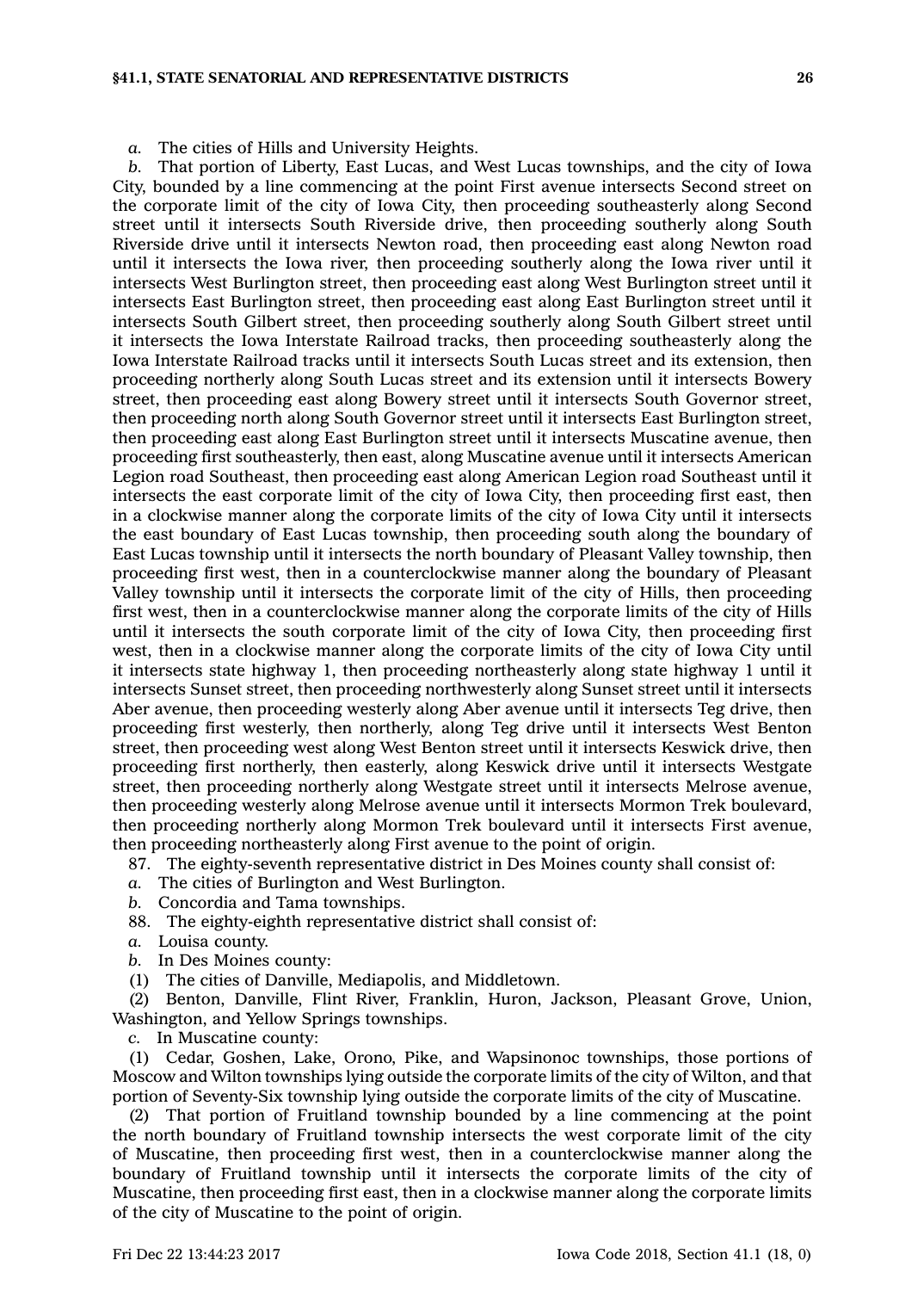89. The eighty-ninth district in Scott county consists of that portion of the city of Davenport bounded by <sup>a</sup> line commencing at the point the west corporate limit of the city of Davenport intersects the Iowa Interstate Railroad tracks, then proceeding easterly along the Iowa Interstate Railroad tracks until it intersects West Forty-sixth street, then proceeding east along West Forty-sixth street until it intersects Wisconsin avenue, then proceeding north along Wisconsin avenue until it intersects West Kimberly road, then proceeding southeasterly along West Kimberly road until it intersects Wyoming avenue, then proceeding north along Wyoming avenue until it intersects West Silver creek, then proceeding easterly along West Silver creek until it intersects North Fairmount street, then proceeding south along North Fairmount street until it intersects West Forty-ninth street, then proceeding easterly along West Forty-ninth street until it intersects North Pine street, then proceeding north along North Pine street until it intersects Northwest boulevard, then proceeding northerly along Northwest boulevard until it intersects Ridgeview drive, then proceeding northeasterly along Ridgeview drive until it intersects North Division street, then proceeding southerly along North Division street until it intersects Northwest boulevard, then proceeding southeasterly along Northwest boulevard until it intersects North Harrison street, then proceeding southerly along North Harrison street until it intersects West Thirty-fifth street, then proceeding easterly along West Thirty-fifth street until it intersects Fair avenue, then proceeding north along Fair avenue until it intersects East Thirty-seventh street, then proceeding east along East Thirty-seventh street until it intersects North Brady street, then proceeding southerly along North Brady street until it intersects Brady street, then proceeding southerly along Brady street until it intersects East Thirtieth street, then proceeding west along East Thirtieth street until it intersects Dubuque street, then proceeding south along Dubuque street until it intersects East Thirtieth street, then proceeding west along East Thirtieth street until it intersects West Thirtieth street, then proceeding west along West Thirtieth street until it intersects Sheridan street, then proceeding south along Sheridan street until it intersects West Columbia avenue, then proceeding west along West Columbia avenue until it intersects North Main street, then proceeding south along North Main street until it intersects West Central Park avenue, then proceeding west along West Central Park avenue until it intersects North Harrison street, then proceeding southerly along North Harrison street until it intersects West Rusholme street, then proceeding westerly along West Rusholme street until it intersects Warren street, then proceeding southerly along Warren street until it intersects West Fifteenth street, then proceeding west along West Fifteenth street until it intersects North Marquette street, then proceeding south along North Marquette street until it intersects West Fifteenth street, then proceeding west along West Fifteenth street until it intersects North Sturdevant street, then proceeding south along North Sturdevant street until it intersects West Fourteenth street, then proceeding west along West Fourteenth street and its extension until it intersects the Iowa Interstate Railroad tracks, then proceeding northerly along the Iowa Interstate Railroad tracks until it intersects West Pleasant street and its extension, then proceeding easterly along West Pleasant street and its extension until it intersects North Howell street, then proceeding northerly along North Howell street until it intersects Frisco drive, then proceeding northerly along Frisco drive until it intersects Hickory Grove road, then proceeding northwesterly along Hickory Grove road until it intersects West Central Park avenue, then proceeding west along West Central Park avenue until it intersects North Michigan avenue, then proceeding south along North Michigan avenue until it intersects West Lombard street, then proceeding east along West Lombard street until it intersects North Clark street, then proceeding southerly along North Clark street until it intersects Waverly road, then proceeding southeasterly along Waverly road until it intersects Telegraph road, then proceeding westerly along Telegraph road until it intersects Wisconsin avenue, then proceeding northerly along Wisconsin avenue until it intersects West Locust street, then proceeding west along West Locust street until it intersects One Hundred Sixtieth street, then proceeding west along One Hundred Sixtieth street until it intersects the west corporate limit of the city of Davenport, then proceeding first west, then in <sup>a</sup> clockwise manner along the corporate limits of the city of Davenport to the point of origin.

90. The ninetieth district in Scott county consists of: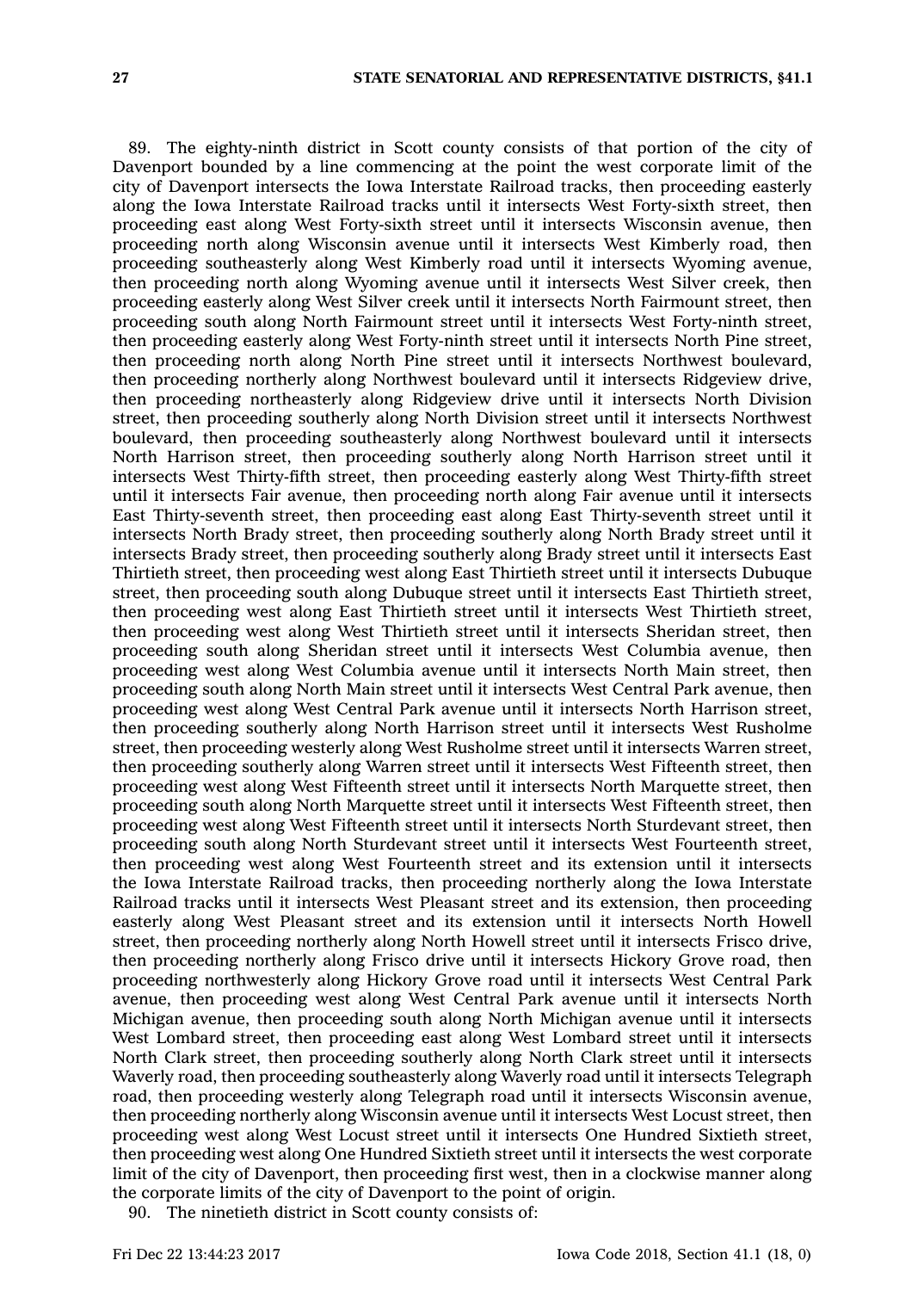*a.* That portion of the city of Buffalo and Buffalo township commencing at the point the west boundary of Scott county intersects the boundary of the state of Iowa, then proceeding north along the boundary of Scott county until it intersects the south corporate limit of the city of Buffalo, then proceeding first north, then in <sup>a</sup> clockwise manner along the corporate limits of the city of Buffalo until it intersects the west corporate limit of the city of Davenport, then proceeding south along the corporate limits of the city of Davenport until it intersects the boundary of the state of Iowa, then proceeding westerly along the boundary of the state of Iowa to the point of origin.

*b.* That portion of Blue Grass township and the city of Davenport bounded by <sup>a</sup> line commencing at the point the boundary of the state of Iowa and the corporate limits of the city of Davenport intersect the extension of Mound street to the Mississippi river, then proceeding northerly along Mound street and its extension until it intersects East Thirteenth street, then proceeding easterly along East Thirteenth street until it intersects Kirkwood boulevard, then proceeding westerly along Kirkwood boulevard until it intersects Bridge avenue, then proceeding north along Bridge avenue until it intersects East Locust street, then proceeding west along East Locust street until it intersects Iowa street, then proceeding south along Iowa street until it intersects Kirkwood boulevard, then proceeding westerly along Kirkwood boulevard until it intersects Brady street, then proceeding south along Brady street until it intersects West Sixteenth street, then proceeding west along West Sixteenth street until it intersects North Harrison street, then proceeding north along North Harrison street until it intersects West Locust street, then proceeding west along West Locust street until it intersects Ripley street, then proceeding north along Ripley street until it intersects West Pleasant street, then proceeding westerly along West Pleasant street until it intersects Scott street, then proceeding north along Scott street until it intersects West Rusholme street, then proceeding westerly along West Rusholme street until it intersects Warren street, then proceeding southerly along Warren street until it intersects West Fifteenth street, then proceeding west along West Fifteenth street until it intersects North Marquette street, then proceeding south along North Marquette street until it intersects West Fifteenth street, then proceeding west along West Fifteenth street until it intersects North Sturdevant street, then proceeding south along North Sturdevant street until it intersects West Fourteenth street, then proceeding west along West Fourteenth street and its extension until it intersects the Iowa Interstate Railroad tracks, then proceeding northerly along the Iowa Interstate Railroad tracks until it intersects West Pleasant street and its extension, then proceeding easterly along West Pleasant street and its extension until it intersects North Howell street, then proceeding northerly along North Howell street until it intersects Frisco drive, then proceeding northerly along Frisco drive until it intersects Hickory Grove road, then proceeding northwesterly along Hickory Grove road until it intersects West Central Park avenue, then proceeding west along West Central Park avenue until it intersects North Michigan avenue, then proceeding south along North Michigan avenue until it intersects West Lombard street, then proceeding east along West Lombard street until it intersects North Clark street, then proceeding southerly along North Clark street until it intersects Waverly road, then proceeding southeasterly along Waverly road until it intersects Telegraph road, then proceeding westerly along Telegraph road until it intersects Wisconsin avenue, then proceeding northerly along Wisconsin avenue until it intersects West Locust street, then proceeding west along West Locust street until it intersects One Hundred Sixtieth street, then proceeding west along One Hundred Sixtieth street until it intersects the west corporate limit of the city of Davenport, then proceeding first south, then in <sup>a</sup> counterclockwise manner along the corporate limits of the city of Davenport to the point of origin.

91. The ninety-first representative district in Muscatine county shall consist of:

*a.* The city of Muscatine.

*b.* Bloomington, Fulton, Montpelier, and Sweetland townships, and those portions of Fruitland township not contained in the eighty-eighth representative district.

92. The ninety-second representative district in Scott county consists of:

*a.* The cities of Dixon, Donahue, and Long Grove.

*b.* Liberty, Cleona, Hickory Grove, and Sheridan townships, and those portions of Blue Grass and Buffalo townships not contained in the ninetieth representative district.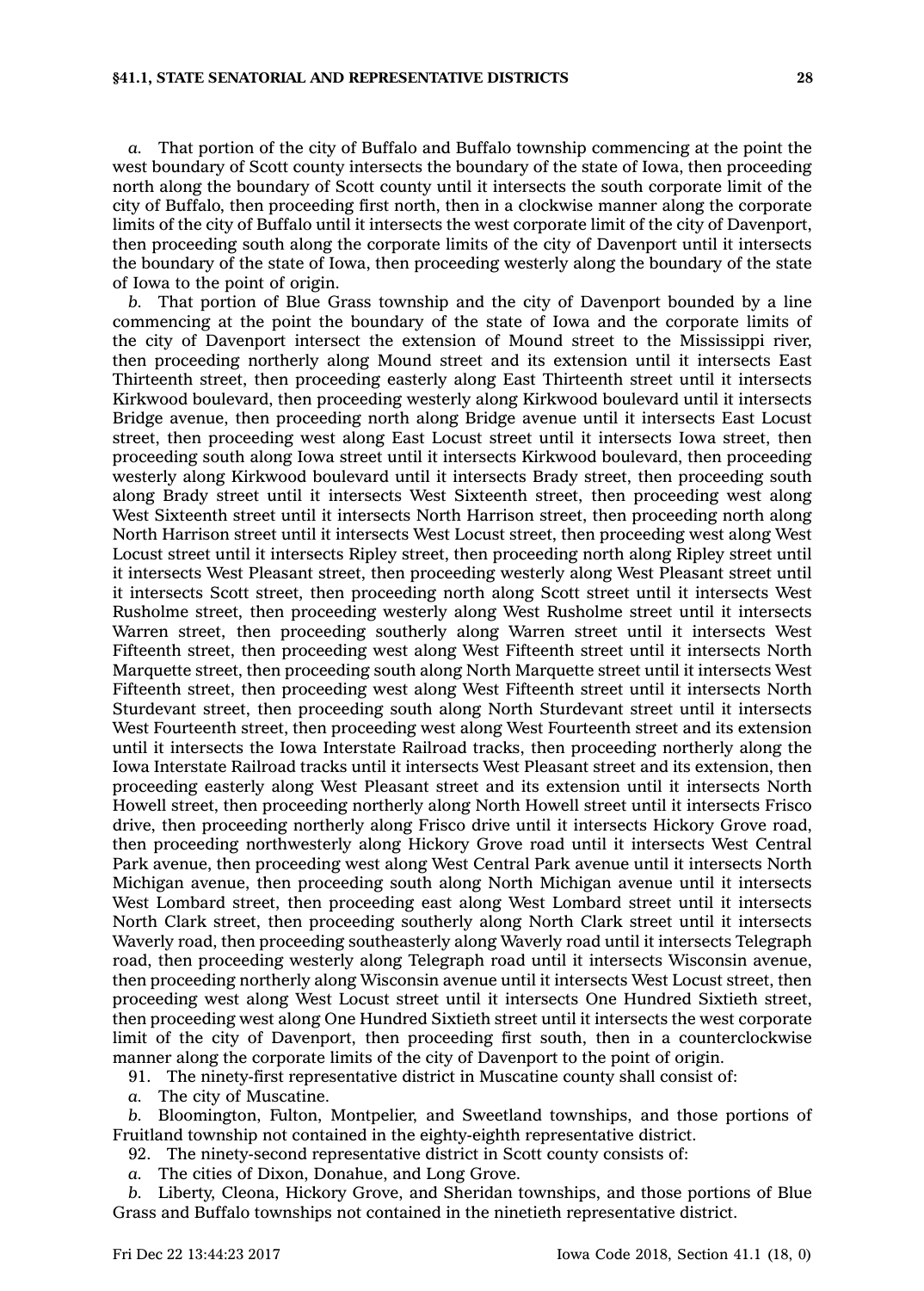*c.* That portion of the city of Davenport bounded by <sup>a</sup> line commencing at the point the west corporate limit of the city of Davenport intersects the Iowa Interstate Railroad tracks, then proceeding easterly along the Iowa Interstate Railroad tracks until it intersects West Forty-sixth street, then proceeding east along West Forty-sixth street until it intersects Wisconsin avenue, then proceeding north along Wisconsin avenue until it intersects West Kimberly road, then proceeding southeasterly along West Kimberly road until it intersects Wyoming avenue, then proceeding north along Wyoming avenue until it intersects West Silver Creek, then proceeding easterly along West Silver Creek until it intersects North Fairmount street, then proceeding south along North Fairmount street until it intersects West Forty-ninth street, then proceeding easterly along West Forty-ninth street until it intersects North Pine street, then proceeding north along North Pine street until it intersects Northwest boulevard, then proceeding northerly along Northwest boulevard until it intersects Ridgeview drive, then proceeding northeasterly along Ridgeview drive until it intersects North Division street, then proceeding southerly along North Division street until it intersects Northwest boulevard, then proceeding southeasterly along Northwest boulevard until it intersects North Harrison street, then proceeding southerly along North Harrison street until it intersects West Thirty-fifth street, then proceeding easterly along West Thirty-fifth street until it intersects Fair avenue, then proceeding north along Fair avenue until it intersects East Thirty-seventh street, then proceeding east along East Thirty-seventh street until it intersects Fair avenue, then proceeding northerly along Fair avenue until it intersects East Kimberly road, then proceeding easterly along East Kimberly road until it intersects North Brady street, then proceeding northerly along North Brady street until it intersects East Fifty-third street, then proceeding west along East Fifty-third street until it intersects Welcome way, then proceeding north along Welcome way until it intersects East Sixty-first street and its extension, then proceeding westerly along East Sixty-first street and its extension until it intersects West Sixty-first street, then proceeding westerly along West Sixty-first street until it intersects North Ripley street, then proceeding northerly along North Ripley street until it intersects West Sixty-fifth street, then proceeding easterly along West Sixty-fifth street until it intersects East Sixty-fifth street, then proceeding easterly along East Sixty-fifth street until it intersects North Brady street, then proceeding northerly along North Brady street until it intersects U.S. highway 61, then proceeding northerly along U.S. highway 61 until it intersects the corporate limits of the city of Davenport, then proceeding first northerly, then in <sup>a</sup> counterclockwise manner along the corporate limits of the city of Davenport to the point of origin.

93. The ninety-third representative district in Scott county consists of that portion of the city of Bettendorf and the city of Davenport bounded by <sup>a</sup> line commencing at the point the boundary of the state of Iowa and the corporate limits of the city of Davenport intersect the extension of Mound street to the Mississippi river, then proceeding northerly along Mound street and its extension until it intersects East Thirteenth street, then proceeding east along East Thirteenth street until it intersects Kirkwood boulevard, then proceeding westerly along Kirkwood boulevard until it intersects Bridge avenue, then proceeding north along Bridge avenue until it intersects East Locust street, then proceeding west along East Locust street until it intersects Iowa street, then proceeding south along Iowa street until it intersects Kirkwood boulevard, then proceeding westerly along Kirkwood boulevard until it intersects Brady street, then proceeding south along Brady street until it intersects West Sixteenth street, then proceeding west along West Sixteenth street until it intersects North Harrison street, then proceeding north along North Harrison street until it intersects West Locust street, then proceeding west along West Locust street until it intersects Ripley street, then proceeding north along Ripley street until it intersects West Pleasant street, then proceeding westerly along West Pleasant street until it intersects Scott street, then proceeding north along Scott street until it intersects West Rusholme street, then proceeding east along West Rusholme street until it intersects North Harrison street, then proceeding northerly along North Harrison street until it intersects West Central Park avenue, then proceeding east along West Central Park avenue until it intersects North Main street, then proceeding north along North Main street until it intersects West Columbia avenue, then proceeding east along West Columbia avenue until it intersects Sheridan street, then proceeding north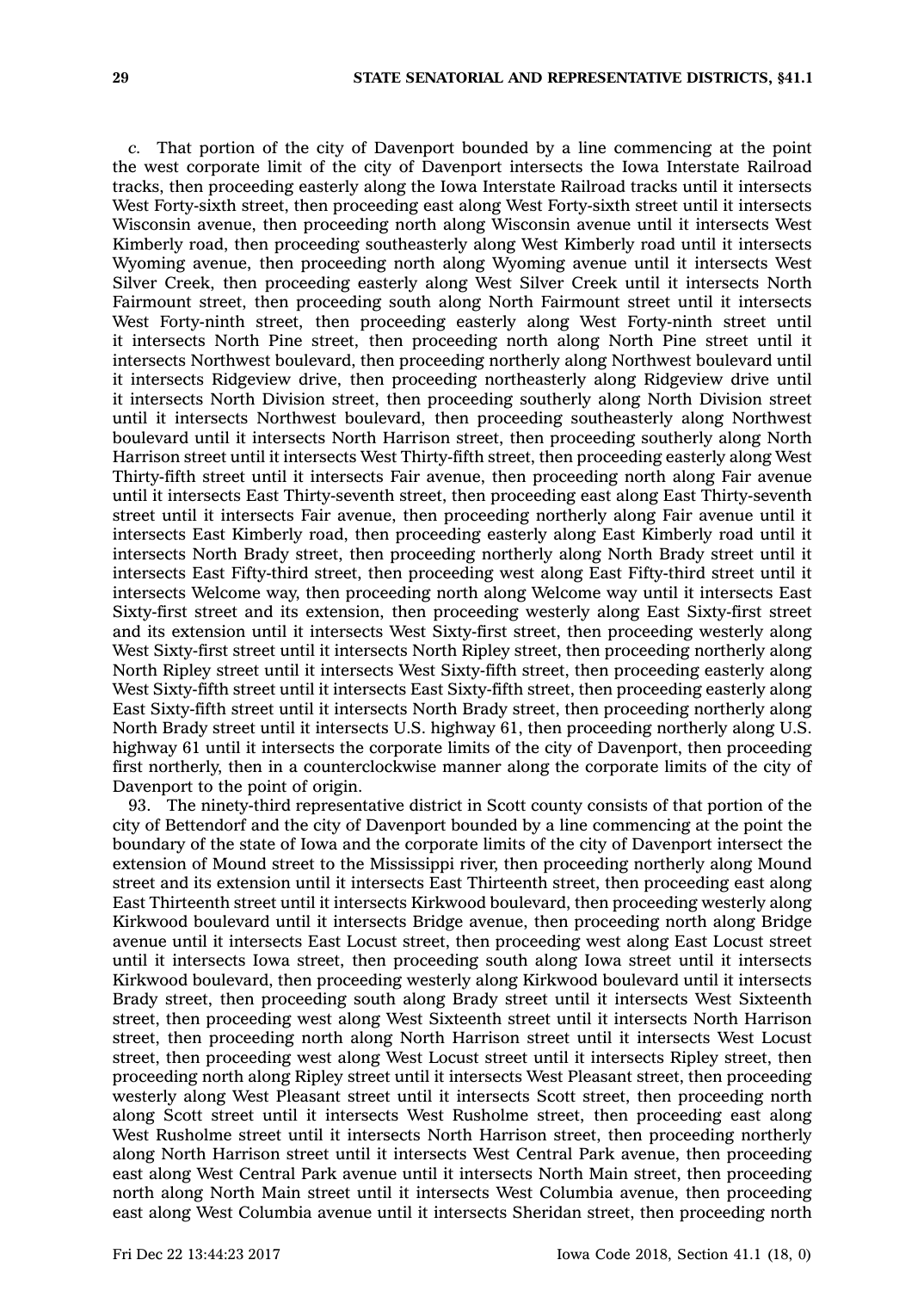along Sheridan street until it intersects West Thirtieth street, then proceeding east along West Thirtieth street until it intersects East Thirtieth street, then proceeding east along East Thirtieth street until it intersects Dubuque street, then proceeding north along Dubuque street until it intersects East Thirtieth street, then proceeding east along East Thirtieth street until it intersects Brady street, then proceeding northerly along Brady street until it intersects North Brady street, then proceeding northerly along North Brady street until it intersects East Thirty-seventh street, then proceeding west along East Thirty-seventh street until it intersects Fair avenue, then proceeding northerly along Fair avenue until it intersects East Kimberly road, then proceeding easterly along East Kimberly road until it intersects North Brady street, then proceeding northerly along North Brady street until it intersects East Fifty-third street, then proceeding east along East Fifty-third street until it intersects Eastern avenue, then proceeding south along Eastern avenue until it intersects East Forty-sixth street, then proceeding east along East Forty-sixth street until it intersects Jersey Ridge road, then proceeding north along Jersey Ridge road until it intersects East Fifty-third street, then proceeding east along East Fifty-third street until it intersects the east corporate limit of the city of Davenport, then proceeding first south, then west, along the corporate limits of the city of Davenport until it intersects Hamilton drive, then proceeding southerly along Hamilton drive until it intersects Queens drive, then proceeding easterly along Queens drive until it intersects Greenbrier drive, then proceeding southerly along Greenbrier drive until it intersects Tanglefoot lane, then proceeding east along Tanglefoot lane until it intersects Parkdale drive, then proceeding south along Parkdale drive until it intersects Brookside drive, then proceeding east along Brookside drive until it intersects Eighteenth street, then proceeding southerly along Eighteenth street until it intersects Middle road, then proceeding westerly along Middle road until it intersects Fourteenth street, then proceeding southerly along Fourteenth street until it intersects Mississippi boulevard, then proceeding easterly along Mississippi boulevard until it intersects Twenty-second street, then proceeding south along Twenty-second street until it intersects Grant street, then proceeding easterly along Grant street until it intersects Twenty-third street, then proceeding southerly along Twenty-third street and its extension until it intersects the boundary of the state of Iowa, then proceeding westerly along the boundary of the state of Iowa to the point of origin.

94. The ninety-fourth representative district in Scott county consists of:

*a.* The cities of Riverdale and Panorama Park.

*b.* That portion of Pleasant Valley township lying outside the corporate limits of the city of Bettendorf.

*c.* That portion of the city of Bettendorf and the city of Davenport commencing at the point the boundary of the state of Iowa and the corporate limits of the city of Bettendorf intersect Twenty-third street and its extension, then proceeding northerly along Twenty-third street and its extension until it intersects Grant street, then proceeding westerly along Grant street until it intersects Twenty-second street, then proceeding north along Twenty-second street until it intersects Mississippi boulevard, then proceeding westerly along Mississippi boulevard until it intersects Fourteenth street, then proceeding northerly along Fourteenth street until it intersects Middle road, then proceeding easterly along Middle road until it intersects Eighteenth street, then proceeding northeasterly along Eighteenth street until it intersects Brookside drive, then proceeding west along Brookside drive until it intersects Parkdale drive, then proceeding north along Parkdale drive until it intersects Tanglefoot lane, then proceeding west along Tanglefoot lane until it intersects Greenbrier drive, then proceeding northerly along Greenbrier drive until it intersects Queens drive, then proceeding westerly along Queens drive until it intersects Hamilton drive, then proceeding northerly along Hamilton drive until it intersects the corporate limits of the city of Davenport, then proceeding first east, then north, along the corporate limits of the city of Davenport until it intersects East Fifty-third street, then proceeding west along East Fifty-third street until it intersects Jersey Ridge road, then proceeding south along Jersey Ridge road until it intersects East Forty-sixth street, then proceeding west along East Forty-sixth street until it intersects Eastern avenue, then proceeding north along Eastern avenue until it intersects East Fifty-third street, then proceeding west along East Fifty-third street until it intersects Welcome way, then proceeding north along Welcome way until it intersects East Sixty-first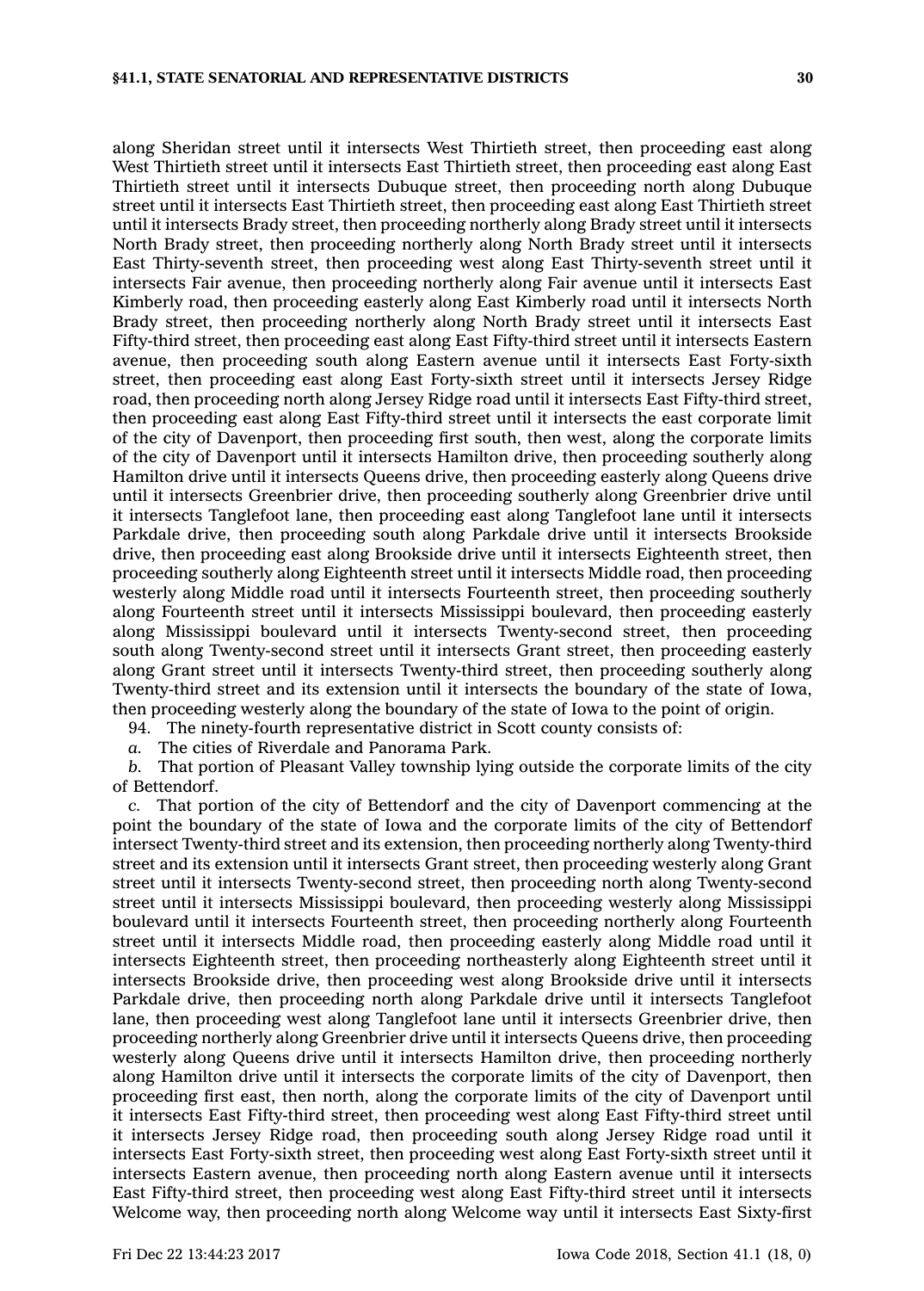street and its extension, then proceeding westerly along East Sixty-first street and its extension until it intersects West Sixty-first street, then proceeding westerly along West Sixty-first street until it intersects North Ripley street, then proceeding northerly along North Ripley street until it intersects West Sixty-fifth street, then proceeding easterly along West Sixty-fifth street until it intersects East Sixty-fifth street, then proceeding easterly along East Sixty-fifth street until it intersects North Brady street, then proceeding northerly along North Brady street until it intersects U.S. highway 61, then proceeding northerly along U.S. highway 61 until it intersects the corporate limits of the city of Davenport, then proceeding first southerly, then in <sup>a</sup> clockwise manner along the corporate limits of the city of Davenport until it intersects the west corporate limit of the city of Bettendorf, then proceeding first north, then in <sup>a</sup> clockwise manner along the corporate limits of the city of Bettendorf to the point of origin.

95. The ninety-fifth representative district shall consist of:

*a.* In Buchanan county, Cono, Homer, Middlefield, and Newton townships.

*b.* In Linn county, Boulder, Brown, Buffalo, Fayette, Franklin, Grant, Jackson, Linn, Maine, Otter Creek, Spring Grove, and Washington townships, that portion of Marion township not contained in the sixty-seventh or sixty-eighth representative district, and that portion of Monroe township not contained in the sixty-sixth or sixty-seventh representative district.

96. The ninety-sixth representative district shall consist of:

- *a.* Delaware county.
- *b.* In Jones county:
- (1) Cass, Castle Grove, Jackson, Lovell, and Wayne townships.

(2) That portion of Fairview township bounded by <sup>a</sup> line commencing at the point the south corporate limit of the city of Anamosa intersects the east boundary of Fairview township, then proceeding first west, then in <sup>a</sup> clockwise manner along the corporate limits of the city of Anamosa, until it intersects the north boundary of Fairview township, then proceeding first east, then in <sup>a</sup> clockwise manner along the boundary of Fairview township to the point of origin.

97. The ninety-seventh representative district shall consist of:

*a.* In Clinton county, Bloomfield, Brookfield, De Witt, Grant, Liberty, Olive, Orange, Sharon, Spring Rock, Washington, and Welton townships, that portion of Eden township lying outside the corporate limits of the city of Low Moor, and that portion of Camanche township bounded by <sup>a</sup> line commencing at the point the boundary of the state of Iowa intersects the east corporate limit of the city of Camanche, then proceeding southwesterly along the boundary of the state of Iowa until it intersects the south boundary of Camanche township, then proceeding first westerly, then in <sup>a</sup> clockwise manner along the boundary of Camanche township until it intersects the west corporate limit of the city of Camanche, then proceeding first east, then in <sup>a</sup> clockwise manner along the corporate limits of the city of Camanche to the point of origin.

*b.* In Scott county, Butler, Le Claire, Lincoln, and Princeton townships, that portion of Allens Grove township lying outside the corporate limits of the cities of Dixon and Donahue, and that portion of Winfield township lying outside the corporate limits of the city of Long Grove.

98. The ninety-eighth representative district in Clinton county shall consist of:

*a.* The cities of Clinton and Low Moor.

*b.* Center, Deep Creek, Elk River, Hampshire, and Waterford townships, and those portions of Camanche township not contained in the ninety-seventh representative district.

99. The ninety-ninth representative district in Dubuque county shall consist of:

*a.* Those portions of Center, Dubuque, and Table Mound townships, and the city of Dubuque, bounded by <sup>a</sup> line commencing at the point the north corporate limit of the city of Dubuque intersects John F. Kennedy road, then proceeding southerly along John F. Kennedy road until it intersects Sunset Park circle, then proceeding southwesterly along Sunset Park circle until it intersects Meggan street, then proceeding west along Meggan street until it intersects Bonson road, then proceeding south along Bonson road until it intersects Kaufmann avenue, then proceeding easterly along Kaufmann avenue until it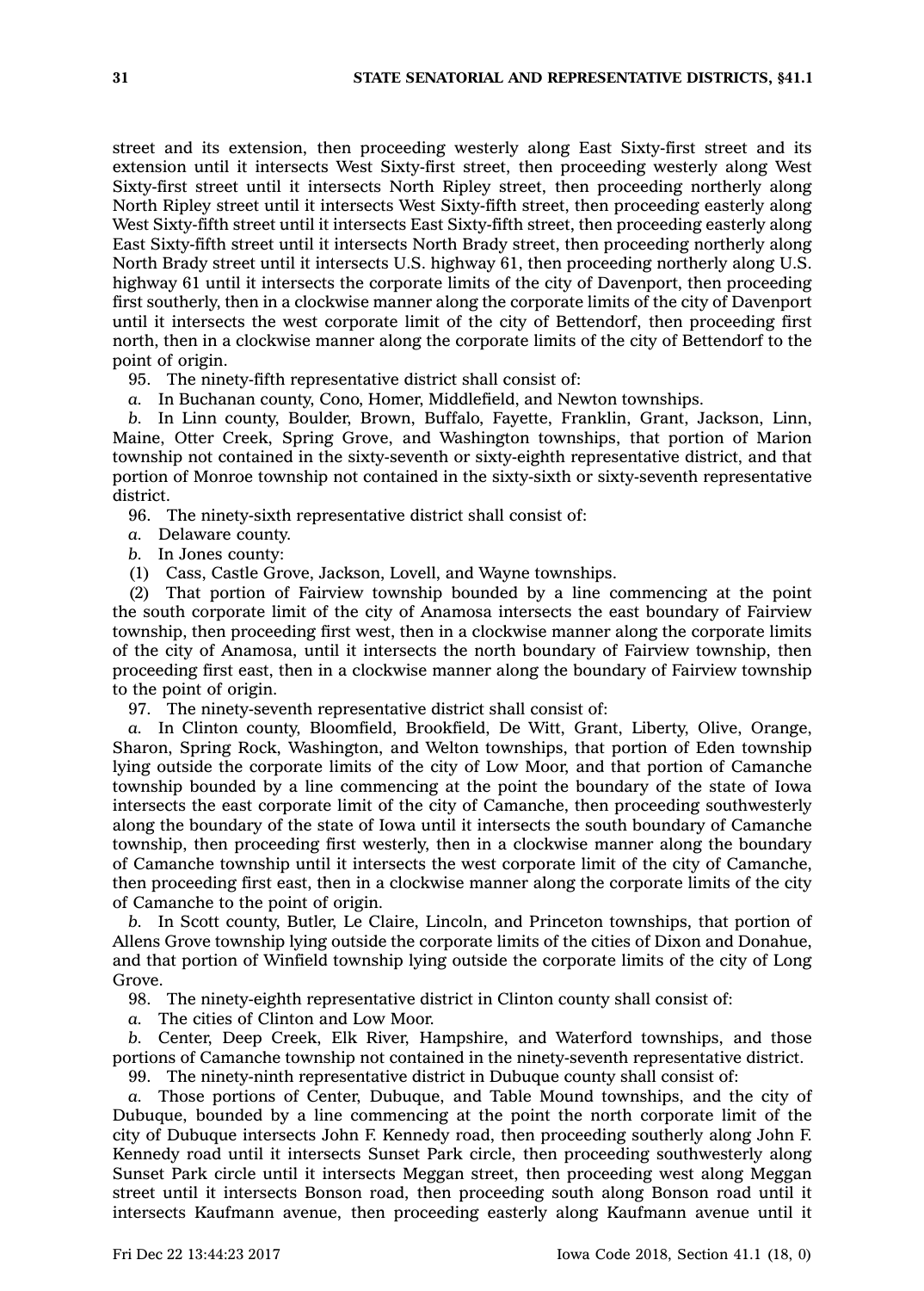intersects Chaney road, then proceeding southerly along Chaney road until it intersects Asbury road, then proceeding southeasterly along Asbury road until it intersects Rosedale avenue, then proceeding east along Rosedale avenue until it intersects North Grandview avenue, then proceeding first east, then southerly along North Grandview avenue until it intersects Loras boulevard, then proceeding easterly along Loras boulevard until it intersects Bluff street, then proceeding southerly along Bluff street until it intersects West Eleventh street, then proceeding easterly along West Eleventh street until it intersects Locust street, then proceeding southerly along Locust street until it intersects West Tenth street, then proceeding westerly along West Tenth street until it intersects Bluff street, then proceeding southerly along Bluff street until it intersects Jones street, then proceeding easterly along Jones street and its extension until it intersects Locust street, then proceeding easterly along Jones street and its extension until it intersects Main street, then proceeding southerly along Main street until it intersects Jones street, then proceeding easterly along Jones street until it intersects Terminal street, then proceeding southerly along Terminal street until it intersects Dodge street, then proceeding easterly along Dodge street and the Julien Dubuque bridge until it intersects the corporate limits of the city of Dubuque, then proceeding first south, then in <sup>a</sup> clockwise manner along the corporate limits of the city of Dubuque until it intersects the east boundary of Table Mound township, then proceeding south along the boundary of Table Mound township until it intersects the corporate limits of the city of Dubuque, then proceeding first south, then in <sup>a</sup> clockwise manner along the corporate limits of the city of Dubuque until it intersects the south boundary of Dubuque township, then proceeding west along the south boundary of Dubuque township until it intersects the corporate limits of the city of Dubuque, then proceeding first west, then in <sup>a</sup> clockwise manner along the corporate limits of the city of Dubuque until it intersects the west boundary of Dubuque township, then proceeding north along the west boundary of Dubuque township until it intersects the corporate limits of the city of Dubuque, then proceeding first north, then in <sup>a</sup> clockwise manner along the corporate limits of the city of Dubuque to the point of origin.

*b.* That portion of Center township lying outside the corporate limits of the city of Asbury and the city of Dubuque and not contained in the fifty-seventh representative district.

100. The one hundredth representative district in Dubuque county shall consist of:

*a.* That portion of Dubuque township not contained in the fifty-seventh or ninety-ninth representative district.

*b.* That portion of the city of Dubuque bounded by <sup>a</sup> line commencing at the point the north corporate limit of the city of Dubuque intersects John F. Kennedy road, then proceeding southerly along John F. Kennedy road until it intersects Sunset Park circle, then proceeding southwesterly along Sunset Park circle until it intersects Meggan street, then proceeding west along Meggan street until it intersects Bonson road, then proceeding south along Bonson road until it intersects Kaufmann avenue, then proceeding easterly along Kaufmann avenue until it intersects Chaney road, then proceeding southerly along Chaney road until it intersects Asbury road, then proceeding southeasterly along Asbury road until it intersects Rosedale avenue, then proceeding east along Rosedale avenue until it intersects North Grandview avenue, then proceeding first east, then southerly along North Grandview avenue until it intersects Loras boulevard, then proceeding easterly along Loras boulevard until it intersects Bluff street, then proceeding southerly along Bluff street until it intersects West Eleventh street, then proceeding easterly along West Eleventh street until it intersects Locust street, then proceeding southerly along Locust street until it intersects West Tenth street, then proceeding westerly along West Tenth street until it intersects Bluff street, then proceeding southerly along Bluff street until it intersects Jones street, then proceeding easterly along Jones street and its extension until it intersects Locust street, then proceeding easterly along Jones street and its extension until it intersects Main street, then proceeding southerly along Main street until it intersects Jones street, then proceeding easterly along Jones street until it intersects Terminal street, then proceeding southerly along Terminal street until it intersects Dodge street, then proceeding easterly along Dodge street and the Julien Dubuque bridge until it intersects the corporate limits of the city of Dubuque, then